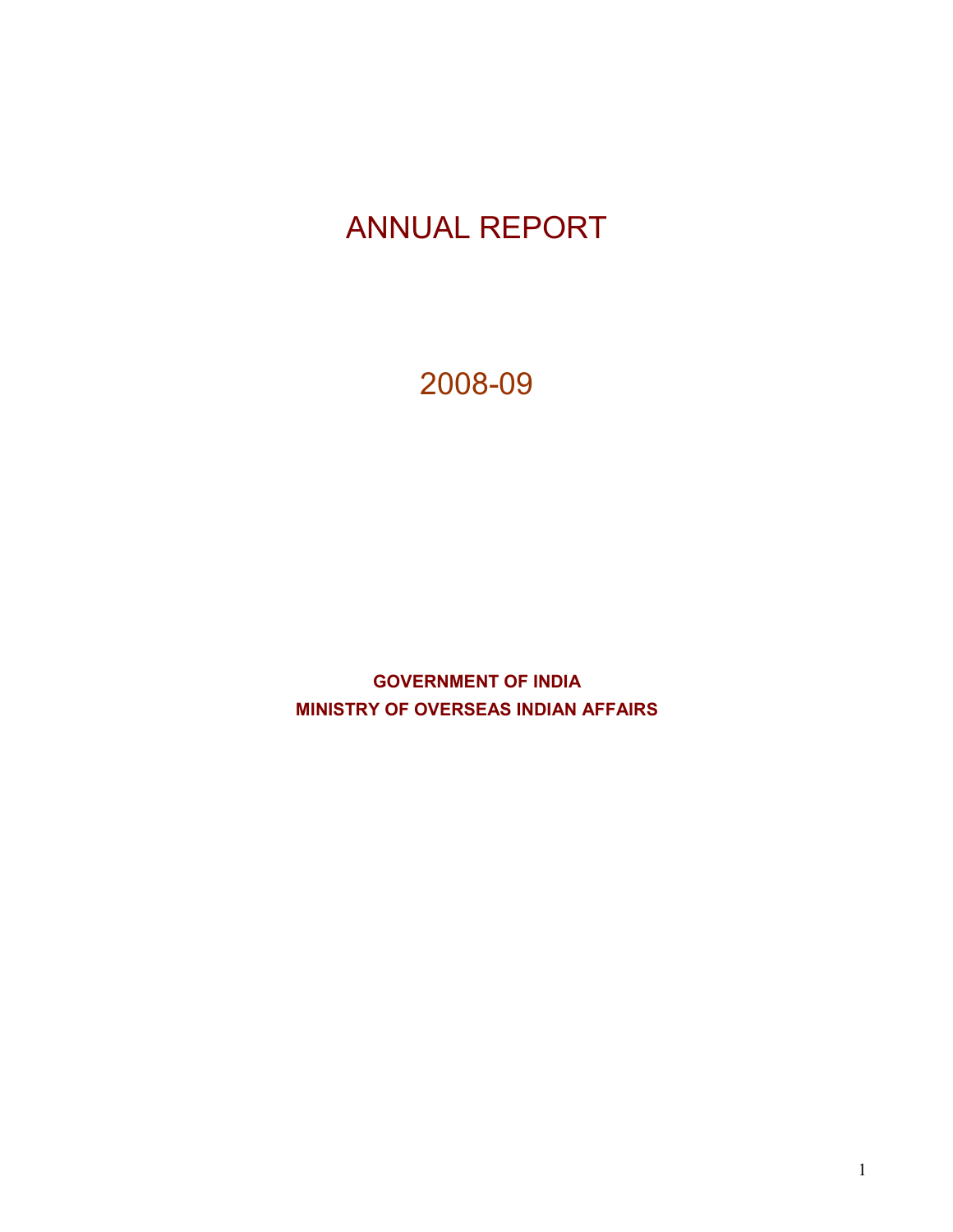"We are proud of the achievements of the people of Indian origin around the world. More than any other people, the people of India and of Indian origin know the meaning of tolerance and the art of living together regardless of caste, creed, religion or language.

Pluralism and the willingness to live with each other despite our differences is a deeply embedded trait of Indian culture. That is why I have often said that those who pursue the politics of exclusion, of monotheism, who divide people between "us" and "them", betray the very idea of India".

> - From the Inaugural Address of Prime Minister Dr Manmohan Singh At the Pravasi Bharatiya Divas, Chennai, January 8, 2009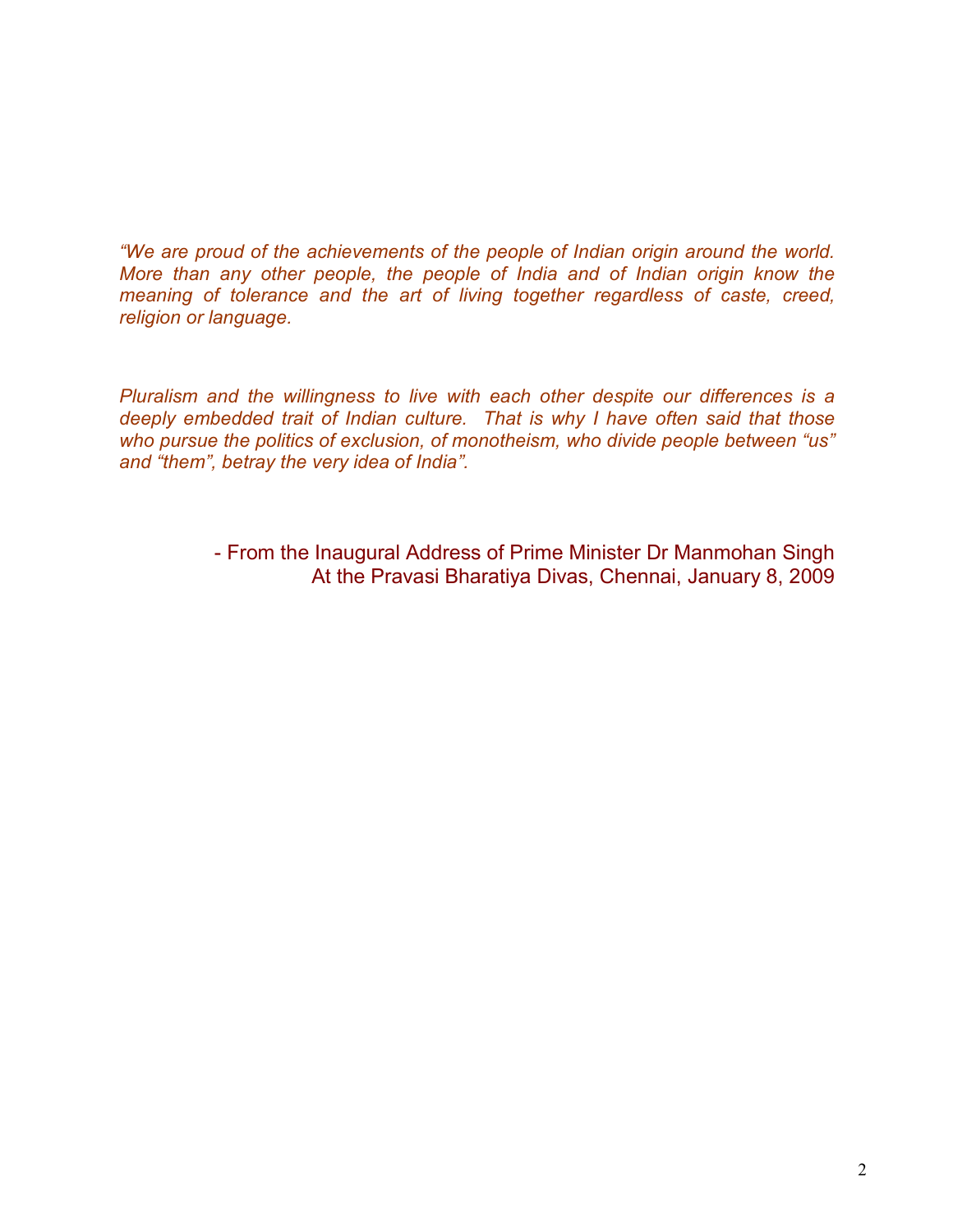# MINISTRY OF OVERSEAS INDIAN AFFAIRS

# ANNUAL REPORT

# 2008-09

# **CONTENTS**

| <b>OVERSEAS INDIANS AND THE GLOBAL ECONOMIC CRISIS</b> | 4  |
|--------------------------------------------------------|----|
| THE MINISTRY AND ITS MANDATE                           | 8  |
| <b>DIASPORA SERVICES</b>                               | 14 |
| <b>MIGRATION MANAGEMENT</b>                            | 23 |
| <b>FINANCIAL SERVICES</b>                              | 42 |
| <b>BUDGET AND FINANCIAL REVIEW</b>                     | 47 |
| <b>MANAGEMENT SERVICES</b>                             | 48 |
| <b>ANNEXURES AND TABLES</b>                            | 50 |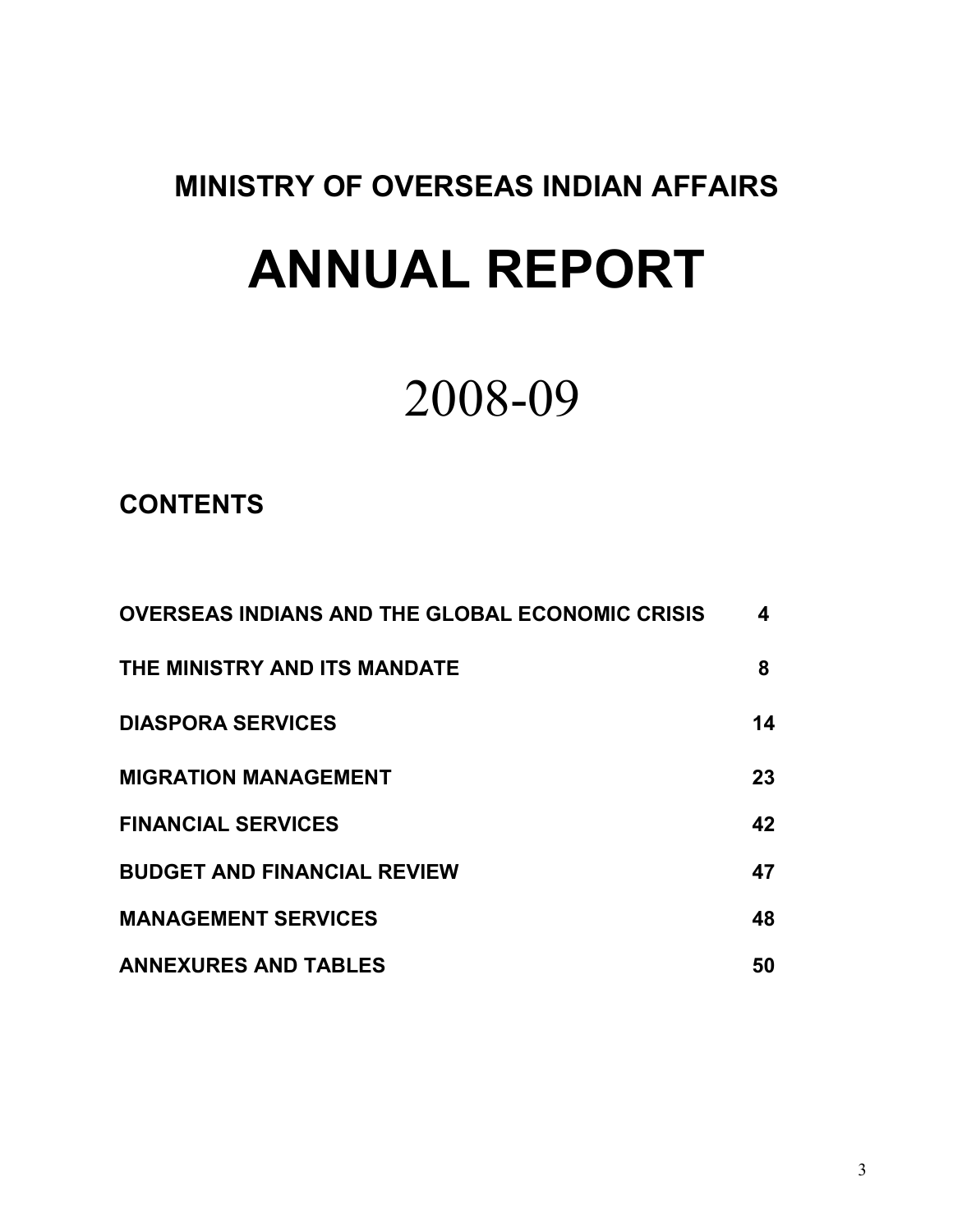#### I. The genesis and nature of the crisis:

Over the past year, and with increasing spread and depth in the last two quarters, the world economy has gone through its most difficult economic crisis. Arguably, it's worst since the Great Depression. The two events are not strictly comparable, for what we are witness to is an unprecedented sequence of events. The proximate cause was the subprime crisis in the United States triggered by an unsustainably leveraged mortgages market. In reality, it was the beginning of a precipitous chain of crises: a banking crisis resulting in the collapse of the legendary Lehman Brothers amongst several others, and a housing values meltdown, followed by the capital markets across the world crashing, coalescing into a full blown financial crisis and finally, its impact, spilling over into the real economy. The current crisis is also unique in that the precipitous and sudden economic downturn affected vastly different countries simultaneously and impacted every part of the world. The result has been that many countries are in recession and several others are experiencing a severe slowdown. The crisis has had its impact on India too. From a robust growth rate in excess of 8 percent in the last few years, the growth rate for the past fiscal has been revised downwards to between 6-7 percent. It has also resulted in considerable job losses across sectors.

In an irony peculiar to our times, few economists or financial experts foresaw the impending crisis. In hindsight, though, it is now posited that it was the result of growing world macro economic imbalances combined with a wave of financial engineering that created complex and often opaque securitization and imperfectly understood high risk financial products. Excessive leveraging of the markets through these new products, less than optimal accounting standards and inadequate rule based regulation only served to create an unsustainable credit boom and highly distorting asset price inflation. Besides impacting severely on the real economy across the world, these problems impaired the ability of the banking system in many countries from extending further credit to the real economy thus limiting recovery efforts and exacerbating the effects of the downturn. It is unclear how severe the effects will be or how long this crisis will last. What is clear though is that this is not a mere cyclical downturn and however effective the policy response, the economic costs of this crisis will be significant.

#### II. Impact on migrant populations:

As at the end of 2008, globally there were an estimated 200 million migrants living and working outside the countries of their birth. These workers contributed in substantial measure to the economic growth and prosperity of the countries of destination. They also sent remittances to their families in the countries of origin in excess of US \$ 300 billion. The economic crisis has raised questions about the welfare and future prospects of expatriate populations. There have been frequent reports of firms or projects shutting down and laying off workers in many countries. The dominant view emerging across the world is that there will be a significant slowing down of migratory movements, a sharp decline in worldwide remittances from overseas communities and, large numbers of migrant workers losing their jobs and returning home. In times of global economic crisis it is the migrant workers and their families that are most vulnerable and bear the brunt of the downturn. Typically, migrant workers are the first to lose jobs or face sharp wage cuts. They are often forced to return home and with no social security cover.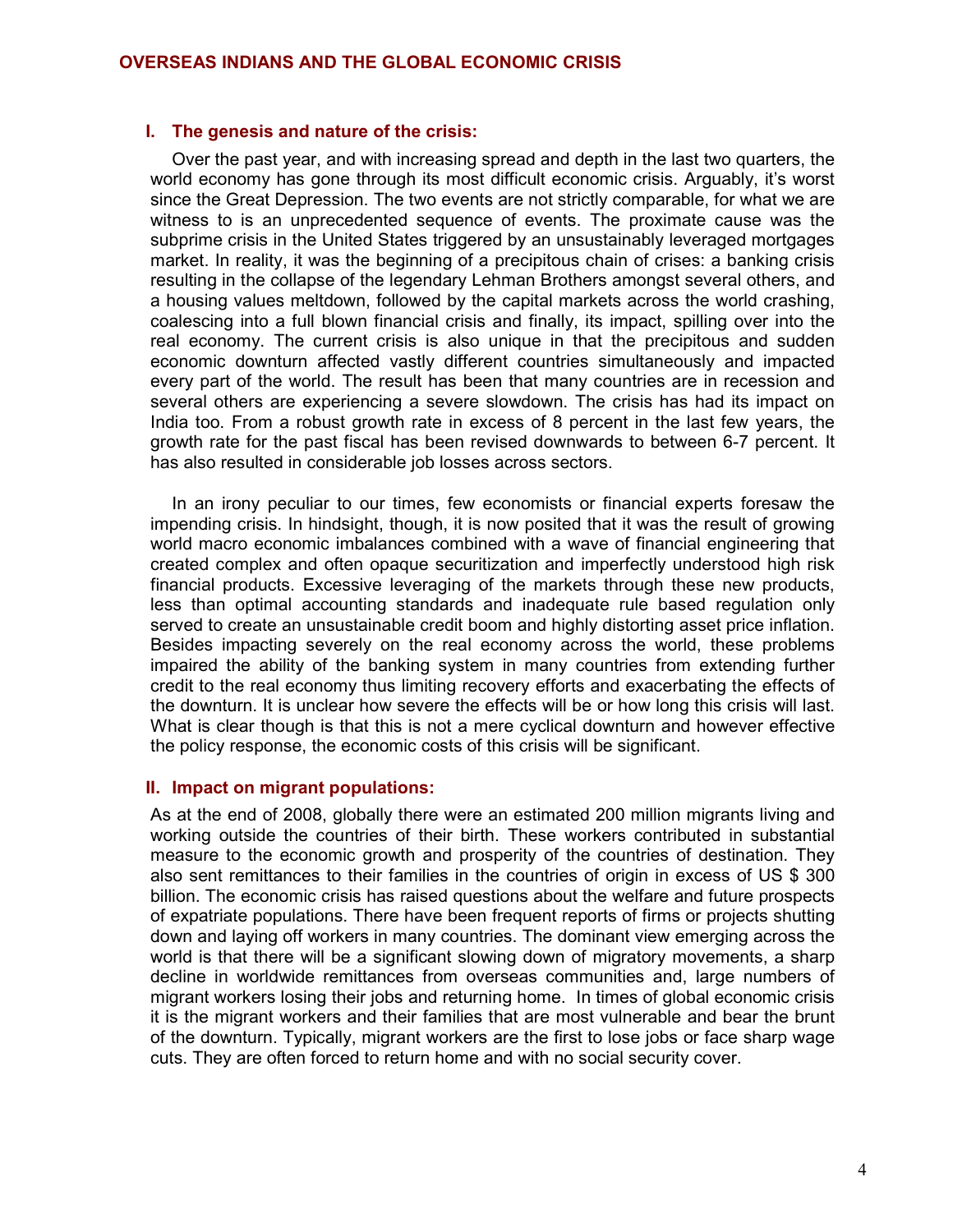In a world that sees the movement of goods and services across borders as a virtue, governments do often raise barriers to the movement of people who produce these goods and provide these services. One unfortunate result of the downturn is the specious view that migrant workers cause job losses or conversely that the effect of the downturn would be less if there were no migrants. Nothing can be farther from the truth. There is strong empirical evidence to suggest that migration is good for all and migrant workers are an important economic constituency. History also points to the fact that in times of economic downturn, governments often adopt protectionist policies thereby exacerbating the negative impact of the crisis on the economy. This only makes worse the condition of the migrant worker. Raising protectionist barriers to the movement of natural persons as a policy response as some countries are doing are both short sighted and counter intuitive and will only delay the recovery from the economic crisis. In a globally integrated world, labour mobility must be seen as a natural corollary to the cross border movement of investment and trade.

#### III. The overseas Indian community:

The overseas Indian community spans the globe and is present in all the continents. India has the second largest overseas community with an estimated 25 million Overseas Indians spread across over 110 countries in the world. Though they live in different countries, speak different languages, practice different faiths and are engaged in different vocations, they are bound together by the common thread of a shared culture. In every part of the world the overseas Indian community is recognised and respected for its hard work, discipline, non-interference and for successfully integrating with the local community. Overseas Indians have transformed the economies of and have come to occupy a pride of place in the countries of destination and have added in considerable measure to knowledge and innovation.

It will take some time before the full implications of the economic crisis unravel and its impact on the overseas Indian community, on migration of Indian workers and their living and working conditions and possible return becomes manifest. It must be said, though, India is much better placed to weather this economic storm than most other countries, not least because of a sound and well regulated banking sector and strong domestic demand. It must be said of the resilience of the overseas Indians on the one hand and the emergence of India as a robust economy that the dire predictions of large numbers of expatriate workers losing jobs and returning home appear exaggerated. Indeed, if anything, the data with reference to the overseas Indian community over the last year has been positive.

#### IV. Impact on the Indian diaspora:

Contrary to speculation of a sharp decline in remittances, India remains the highest recipient of remittances from its overseas community. India received US \$ 43.5 billion in remittances in 2008, a significant increase from the US \$ 30.8 billion received in 2007 and US \$ 25 billion in 2006 – recording significantly higher growth rates than the global average. The strengthening of the dollar in recent months has restored the remittance value of the wages of the overseas Indian workers in the Gulf. In fact since September, 2008, coinciding with the Global financial crises, remittances to India have shown an upward trend. About 40 percent of this remittance of US \$ 43.5 billion comes from the estimated five million overseas Indian workers in the Gulf and Malaysia. While these remittances are important for the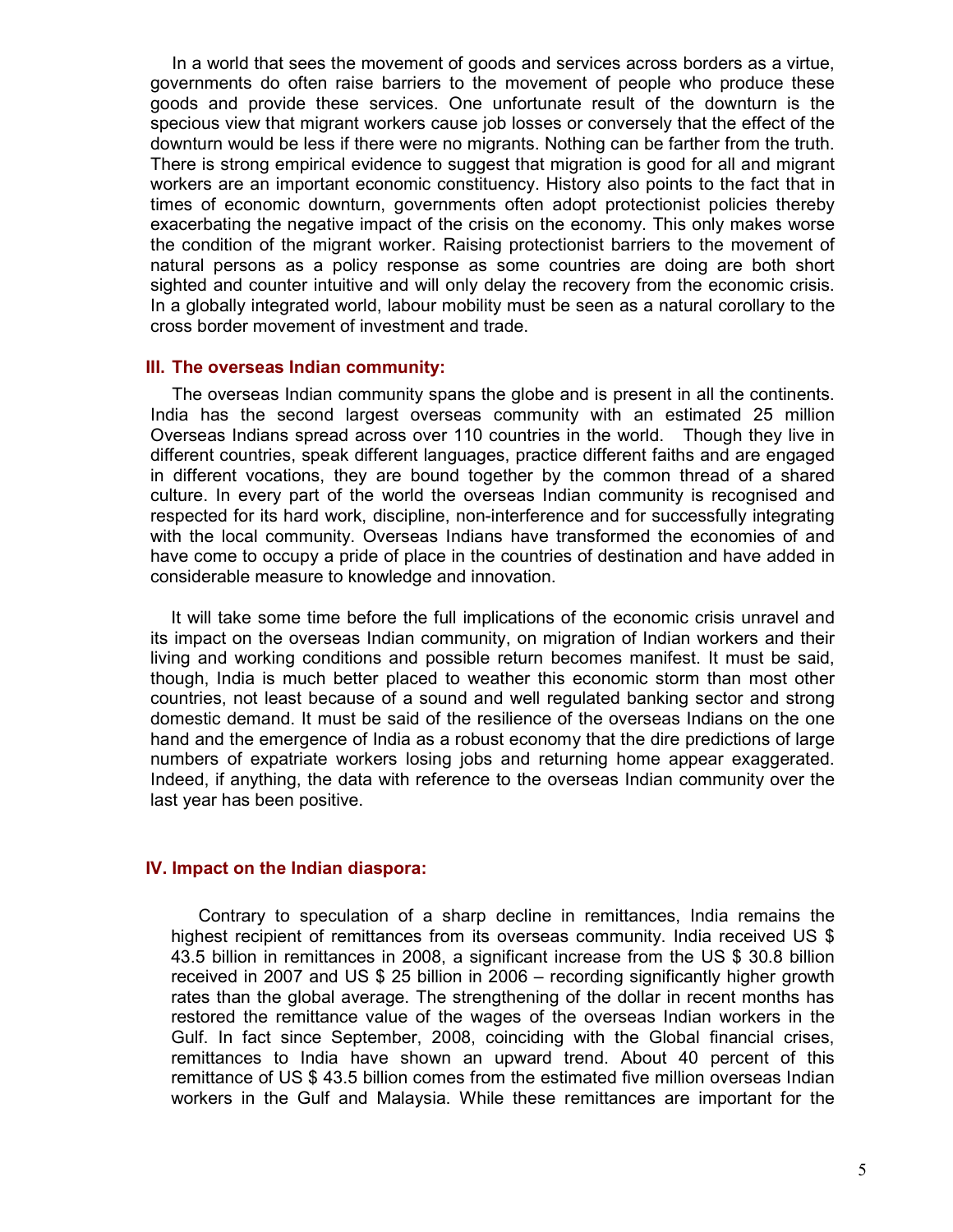families of the migrant workers, their economic impact is marginal since remittances are in the nature of private transfers that go primarily into maintenance expenditure. Its development impact as a multiplier is therefore limited. However, the sharp increase in remittances to India in 2008 over 2007 – nearly 45 percent - is in part because of the current trust deficit in banks in other parts of the world. There may not be such a spectacular increase in 2009. But it is unlikely that remittances will drop significantly. Indeed, the downturn has accelerated the remittance flow because India is seen as a safer destination.

Similarly the flow of workers overseas for employment continued to grow, though at a slightly decelerated rate and was 8.48 lakhs in 2008 over the 8.09 lakhs in the previous year. The bulk of the workers, roughly about sixty percent, have been going for work in different trades in the construction sector. The Kingdom of Saudi Arabia and the United Arab Emirates have been the major countries of destination. While there are reports that the construction industry has been affected certain regions in the UAE and to a lesser extent in the other countries in the Gulf, there has not been, at least till date, any unusual increase in the number of returnees or any visible reduction in the number of persons going to the Gulf for employment. Thus, while doubtless there is likely to be a time-lag based slowdown in outward movement of Indian workers to the Gulf and higher numbers returning 2009 onwards, these numbers are unlikely to be as high as to precipitate crises in the states of origin. It should also be remembered that a significant proportion of Indian workers are in the healthcare and household services sectors, which even in times of a global slowdown would be necessary services. It is therefore unlikely that the workers in these sectors would be adversely impacted.

#### V. Preparing for the recovery and after:

It is expected that 2009-10 will be a difficult year and there will be some economic stress before the recovery begins. However, most analysts agree that India is well placed to see an early recovery and indeed some have argued that India along with China will be the future drivers for growth. Over the past year of the global economic crisis, India has demonstrated that its economic fundamentals are strong, it's banking sector healthy, its regulatory mechanisms robust and its domestic rates of savings, investment and demand humungous enough to sustain a significant rate of growth. The opportunities are myriad. We want overseas Indians to benefit from the investment opportunities and the rapidly growing market that India today is. Equally, as a country that is English speaking, democratic, rule of law based and a society that is free and pluralistic with a vast reservoir of young educated, skilled, talented and trained work force, India is being seen increasingly as a source country to meet the large skill supply gaps that are emerging in the global economy. Our focus therefore is equally on matching skill sets and meeting the skills shortages in the International labour market. The focus of the Ministry, in these difficult times is to two-fold: (a) provide institutional support back home for those amongst overseas Indians who need assistance in their economic engagement with India - this is sought to be done through the Overseas Indian Facilitation Centre which extends a host of advisory and hand holding services and (b) strengthening bilateral cooperation with countries that have a significant Indian population to enlist the commitment of the host governments for the welfare of overseas Indians. It is necessary that we are in readiness to enable the overseas Indians to benefit from the opportunities following the global economic recovery.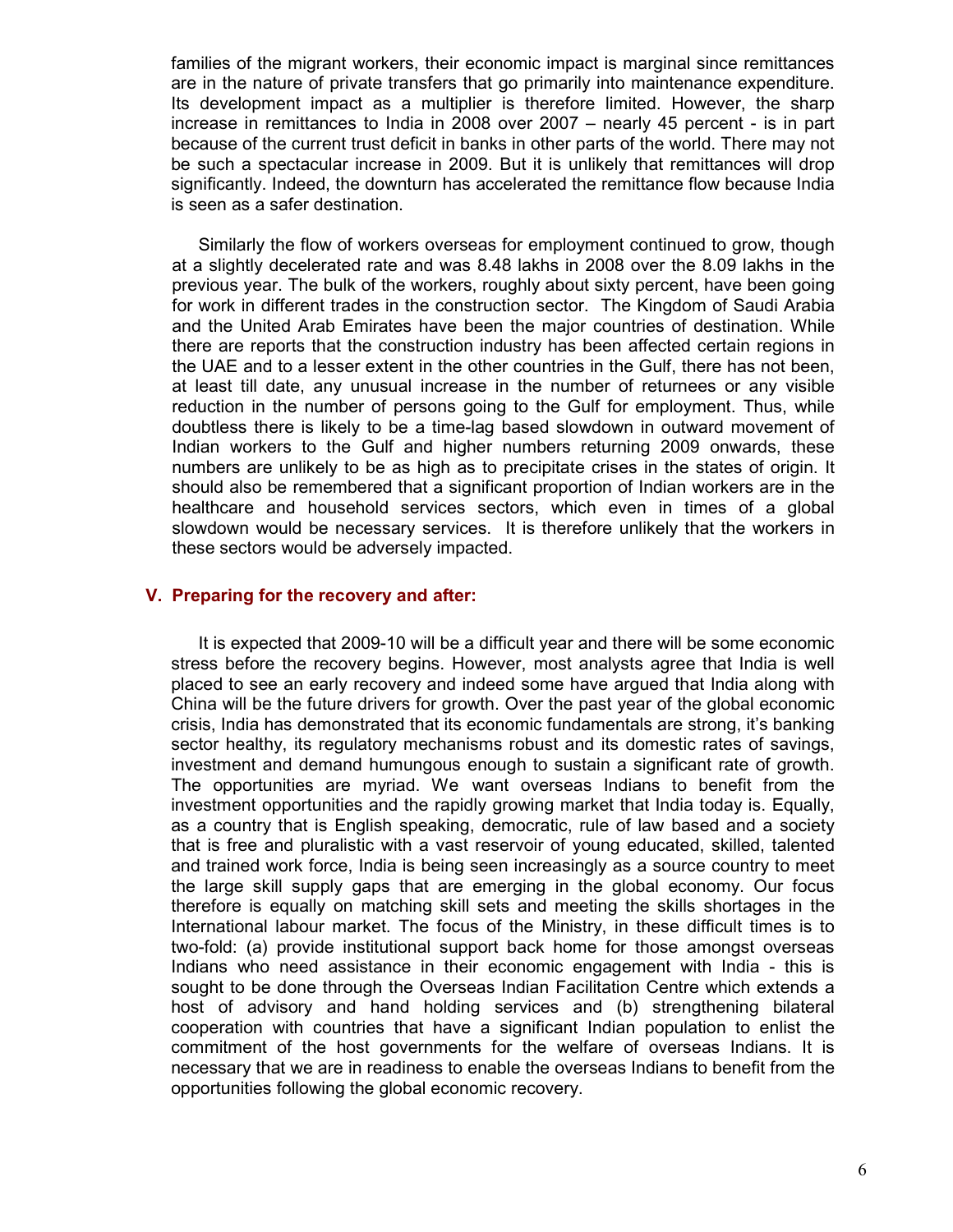There comes a time in the history of nations which is definitive. A discerning economic historian would not miss the intimate interplay between the demographic transition of a country and its economic progress. All the 'miracle economies' that demonstrated phenomenal growth made that transition when the share of their working age population was the highest. India will soon be on that very threshold. It will have a demographic structure that will come but once in its history. India is a country of young people with 54 percent of its population in the age group below 25 years. By 2020, India will become the world's youngest nation with the largest workforce estimated at 820 million as compared to 400 million today. This will be a time when it will have the potential to dramatically enhance labor supply and productivity. It will also have the appetite to maintain high rates of saving and investment that only a 'young' work force can. There is a caveat, however. In the ensuing years, in the small window of time, we will have to invest in considerable measure, in social and human capital, in innovation and in good governance.

It is in this sphere of investment that the Indian Diaspora can contribute in substantial measure. The Overseas Indian community represents a reservoir of knowledge, skills, resources and enterprise. Overseas Indians are amongst the best educated, multi-skilled and knowledge driven expatriates in the world. Just as the country, the overseas Indian community too has shown resilience and strength to weather this unprecedented global economic storm. The overseas Indian community has distinguished itself as a 'knowledge' diaspora. As doctors, engineers, scientists, nurses, IT professionals, bankers, teachers, Indians have distinguished themselves in whatever vocation they have chosen. Their education, expertise and skills have invested them with the resilience of job mobility. Their spirit of enterprise and commitment adds to their ability to tide over this crisis. Together, we have the ability and the willingness. It is time that we work together as partners in progress.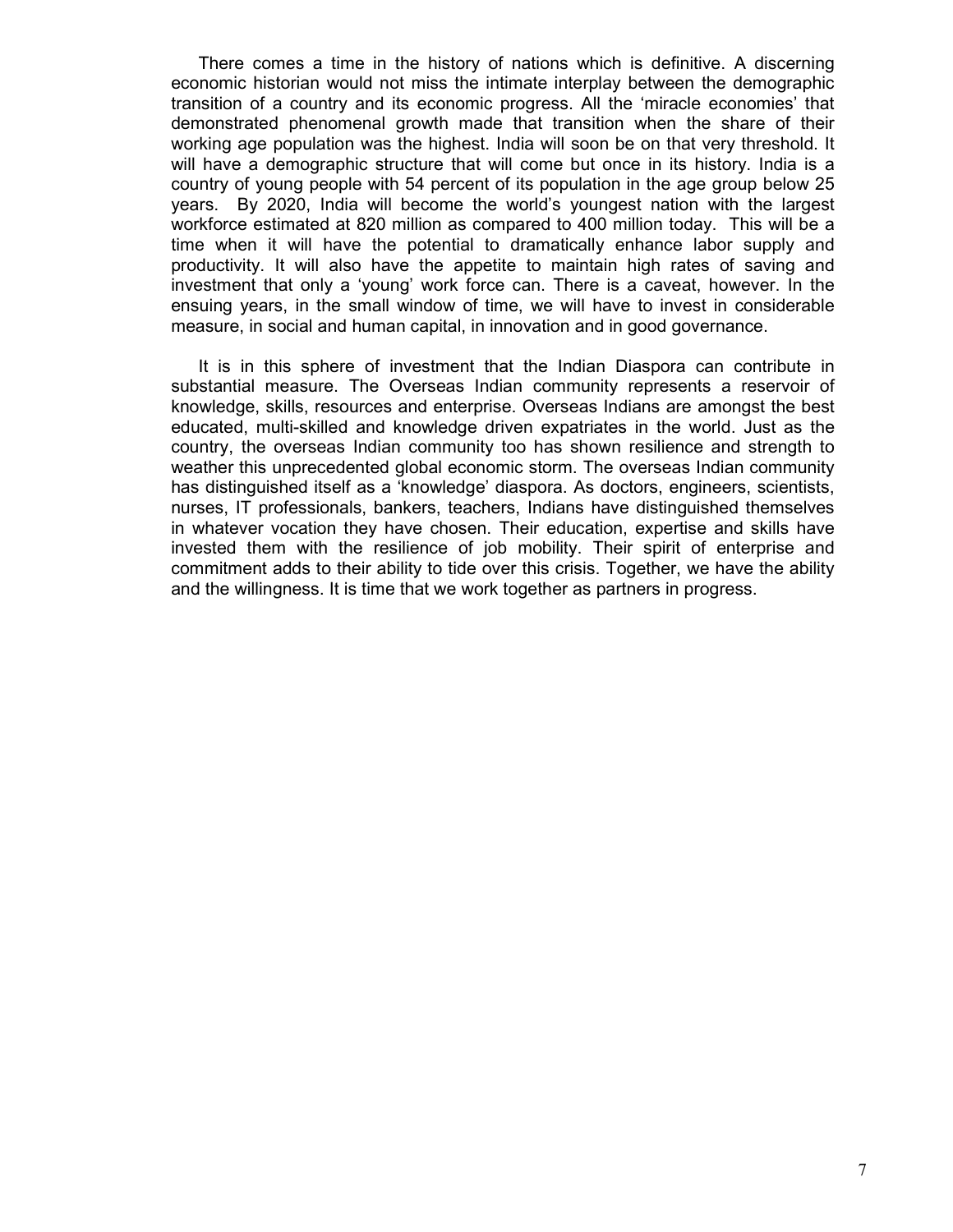#### THE MINISTRY AND ITS MANDATE

#### I. Introduction

The Ministry of Overseas Indian Affairs is a young Ministry. Established in May 2004 as the 'Ministry of Non-Resident Indians' Affairs', it was renamed the 'Ministry of Overseas Indian Affairs' (MOIA) in September 2004. The emigration division of the Ministry of Labour and Employment was attached to the new ministry in Dec 2004 and now functions as the Protectorate General of Emigrants. The erstwhile NRI division of the MEA now functions as the Diaspora division in the Ministry. In addition a new division called the Financial Services and Emigration Policy Division was established with the ministry.

The Ministry is headed by a Cabinet Minister and is organized into four functional service divisions: Diaspora Services, Financial Services, Employment Services, and Management Services. A small team of eighteen officers (US and above) is working in the Ministry in a de-layered and multi-task mode leveraging the power of partnerships and outsourcing.

The Protector General of Emigrants (PGE) administers the Emigration Act, 1983. He oversees the eight field offices of the Protectors of Emigrants located at Chandigarh, Chennai, Cochin, Delhi, Hyderabad, Kolkata, Mumbai and Thiruvananthapuram.

#### II. Policy Imperatives

MOIA is the focal Ministry for all matters relating to overseas Indians comprising Persons of Indian Origin (PIO), Non-Resident Indians (NRIs) and Overseas Citizens of India (OCI). The Mission of the Ministry is to promote, nurture and sustain a mutually beneficial and symbiotic relationship between India and overseas Indians.

In achieving this mission the Ministry is guided by four key policy imperatives.

First, the heterogeneous overseas Indian community spread across eight major regions of the world is a product of different waves of migration over hundreds of years and have distinct and often varied expectations from the home country. In facilitating the process of engagement the Ministry seeks to provide for this wide range of roles and expectations.

Second, there is a need to bring a strategic dimension to the process of India's engagement with its overseas community. It is important to take a medium to long term view of overseas Indians and forge partnerships that will best serve India as an emerging economic power and meet the expectations of overseas Indians as a significant constituency across the world.

Third, overseas Indians are both the products and the drivers of globalisation. They represent a reservoir of knowledge and resources in diverse fields - economic, social and cultural - and this reservoir must be drawn upon as partners in development.

Finally, the states of India are important players in this process. Any initiative that overseas Indians, individually or collectively take, must be anchored in one of the states.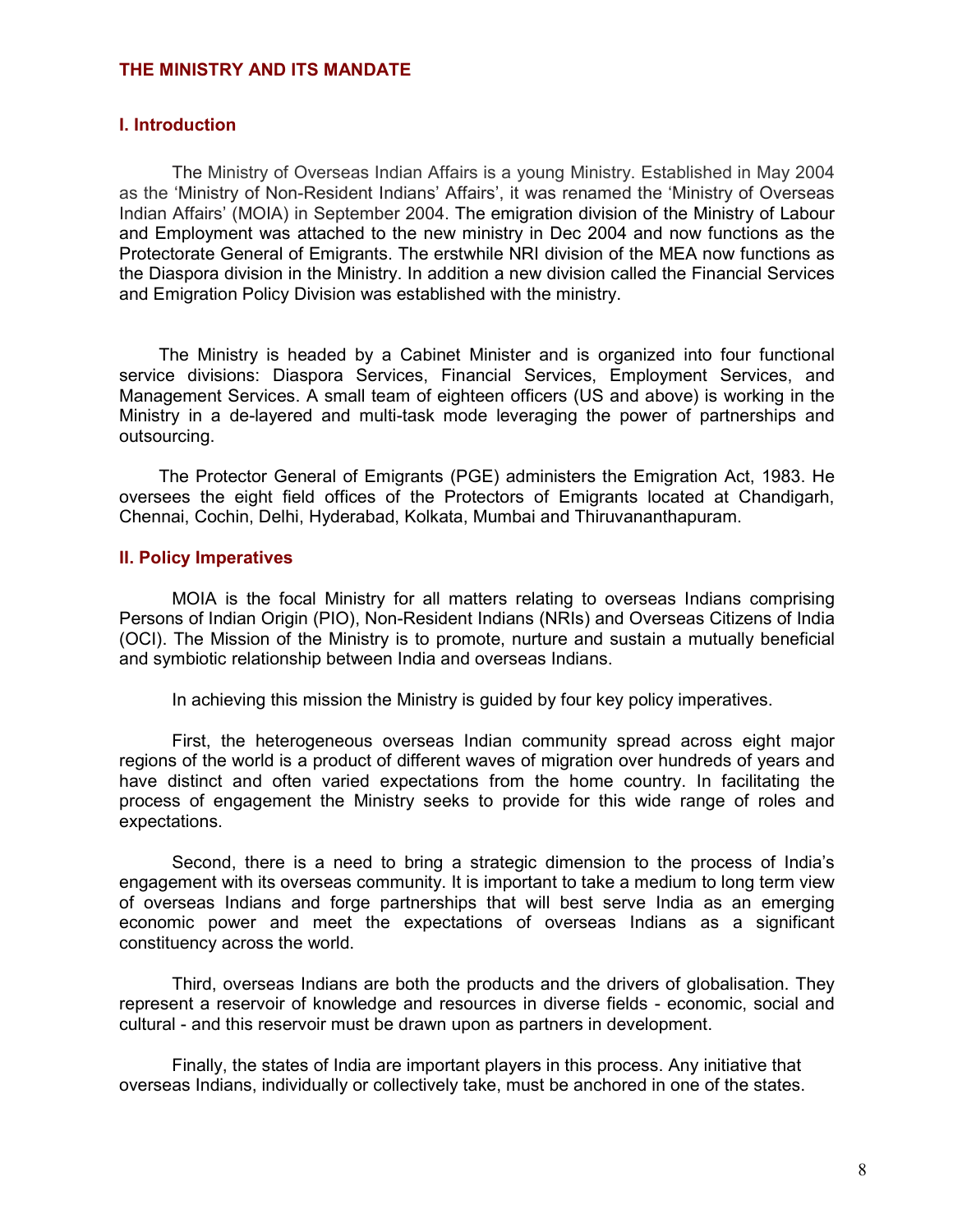The states must therefore be encouraged to become natural stakeholder partners in the process of engagement with the overseas Indian community.

## III. Institutional Arrangements

The focus of the Ministry therefore is to establish an institutional framework that can support sustainable engagement and can benefit from networks with and among overseas Indians based on three value propositions:

- Through multi-skilled market driven entities promoted by MOIA with knowledge partners from the private sector.
- The states and other academic institutions as stakeholder partners since OI related initiatives have to be anchored in the states.
- MOIA will stay small, facilitate activity on the ground and drive policy changes.

 To fulfill its mandate, the focus of the Ministry has been on establishing a robust institutional arrangement to promote sustainable and mutually beneficial engagement between overseas Indians and India across the economic, social and cultural space. Towards this end the institutional arrangements established include:

- The Overseas Indian Facilitation Centre (OIFC), a not for profit trust in partnership with the Confederation of Indian Industry (CII), to serve as a one stop shop for economic engagement, investment and business.
- The India Development Foundation (IDF), a not for profit society to serve as a credible single window to facilitate diaspora philanthropy and lead overseas Indian philanthropic capital into India's social development effort.
- The Indian Council of Overseas Employment (ICOE), a not for profit society to serve as a strategic 'think-tank' on matters relating to overseas employment markets for Indians and overseas Indian workers.
- The Global Indian Network of Knowledge (Global-INK), a robust electronic platform that will facilitate transfer of knowledge with the objective of leveraging the expertise, skills and experience of overseas Indians.
- The Prime Minister's Global Advisory Council, to serve as a high level body to draw upon the talent of the best overseas Indian minds wherever they might reside.
- Overseas Indian Centres (OIC) at the Indian Missions at Washington and Abu Dhabi, to begin with, to serve as field formations on matters relating to overseas Indians.

## V. Programmes and Activities

The business allocated to the Ministry covers a wide range of subjects as well as sectors. Besides the task of handling all matters relating to PIOs and NRIs, the Ministry also has been assigned responsibilities in such diverse functions as promotion of trade & investments, emigration, education, culture, health, science & technology etc in so far as they relate to the overseas Indians.

Given the diversity and geographic spread of the overseas Indian community and with it, the emergence of distinct region/country specific ethos, the needs and expectations of the overseas Indians vary considerably. The policies, programmes and the Schemes of the Ministry are therefore designed to meet these wide ranging needs and expectations and include:

• Overseas Citizenship of India (OCI)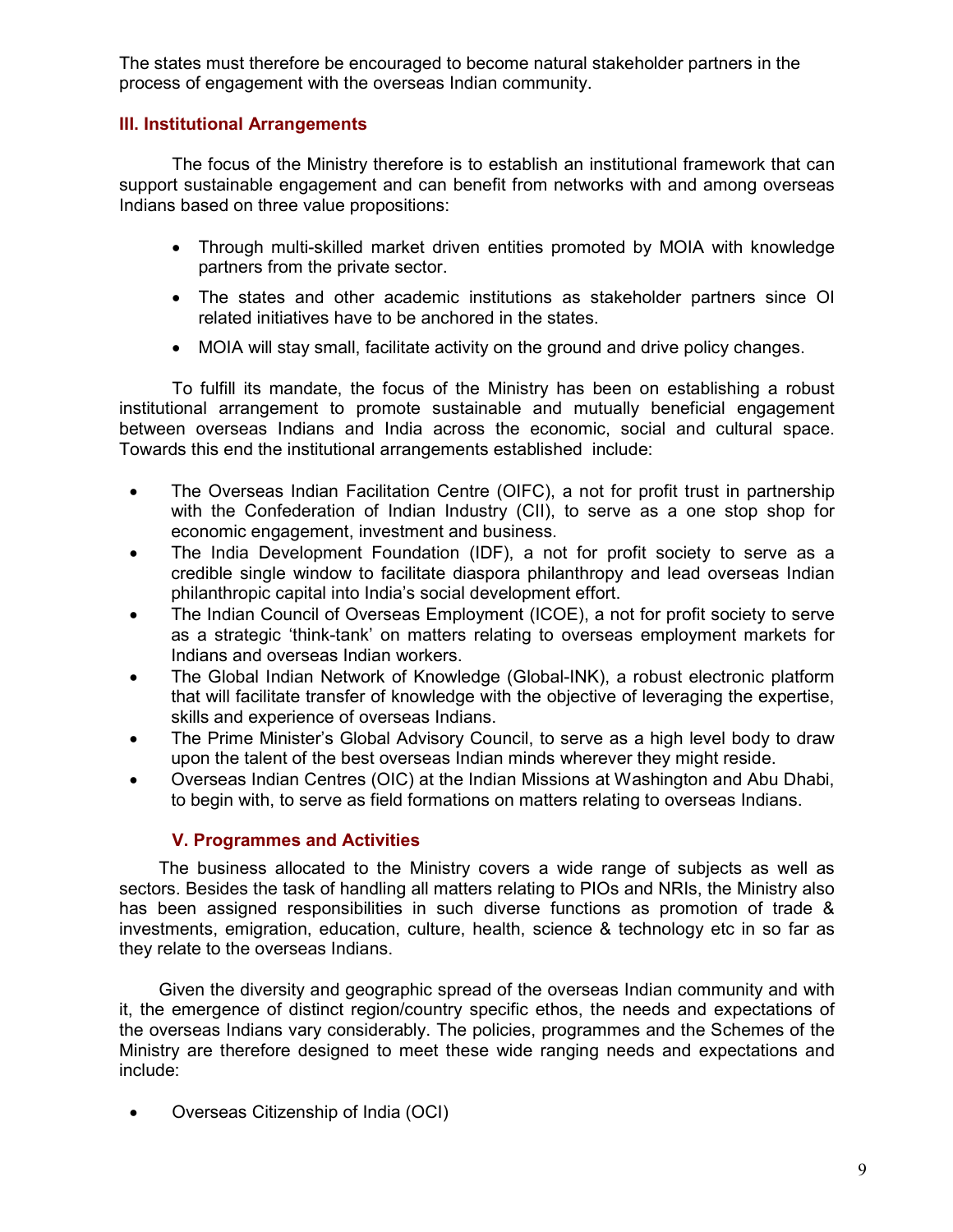- Know India Programme (KIP)
- Scholarship Scheme for Diaspora Children (SSDC)
- Tracing the Roots
- Establishment of a PIO University
- Pravasi Bharatiya Kendra
- India Health Care Initiative AAPI.
- Awareness Campaign on the risks of illegal migration
- Legal assistance for women facing problems in NRI Marriages
- E Governance in Emigration
- Pre departure Orientation & Skill Upgradation for Emigrant workers.
- Pravasi Bharatiya Bima Yojana (PBBY).
- Overseas Workers Resource Centre.
- **Migrant Resource Centres.**

Overseas Indian workers constitute an important segment of the overseas Indian community. International Migration is therefore a strategic focus area for the Ministry. Policy interventions as well as bilateral cooperation with destination countries constitute important focus areas of work of the Ministry. Besides concluding Labour Welfare and Protection Agreements with the Gulf countries and Malaysia for the benefit of the skilled and semi-skilled workers, the ministry is negotiating and concluding bilateral Social Security Agreements with countries in Europe, North America and the Asia Pacific for the benefit of Indian professionals. Labour Mobility Partnerships to enhance overseas employment avenues are also being pursued with the European Union and select member states of the E.U.

In addition, the Pravasi Bharatiya Divas (PBD) and the Pravasi Bharatiya Samman Awards continues to be the flagship event of the Ministry. The PBD commemorates the return of Mahatma Gandhi, the first great Pravasi, to India to lead an eminently successful non-violent struggle for India's freedom. This programme also seeks to bring the expertise and knowledge of the overseas Indians on a common platform and integrate it with the country's development process.

#### VI. LOOKING BACK AT 2008-09

The Ministry turns five this year. It has been a memorable five years during which the ministry grew in stature just as the overseas Indian community did. The key outcome achieved was that the overseas Indian Community was given main stream attention through policy interventions, innovative institutions to deliver services and demand driven programmes and activities. Several important initiatives were taken for the benefit of the overseas Indian community. As in the past, the year 2008-09 was eventful and productive for the Ministry of Overseas Indian Affairs. The Ministry and the overseas Indian community have together made progress on several fronts - economic, social and cultural.

The highlights of the year in brief include: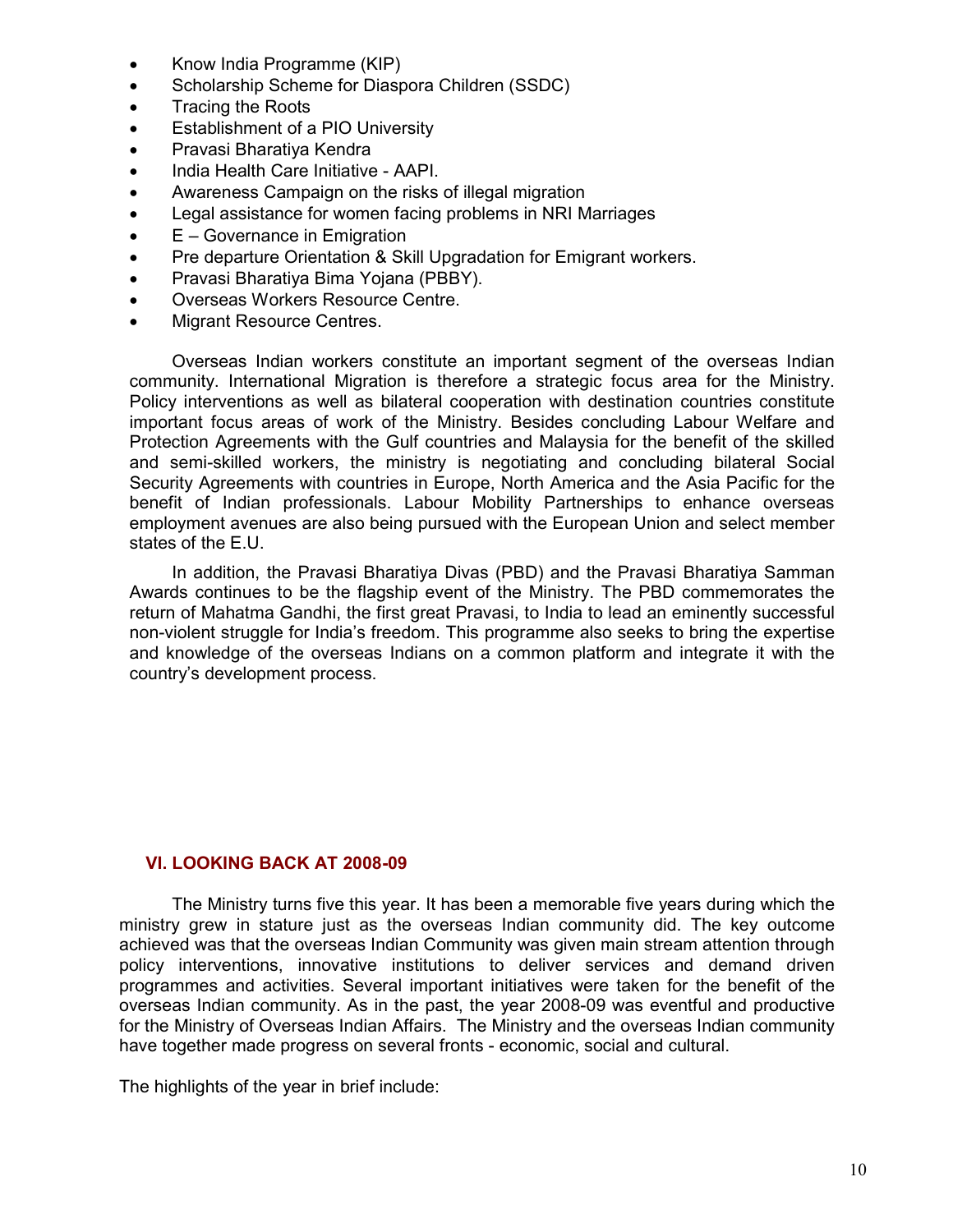- In **April**. The cabinet approved the establishment of the PIO/NRI University at Bangalore by the Manipal Academy of Higher Education Trust, Manipal. A first of its kind, the PIO university is expected to grow into a world class institution in the ensuing years.
- In July, the Indian Council for Overseas Employment (ICOE) was registered under the Societies Registration Act, 1860. The council will serve as a "think tank" for the government on International migration. It is expected to give impetus to informed policy making relating to International migration.
- In September, the landmark India-France Social Security Agreement (SSA) was signed in Paris in the presence of the Hon'ble Prime Minister of India. The agreement provides for avoidance of double payment, portability of benefits and totalisation of contributions of social security on a reciprocal basis to expatriates of both countries.
- In October, the second mini-PBD convention aimed at reaching out to the Indian diaspora in East Asia and the Asia Pacific region was held in Singapore from 10-11 October, 2008. The event was jointly organized by the MOIA, CII and Singapore Indian Chamber of Commerce with the support of the Govt. of Singapore. More than 700 delegates from 20 countries attended the Conference.
- The Indo-German agreement on Social Insurance was signed at the Ministerial level in New Delhi. The agreement provides for exemption from payment of social security contributions for posted workers and professionals of both countries on a reciprocal basis.
- In November on the occasion of the visit of the Prime Minister to Oman, the Memorandum of Understanding between India and Oman in the field of Manpower was signed at the Ministerial level. This agreement provides for better protection and welfare of Indian workers in Oman.
- In December the India Development Foundation (IDF), a "not-for-profit" Trust was established with the Minister of Overseas Indian Affairs as Chairman of the Board of the trustees and twelve trustees representing eminent Overseas Indians, eminent resident Indians and relevant Ministries. The foundation will serve a credible window to lead Overseas Indian philanthropy into India's social development including through innovative projects and instruments such as micro credit for rural entrepreneurs, self help groups for economic empowerment of women, best practice interventions in primary education and technology interventions in rural health care delivery.
- In January, the seventh Pravasi Bhartiya Divas (PBD) convention was held at Chennai on January 8-9. The Convention was attended by over 1500 delegates from different countries. Besides the inaugural and valedictory sessions, four plenary sessions, six concurrent sessions, seven regional sessions and six State sessions were organized. On this occasion, Pravasi Bharatiya Samman Awards were conferred on 14 overseas Indians including the Vice Presidents of Suriname and Mauritius.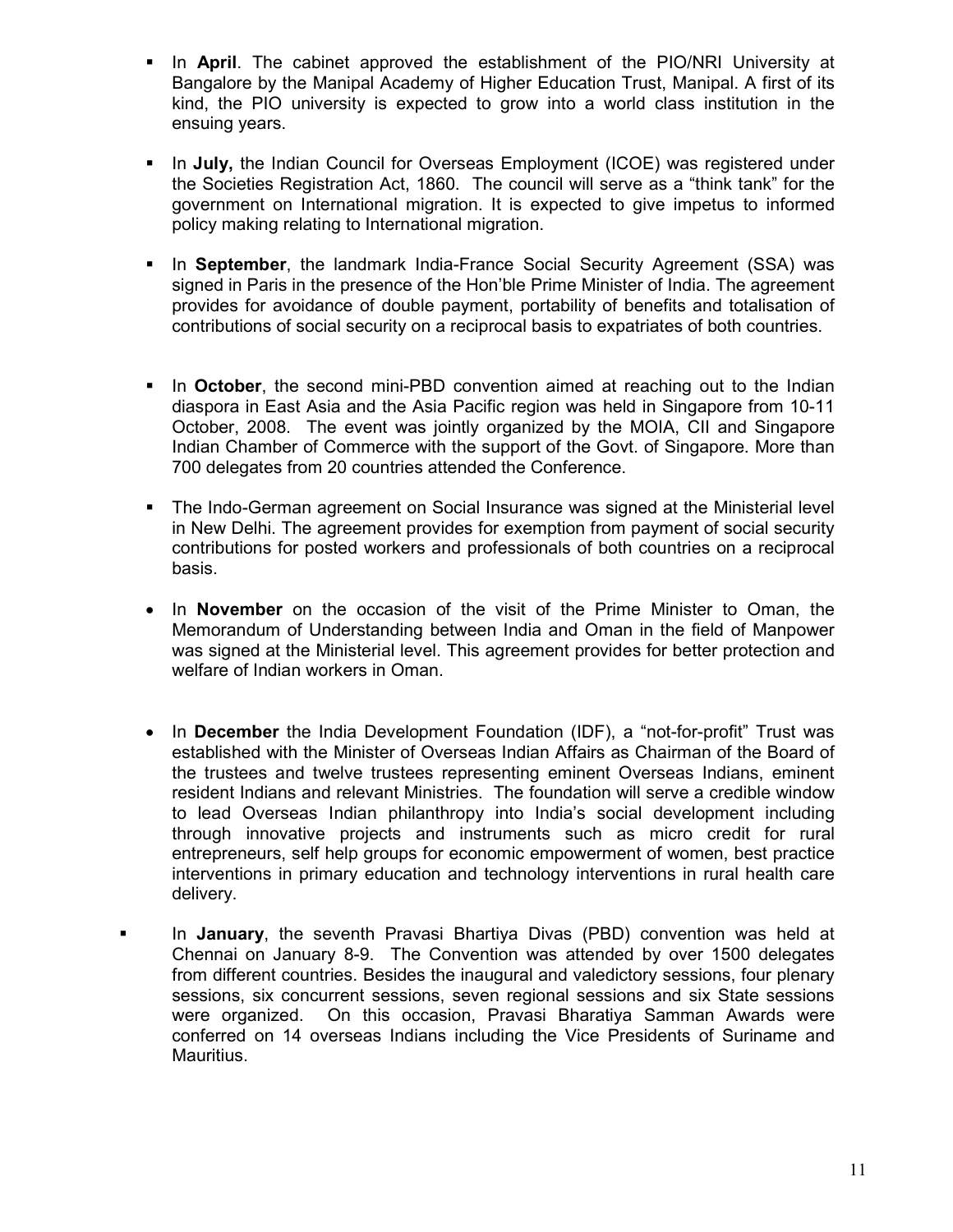In the inaugural session the Prime Minister launched the "Global Indian Network of Knowledge" (Global-INK) to serve as an electronic knowledge transfer platform to generate new ideas on issues such as development, education and healthcare.

A comprehensive e-governance project on migration called 'e-migrate' was also launched by the Prime Minister. This project will transform the migration process into a simple, efficient and humane process.

- A MoU was signed with Malaysia at the ministerial level, which, inter-alia, provided facilitation of employment of workers between two countries; protection and welfare of all categories of workers under the labour laws of the host country and the constitution of a joint working group.
- In February, MOIA, in partnership with JNU, organized an International Conference on 'India-EU Partnership in Mobility' at New Delhi. The conference was attended by a large number of overseas delegates comprising scholars on international migration, academia, representatives from EU member states and their Missions in New Delhi as well as multilateral organsiations like IOM and the ILO.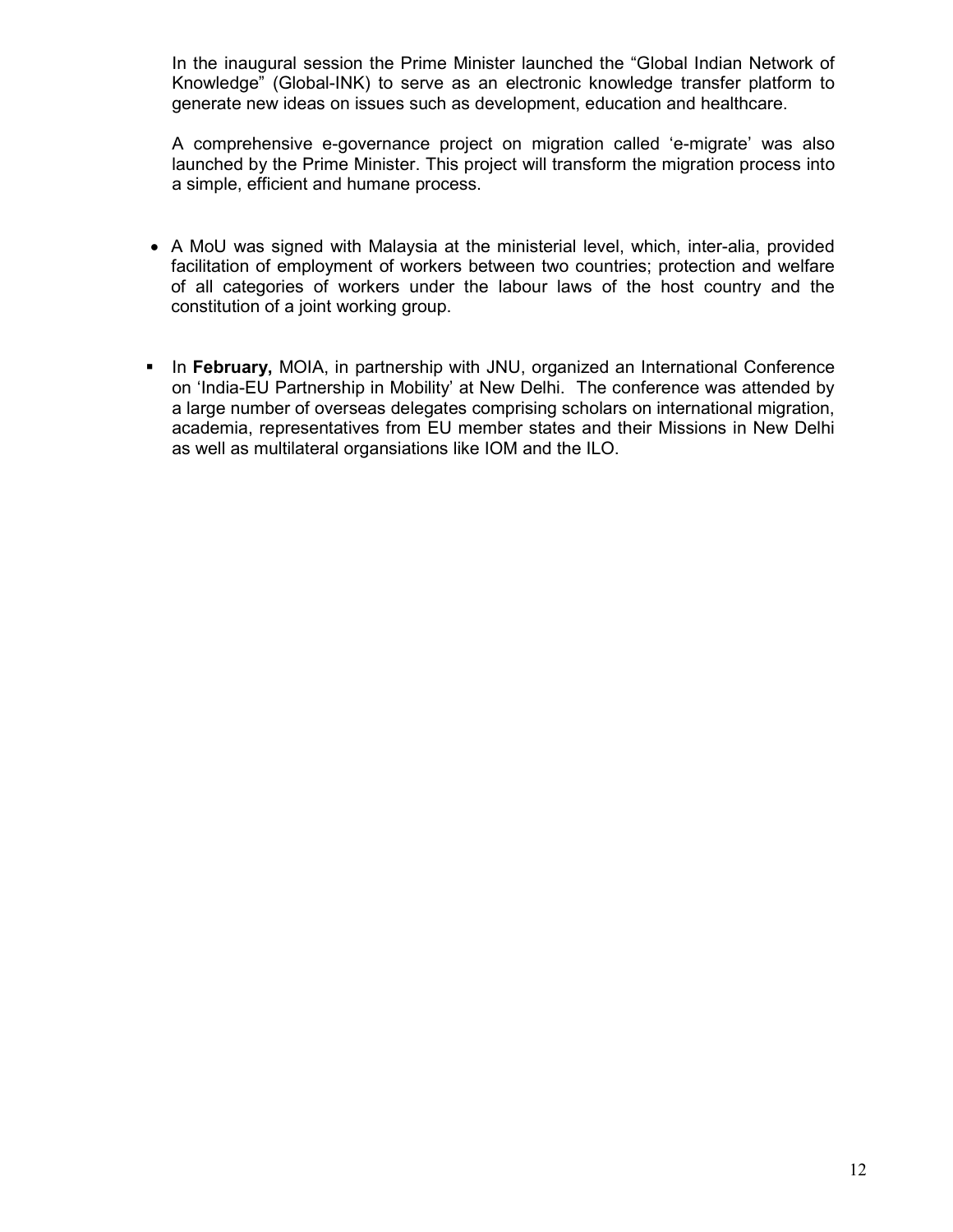#### The MOIA Team (2008-09)

#### Shri Vayalar Ravi Cabinet Minister

#### Shri K. Mohandas **Secretary**

#### Shri D.N. Srivastava Joint Secretary (Diaspora Services)

Shri G. Gurucharan Joint Secretary (Financial Services and Emigration policy)

### Shri J. Panda **Protector** General of **Emigrants**

| Smt.<br>Sandhya<br><b>Shukla</b><br><b>Director</b><br>(Diaspora<br>Services) | Shri<br>N.<br>Balasu-<br>brama-<br>nian<br>Deputy<br>Secretary<br>(Dias-<br>pora | Dr. Ranbir<br>Singh<br><b>Director</b><br>(Emig-<br>ration<br>Policy) | Shiv<br>Shri<br>Ratan<br><b>Director</b><br>(Financial<br><b>Services</b><br>& Budget) | Shri<br><b>Mithlesh</b><br>Kumar<br>Deputy<br>Secre-<br>tary<br>(Admn.) | <b>Shri</b><br>K.B.<br>Arora<br>Deputy<br>Secretary<br>(Parliament &<br>Coordination) | V.B.<br>Shri<br>Singh<br><b>Director</b><br>(Emigration)<br>Services) |
|-------------------------------------------------------------------------------|----------------------------------------------------------------------------------|-----------------------------------------------------------------------|----------------------------------------------------------------------------------------|-------------------------------------------------------------------------|---------------------------------------------------------------------------------------|-----------------------------------------------------------------------|
|                                                                               | Services)                                                                        |                                                                       |                                                                                        |                                                                         |                                                                                       |                                                                       |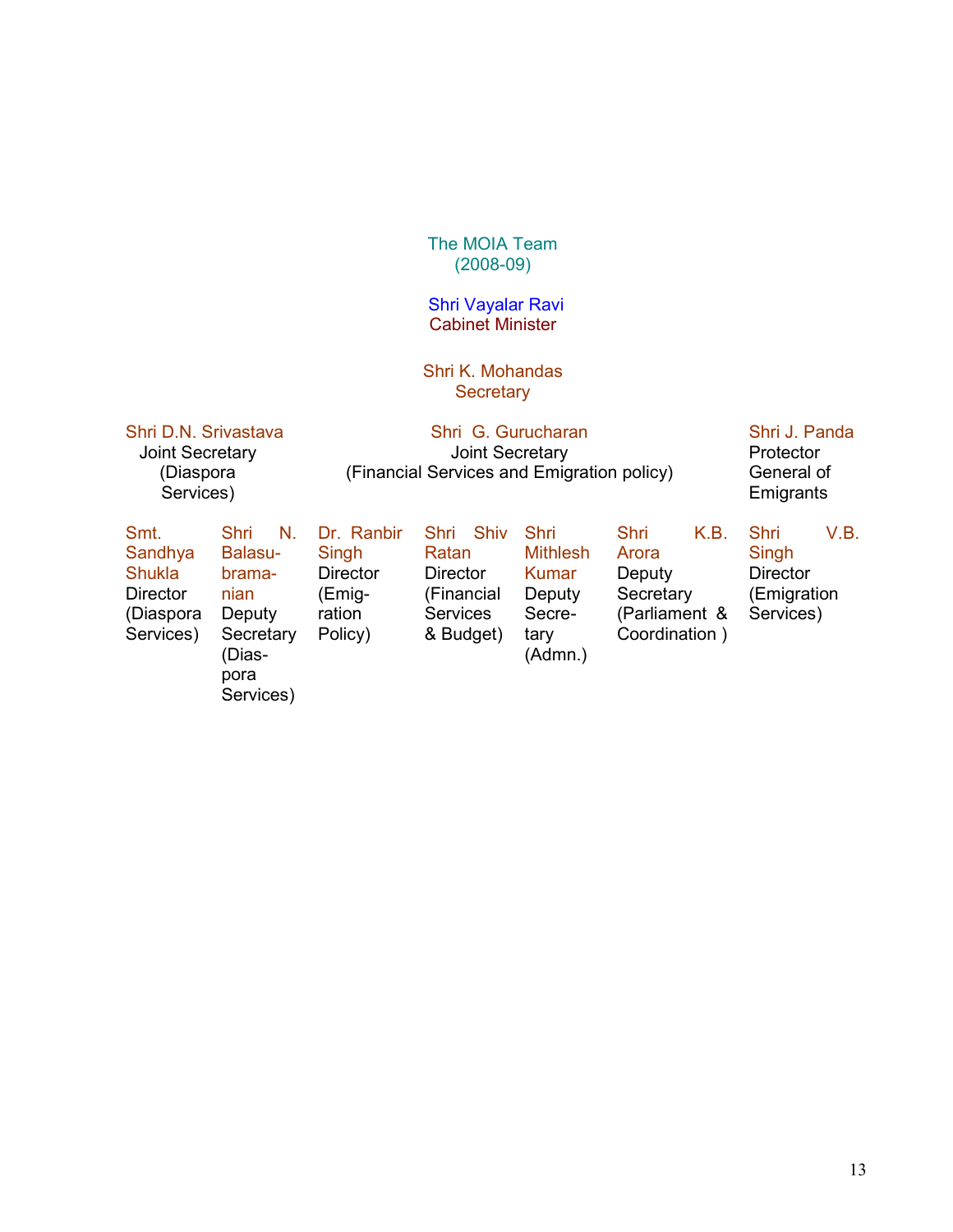#### DIASPORA SERVICES

The Diaspora Services Division deals with all matters relating to Overseas Indians comprising Persons of Indian Origin (PIO) and Non-Resident Indians (NRIs), overseas citizenship matters, Pravasi Bharatiya Divas, Pravasi Bharatiya Samman Awards, admission of NRI/PIO students to various educational, technical and cultural institutions in India, scholarships to NRI/PIO students in India and new initiatives to promote interaction of overseas Indians with India in Tourism, Media, Youth Affairs, Education, Culture etc.

#### I. OVERSEAS CITIZENSHIP OF INDIA (OCI)

In response to a long and persistent demand for "dual citizenship" particularly from the Diaspora in North America and countries in West Europe, Australia and New Zealand and keeping in view the government's oft-repeated deep commitment towards fulfilling the aspirations and expectations of overseas Indians, the Overseas Citizenship of India (OCI) Scheme was launched in August 2005 by amending the Citizenship Act, 1955 during the Pravasi Bharatiya Divas 2006.

The Scheme provides for the registration as Overseas Citizens of India (OCI) of all Persons of Indian Origin (PIOs) who were citizens of India on or after  $26<sup>th</sup>$  January, 1950 or were eligible to become citizens of India on 26<sup>th</sup> January, 1950 and who are citizens of other countries, except Pakistan and Bangladesh. A registered Overseas Citizen of India is granted multiple entry, multi purpose, life-long visa for visiting India, and is exempted from registration with Foreigners Regional Registration Office for any length of stay in India. As mandated under the Allocation of Business, the Ministry of Overseas Indian Affairs has issued notifications granting registered OCIs further benefits as under :

- (i) Parity with Non-Resident Indians in the matter of inter-country adoption of Indian children ;
- (ii) Parity with resident Indian nationals in matters of tariffs in air domestic fares ;
- (iii) Parity with domestic Indian visitors in respect of entry fee for visiting national parks and wildlife sanctuaries in India ;
- (iv) Parity with non-resident Indians in respect of :

(i) entry fees for visiting the national monuments, historical sites and museums in India;

(ii) practising the following professions in India, in pursuance of the provisions contained in the relevant Acts, namely :

- (i) doctors, dentists, nurses and pharmacists;
- (ii) advocates;
- (iii) architects; and
- (iv) chartered accountants; and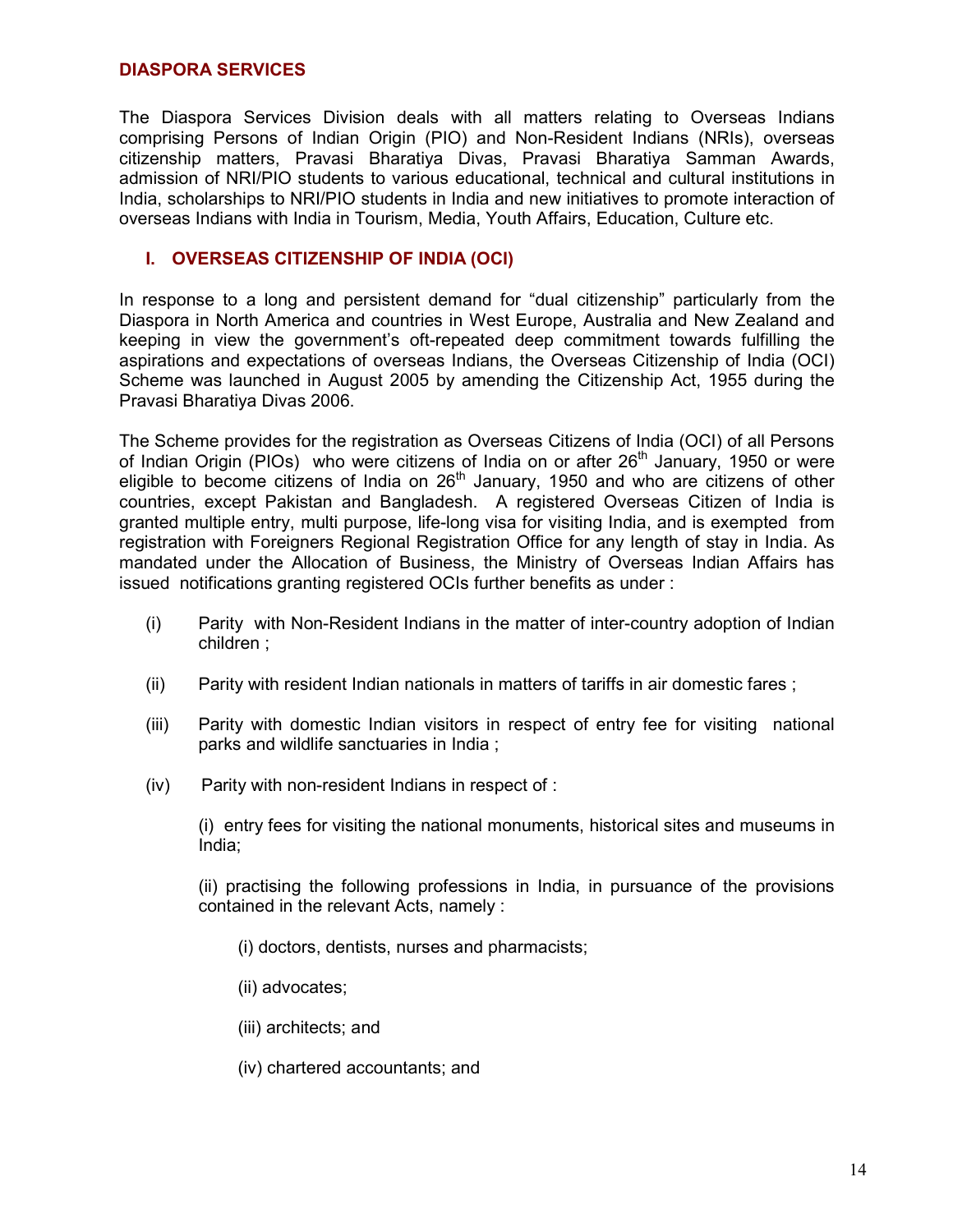(v) Entitlement to appear for the All India Pre-Medical Test or such other tests to make them eligible for admission in pursuance of the provisions contained in the relevant Acts.

 In respect of (iv) and (v) above, the concerned Ministries of Government of India have been requested to take necessary follow up action for implementation.

OCI is not to be mis-construed as 'dual citizenship'. OCI does not confer political rights. Detailed instructions and procedures on the OCI Scheme are given in the MHA's website: www.mha.nic.in . As on 31<sup>st</sup> March, 2009, a total of 3,99,133 OCI registration booklets and visa stickers have been issued. The number of OCI documents issued during the financial year 2008-2009 was 168,261.

An on-line OCI miscellaneous service is now available for re-issuance /issuance of duplicate OCI documents, in case of issuance of new passport, change of personal particulars, viz, nationality, name, change of address/occupation, etc. and loss/damage of OCI registration certificate/visa.

#### II. SCHOLARSHIP PROGRAMME FOR DIASPORA CHILDREN (SPDC)

 A scheme called 'Scholarship Programme for Diaspora Children (SPDC)' was launched in the academic year 2006-2007. Under the Scheme 100 scholarships of upto US\$ 3600/- per annum are offered to PIO and NRI students for undergraduate courses in Engineering/Technology, Humanities/Liberal Arts, Commerce, Management, Journalism, Hotel Management, Agriculture/Animal Husbandry, etc. The scheme is being implemented by M/s Educational Consultants India Limited (ED.CIL), an autonomous body under the Ministry of Human Resource Development. The Scheme is open to NRIs/PIOs from 40 countries with substantial Indian diaspora population.

Common Entrance Tests (CET) for selecting suitable PIO and NRI students for the award of scholarships under SPDC were conducted on 18.05.2008 and 26.10.2008 for the academic years 2008-09 and 2009-10 respectively. On the basis of the CET, a total of 246 candidates (120+126) were declared eligible for the award of scholarships. Of the 120 candidates selected for the academic year 2008-09, only 66 availed themselves of the scholarship. For the academic year 2009-10, out of 126 candidates selected, acceptance have been received from 112 candidates. Their eligibility to join the courses and the institutions would be decided after the result of their qualifying examination are declared in May/June 2009.

#### III. PIO/NRI UNIVERSITY

 In pursuance of the recommendations made by the High Level Committee on the Indian Diaspora (HLCID) and commitments made at the highest level, the Ministry is in the process of setting up a PIO/NRI University for the benefit of children of overseas Indians. The University is expected to be accorded the status of "Deemed University" de-novo under Section 3 of the UGC Act. The University would be set up by Manipal Academy of Higher Education Trust (MAHET), Manipal at Bangalore, Karnataka. MAHET has submitted a Detailed Project Report (DPR). An Advisory Board has been constituted to evaluate the DPR with a view to ensure that it conforms to the academic and infrastructure standards prescribed by the concerned authorities like the UGC, AICTE, MCI etc. The board held two meetings and approved, in principle, the DPR submitted by the MAHET.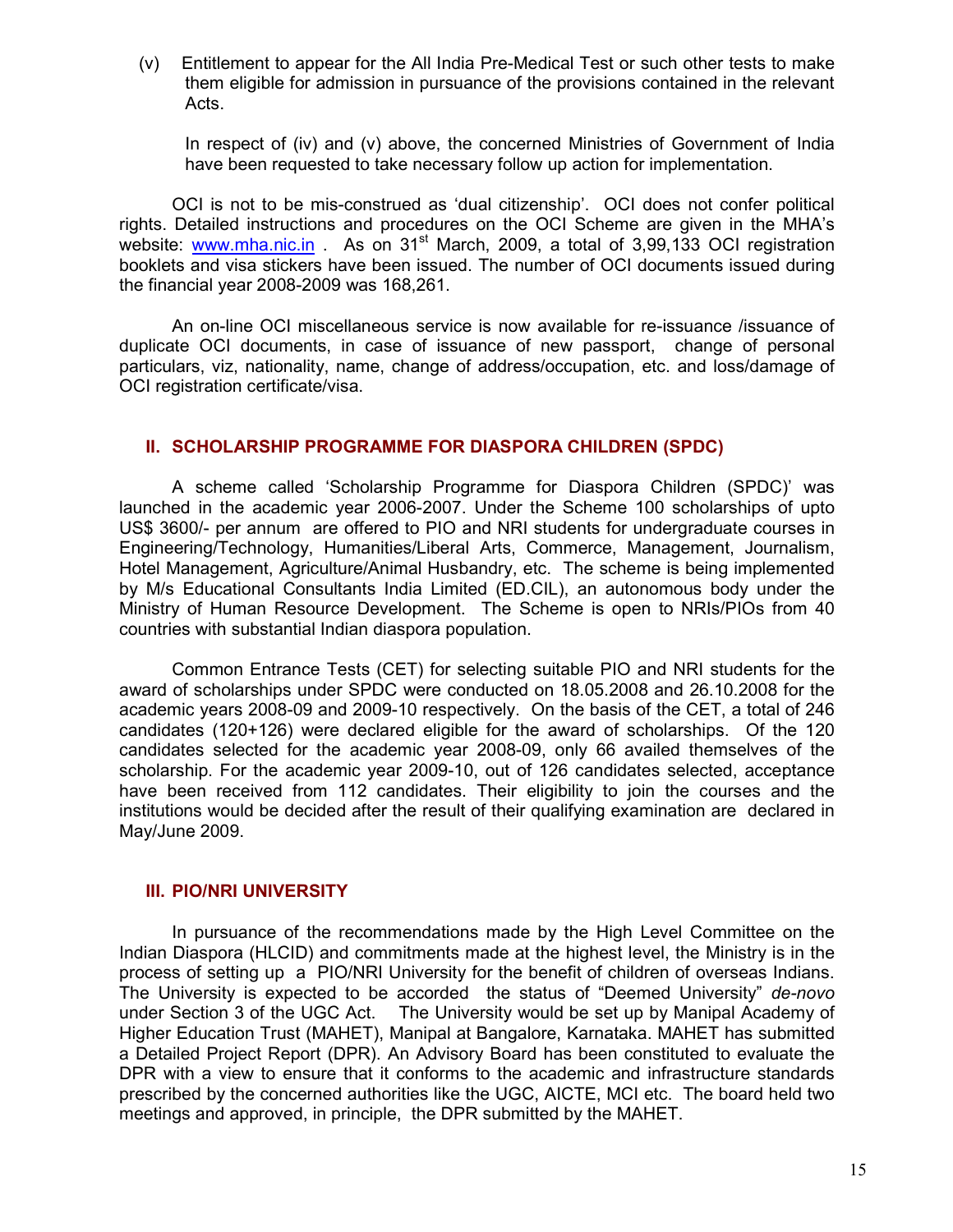Expressions of Interest for setting up four more PIO/NRI Universities in different cities in India (other than Bangalore) have been called for, by placing advertisements in important national newspapers in February, 2009.

#### IV. PRAVASI BHARATIYA DIVAS (PBD)

 Pravasi Bharatiya Divas (PBD) convention is the flagship event of the Ministry organized every year in January since 2003, with a view to connect India to its vast Indian diaspora and bringing their knowledge, expertise and skills on a common platform.

The  $7<sup>th</sup>$  Pravasi Bharatiya Divas Convention was held at the Chennai Trade Centre, Chennai from 7-9 January, 2009. Tamil Nadu was the Partner State and the Confederation of Indian Industry (CII) was the institutional partner. It was inaugurated by the Prime Minister on 08.01.2009 and the valedictory address was delivered by the President on 09.01.2009. The President also conferred the Pravasi Bharatiya Samman Award on 13 distinguished PIOs/NRIs. H.E. Mr. Ramdien Sardjoe, the Vice President of Suriname was the Chief Guest.

Other dignitaries in attendance included the Vice President of Mauritius and PIO Ministers from Singapore, Malaysia, Canada and South Africa, besides several union Ministers and the Chief Ministers of Tamil Nadu, Andhra Pradesh and Gujarat. Other States/UTs who took part in the event include Haryana, Kerala, Maharashtra and Punjab and the Andaman and Nicobar Islands.

Besides the inaugural and valedictory sessions, a total of 4 plenary sessions, 6 concurrent sessions, 7 regional sessions and 6 state sessions were organised during the Convention, with over 1500 delegates deliberating on matters of interest and concern to them. The Plenary Sessions focused on the subjects of 'India as an Emerging Power: The Diaspora Concerns', the Diaspora Concerns', 'Reflections on Current Economic Crisis – Diaspora Concerns', 'Diaspora interaction with the States' and 'Indian Diaspora: Preservation of Language and Culture'. The subjects of deliberation in the cconcurrent sessions were on 'Building Bridges: Trade & Investment', 'Diaspora Philanthropy', 'Education & Diaspora Knowledge Network', 'Media & Entertainment', 'Increased Interaction with Diaspora Women' and 'Health for All: Role of Diaspora'. Separate regional sessions on Africa, Asia Pacific, Canada, Caribbean, Europe, Gulf, USA and State Sessions were also held.

#### V. HIGHLIGHTS OF PBD 2009

- **Largest attendance by Pravasi Bharatis in recent years.**
- Attendance by host of dignitaries from abroad.
- PM launches Global Knowledge Network (Global INK).
- **Comprehensive e-Governance Project on Migration launched.**
- PM announces enabling framework for registered OCI professions to practice in India.
- **President calls for institution of separate awards for overseas workers.**
- Four plenary sessions, six concurrent sessions & seven regional sessions.
- **Intense discussions on current economic meltdown, India's role as an emerging** power, preservation of language and culture of Indian Diaspora.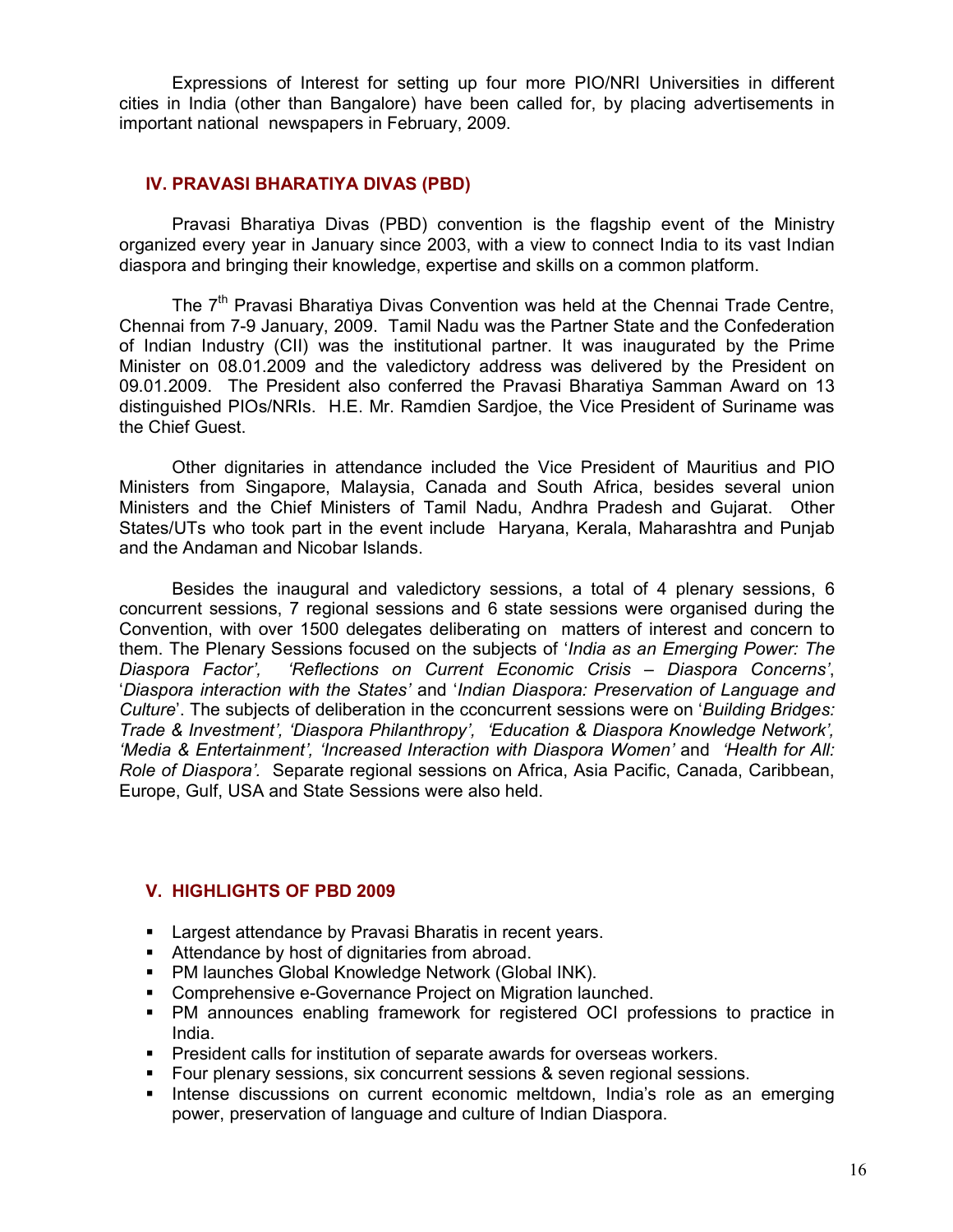- State Sessions on Bihar, Gujarat, Karnataka, Kerala, Rajasthan and Tamil Nadu.
- Regional Working Sessions on Africa, Asia Pacific, Canada, Caribbean, Europe, Gulf and USA.

#### VI. PRAVASI BHARATIYA SAMMAN AWARD

The Pravasi Bharatiya Samman Award (PBSA) is conferred on a Non-Resident Indian, Person of Indian origin or an organization or institution established and run by the Non-Resident Indians or Persons of Indian Origin, who have excelled in one's field for outstanding work which has enhanced India's prestige in the country of residence and who has made (i) significant contribution towards better understanding abroad of India and support to India's causes and concerns in a tangible way; (ii) significant contribution for the welfare of diaspora; (iii) notable contribution in philanthropic and charitable work and for social and humanitarian causes in India and abroad; (iv) significant contribution in building closer links between India and its diaspora in the economic, cultural and scientific fields; and (v) for eminence in his skills which has enhanced India's prestige in that country (for non-professional workers). It is conferred by the President of India as a part of the Pravasi Bharatiya Divas (PBD) conferences organized annually since 2003. PBSA is the highest honour conferred on overseas Indians. PBSA 2009 were conferred on the following :

- 
- 1. Mr. Ramdien Sardjoe, Vice President of Suriname<br>2. Mr. Angidi Veeriah Chettiar, Vice President of Mau 2. Mr. Angidi Veeriah Chettiar, Vice President of Mauritius.
- 3. Mr. Soman Baby, Bahrain
- 4. Mr. Deepak Obhrai, Canada
- 5. Mr. Ylias Akbaraly, Madagascar
- 6. Tan Sri G. Vadiveloo, Malaysia
- 7. Mr. Ram Lakhina, Netherlands
- 8. Mr. P.N.C. Menon, Oman
- 9. Mr. Parmananthan 'Prema' Naidoo, South Africa
- 10. Mr. J.R. Gangaramani, U.A.E
- 11. Baroness Shreela Flather, U.K.
- 12. Prof. C.K. Prahalad, USA
- 13. Prof. Sumit Ganguly, USA

#### VII. MINI – PBD

 A mini PBD titled 'PBD Singapore' was organized on 9-11 October 2008 in Singapore in partnership with the Singapore Indian Chamber of Commerce & Industry (SICCI) and Confederation of Indian Industry (CII) and support of the Government of Singapore. The tagline for the event was "PBD Singapore : Towards a Dynamic Indian Diaspora".

Prominent among there also who attended the Mini PBD were the Singaporean dignitaries such as Mr S R Nathan, President, Mr Lee Hsien Loong Prime Minister, Professor S Jayakumar, Deputy Prime Minister, Mr Goh Chok Tong, Senior Minister, Mr Lee Kuan Yew, Minister Mentor and Mr. S Iswaran, Senior Minister of State. Dr Navinchandra Ramgoolam, Prime Minister of Mauritius and Datuk Dr S Subramaniam Sathasivam, Minister of Human Resources, Malaysia were also among the dignitaries who attended the Mini PBD. From India, Shri Vayalar Ravi, Minister of Overseas Indian Affairs and Shri Kapil Sibal, Minister of Earth Science and Science & Technology attended the Mini PBD.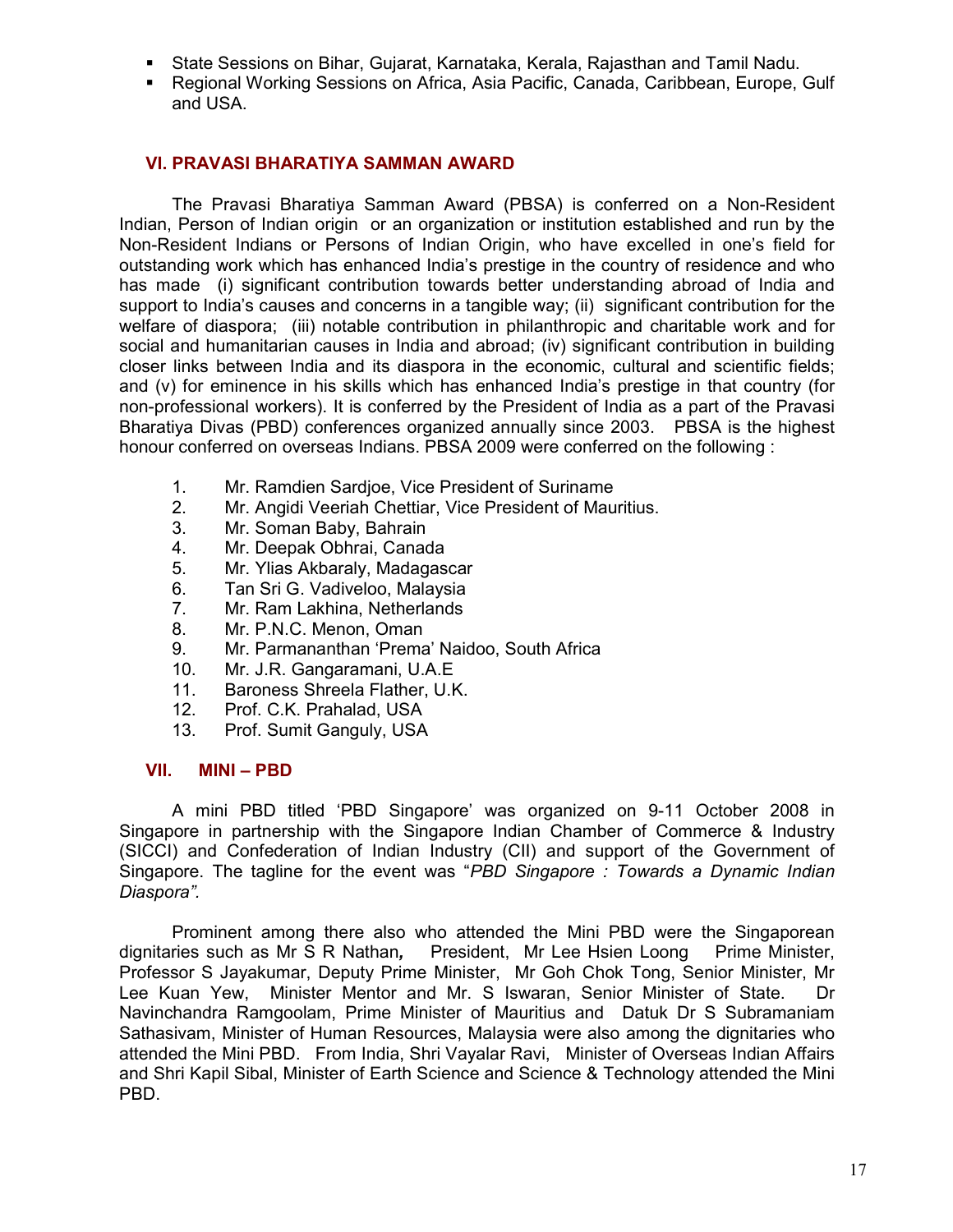#### VIII. TRACING THE ROOTS

The Ministry has launched a new scheme called "Tracing the Roots" in October 2008.

In this regard the Ministry signed an MOU with an organization called "Indiroots" to facilitate tracing the roots of PIO's in India. PIOs, who intend to trace the roots of their ancestors in India, have to apply in a prescribed form through the Indian Mission/Post in the country of their residence.

#### IX. KNOW INDIA PROGRAMME (KIP)

 Know India Programme of the Ministry is a three-week orientation programme for diaspora youth conducted in partnership with one or two State Governments with a view to promote awareness on different facets of life in India and the progress made by the country in various fields e.g. economic, industrial, education, Science & Technology, Communication & Information Technology, culture. The participants, in the age group of 18- 26 years, are selected based on nominations received from Indian Missions/Posts abroad. They are provided with full hospitality and are reimbursed one-way economy class airfare from their respective country to India.

The content of the programme broadly includes the following:

- (a) Presentations on the country, the constitution, political process etc.
- (b) Interaction with faculty and students at a prestigious University/College/Institute.
- (c) Presentation on the industrial development and visit to some **Industries**
- (d) Visit to a village to better understand the typical village life
- (e) Exposure to Indian media and Film Industry.
- (f) Interaction with NGOs and organizations dealing with women affairs.
- (g) Visit to places of historical importance/Monuments.
- (h) Taking part in Cultural programmes
- (i) Exposure to yoga
- (j) Call on high dignitaries, which may include President of India, Chief Election Commissioner of India, Comptroller and Auditor General of India, and Ministers in-charge of Overseas Indian Affairs, Youth Affairs and Sports.

The following Know India Programmes were conducted during 2008-09:

- I)  $9<sup>th</sup> KIP$  in partnership with the States of Gujarat and Uttar Pradesh during September 2008. 31 participants took part in it.
- II)  $10^{th}$  KIP in partnership with the State of Madhya Pradesh in December 2008 January 2009. 34 participants took part in it. The participants also had the privilege of attending  $7<sup>th</sup>$  Pravasi Bharatiya Divas Convention held in January at Chennai.
- III)  $11<sup>th</sup>$  KIP is underway since 21<sup>st</sup> March. The partner States for this KIP are Orissa and Punjab. 22 participants are taking part in it.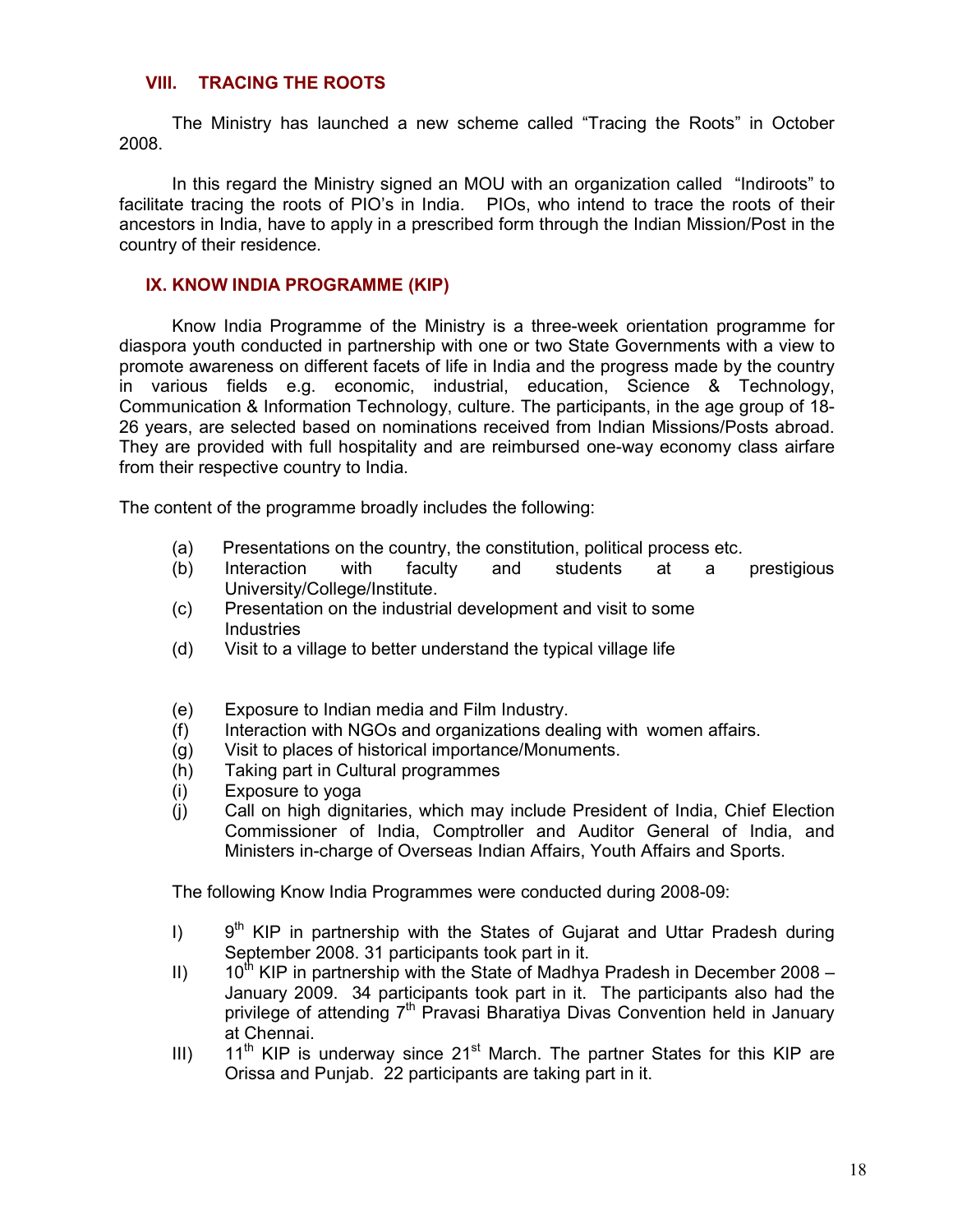The Ministry also hosted 12 participants of "Know Goa Programme" for 4-days in Delhi/Agra during December 2008.

#### X. PROBLEMS RELATING TO OVERSEAS INDIAN MARRIAGES

 Ministry of Overseas Indian Affairs (MOIA) has taken various steps to address the problems arising out of marriages with overseas Indians. Some of them are as under:-

#### i. SCHEME FOR GIVING LEGAL /FINANCIAL ASSISTANCE TO INDIAN WOMEN DESERTED BY THEIR OVERSEAS INDIAN SPOUSES

The Ministry had launched a scheme in February, 2007 to provide legal and financial assistance through Indian Missions abroad to Indian women deserted or divorced by their overseas Indian spouses. Number of cases of assistance rendered by Indian Missions /Posts abroad under the scheme is given as under:

| Sr.No.         | Name of the Mission<br>/Post                           | Total<br>Number of<br>cases | the<br>Name<br>0f<br>NGO/Indian<br>Association                             |
|----------------|--------------------------------------------------------|-----------------------------|----------------------------------------------------------------------------|
| $\mathbf{1}$   | India,<br>of<br>Embassy<br>Washington DC               | $2$ (Two)                   | <b>ASHA For Women</b><br>Women's<br>(Asian<br>Self<br>Help<br>Association) |
| $\overline{2}$ | Consulate General<br><b>of</b><br>India, San Francisco | $1$ (One)                   | SevA Legal Aid                                                             |
|                |                                                        | $1$ (One)                   | <b>NARIKA</b>                                                              |
| $\overline{3}$ | Consulate General<br><b>of</b><br>India, New York      | $1$ (One)                   | Sneha Inc                                                                  |
| $\overline{4}$ | of<br>High Commission<br>India, Canberra               | 10 (Ten)                    | Federation of Indian<br>Associations<br>οf<br>Victoria Inc,                |
| 5              | of<br>High<br>Commission<br>India, Wellington          | 4 (Four)                    | Shakti Community<br>Council Inc                                            |

The list of Organisations empanelled for providing assistance under the scheme is given in Annexure E.

#### ii. AWARENESS CAMPAIGN TO EDUCATE PROSPECTIVE BRIDES AND THEIR FAMILIES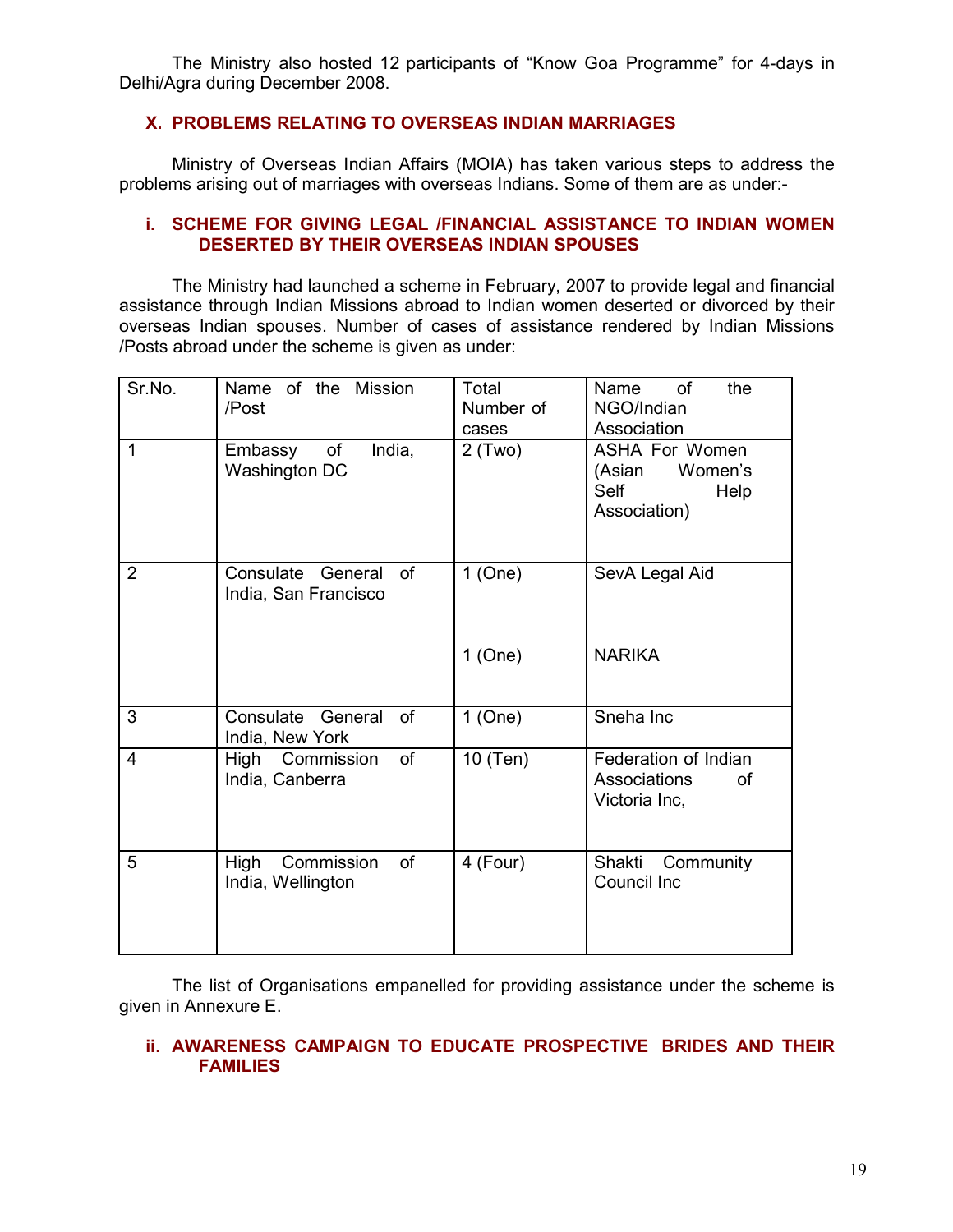MOIA had earlier brought out guidance booklet on "Marriage to Overseas Indians" in English version . This booklet contains information on safeguards available to women deserted by their NRI spouses, legal remedies available, authorities that can be approached for redressal of grievances and NGOs which can provide assistance. The guidance booklet in Hindi, Telugu and Punjabi versions has been released to create awareness in the regions having higher incidents of fraudulent NRI marriages.

#### iii. GRANT- IN –AID TO INDIAN SOCIETY OF INTERNATIONAL LAW (ISIL)

This Ministry has granted financial assistance of Rs. 2.00 lakh to ISIL New Delhi in brining out the publication of the book " Non Resident Indians and Private International Law."

#### iv. CONSTITUTION OF INTER-MINISTERIAL COMMITTEE TO FIND WAYS AND MEANS TO HELP INDIAN WOMEN DESERTED BY THEIR OVERSEAS INDIAN **HUSBANDS**

 An Inter-Ministerial sub - committee was constituted in the Ministry under the chairmanship of the Secretary, Ministry of Overseas Indian Affairs comprising of representatives from various Ministries and Government Organizations. The representatives of State Government from Punjab, Andhra Pradesh, Gujarat etc were also invited to participate in its meetings. After due consideration of the recommendations of the Inter-Ministerial sub-committee, an Inter Ministerial meeting under the chairmanship of Minister for Overseas Indian Affairs took the following decisions :

1.) There was agreement over the sub-committee's recommendation that all marriages solemnized in India should be compulsorily registered and pro-forma for registration of marriages should be uniform in all states and should contain all relevant information that would help in identifying the persons.

 It was further agreed that the pro-forma for registration of marriages should also have columns, in the case of overseas Indians, for the social security number, passport particulars, ID card / labour card etc. to build a proper identification and tracking system. Introduction of a uniform format would need interaction with the State Governments. Ministry of Law and Justice would prepare an appropriate pro-forma and take it up with the State/UT Governments (Action: Ministry of Law and Justice, State/UT Governments)

- 2.) There was agreement over the sub-committee's recommendation that:
	- (a) Litigations related to overseas Indian marriages should be taken up by fast track courts. It was felt that instead of building up a new system for these courts, this should be brought within the scope of the existing family courts. (Action: State /UT Governments, Ministry of Law and Justice, Ministry of Women and Child Development).
	- (b) Efforts may be made to let the family courts clear the pending cases early and a mechanism may be put in place for regular monitoring of such cases. (Action: State /UT Governments, Ministry of Law and Justice, Ministry of Women and Child Development).
- 3.) There was agreement over the sub-committee's recommendation that provisions on serving of notices, summons, enforcement of maintenance orders be made part of the mutual legal assistance treaties (MLAT) especially with USA, UK,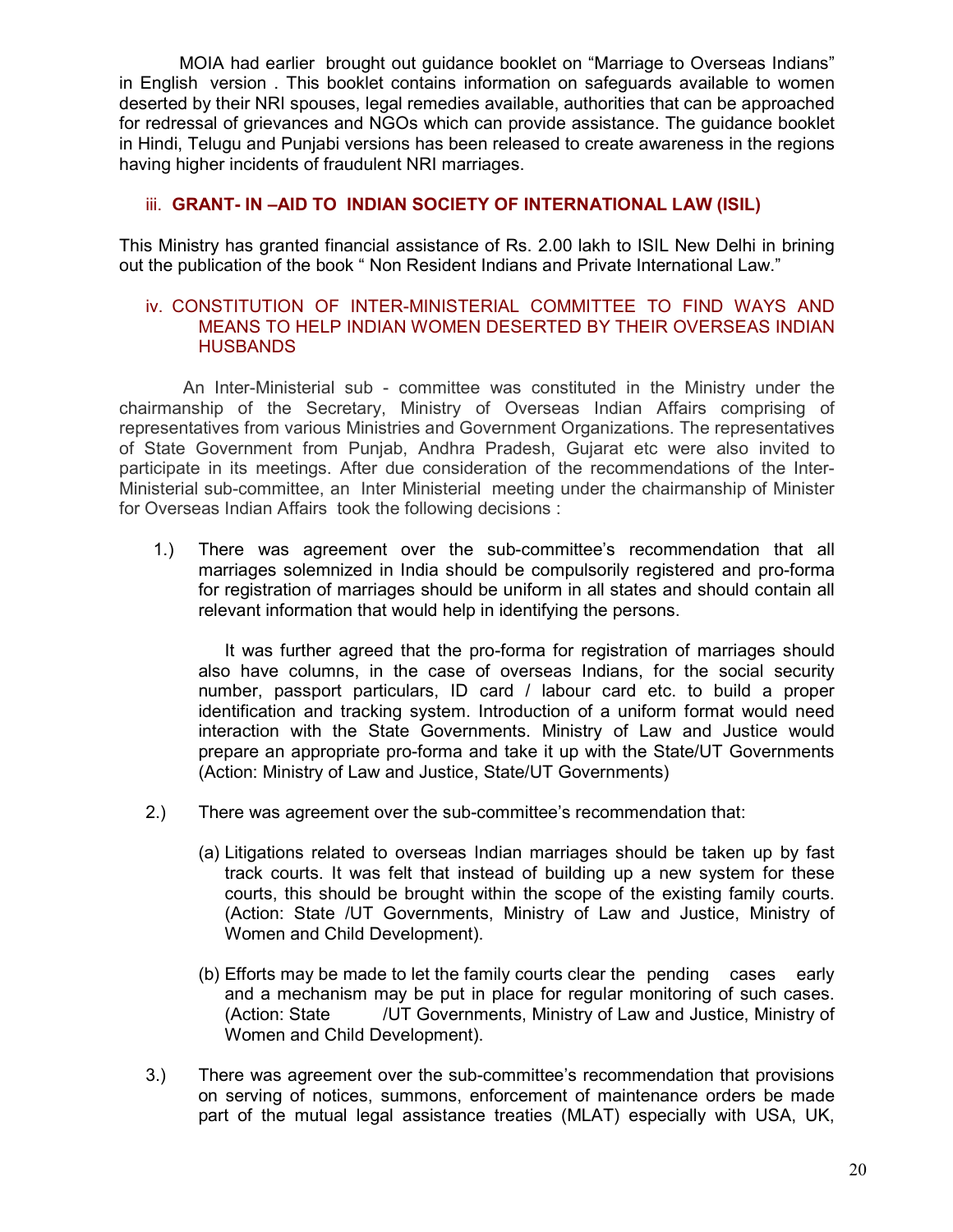Canada, Australia and New Zealand where problem of desertion of Indian women by overseas Indians is acute. (Action: Ministry of Law and Justice, Ministry of External Affairs, Ministry of Overseas Indian Affairs).

- 4.) There was agreement over the sub-committee's recommendation that whenever there is an ongoing litigation in a foreign court, the Indian bride's case should not go unrepresented. MOIA's Scheme to assist Indian women in defending their cases abroad was appreciated. However, it was felt that the amount being sanctioned per case by MOIA i.e. US \$1,000/ was grossly inadequate and should be enhanced substantially. The possibility of creating a flexi-fund may also be explored by pooling of money by Indian Associations. A matching grant from the government could be considered. (Action: Ministry of Overseas Indian Affairs, Ministry of External Affairs, Indian Missions/Posts abroad).
- 5.) It was agreed that a vigorous information campaign was necessary at all levels using the media and NGOs to educate prospective brides and their families to take possible precautions before entering into marriage alliance with overseas Indians. The information campaign launched by MOIA was appreciated and it was decided that the campaign needs to be continued. (Action: Ministry of Overseas Indian Affairs, Ministry of Women and Child Development, National Commission for Women, State/UT Governments).
- 6.) It was agreed that information brochure may be prepared by experts having knowledge of Private International Law on the working of the relevant Hague Conventions and procedures that is to be followed by the general public regarding serving of notices, summons etc. to parties staying abroad. Thereafter, a campaign may be launched to make the general public as also the concerned officers aware of these provisions. (Action: Ministry of Law and Justice, Ministry of Women and Child Development, National Commission for Women).
- 7.) There was agreement over the sub-committee's recommendation that states/Union Territories should pass on information regarding court orders against accused NRIs to Emigration Authorities to prevent such people from leaving India against court orders. (Action: Ministry of Home Affairs, State/UT Governments).
- 8.) It was agreed that appropriate instructions may be issued by the Ministry of Home Affairs to the States/Union Territories to ensure that FIRs in such marriage disputes/problems are registered without any delay. (Action: Ministry of Home Affairs, State/UT Governments).
- 9.) There was agreement over the sub-committee's recommendation that appropriate bilateral agreements may be considered with foreign countries with a view to protect the interests of Indian women victims of overseas Indian marriages.
- 10.) On the recommendation made by the Parliamentary Committee on Empowerment of Women to evolve a well defined/coordinated mechanism among all the concerned agencies to deal with the issue of problematic NRI marriages and to enable the aggrieved women to get a respectable solution to the problems, it was decided that the National Commission for Women will, henceforth, be the coordinating agency at the national level to receive and process all the complaints related to deserted Indian women by overseas Indians.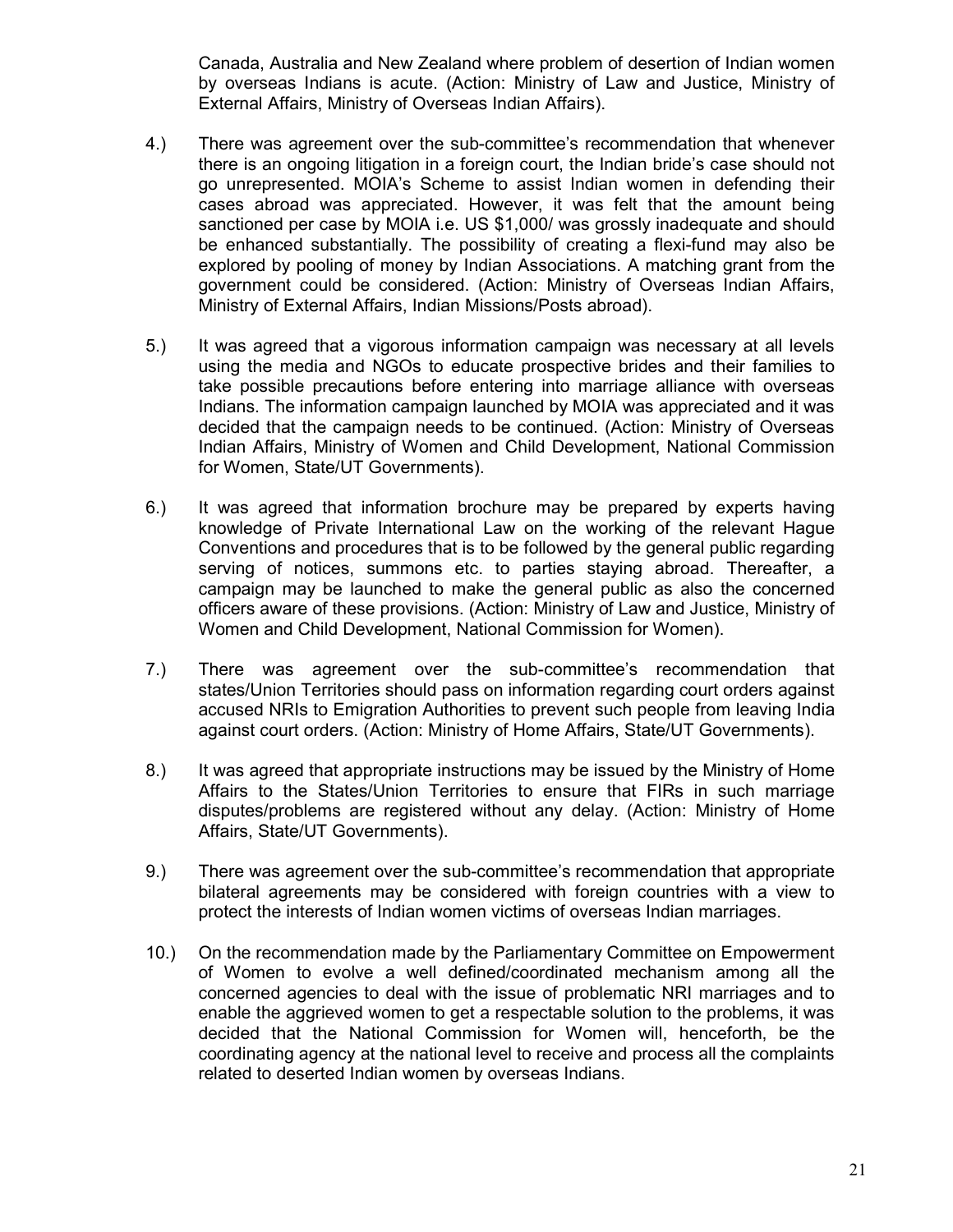The final decisions taken by the Inter-Ministerial Committee have been circulated to concerned Ministries, State Governments and Government agencies for appropriate follow up action.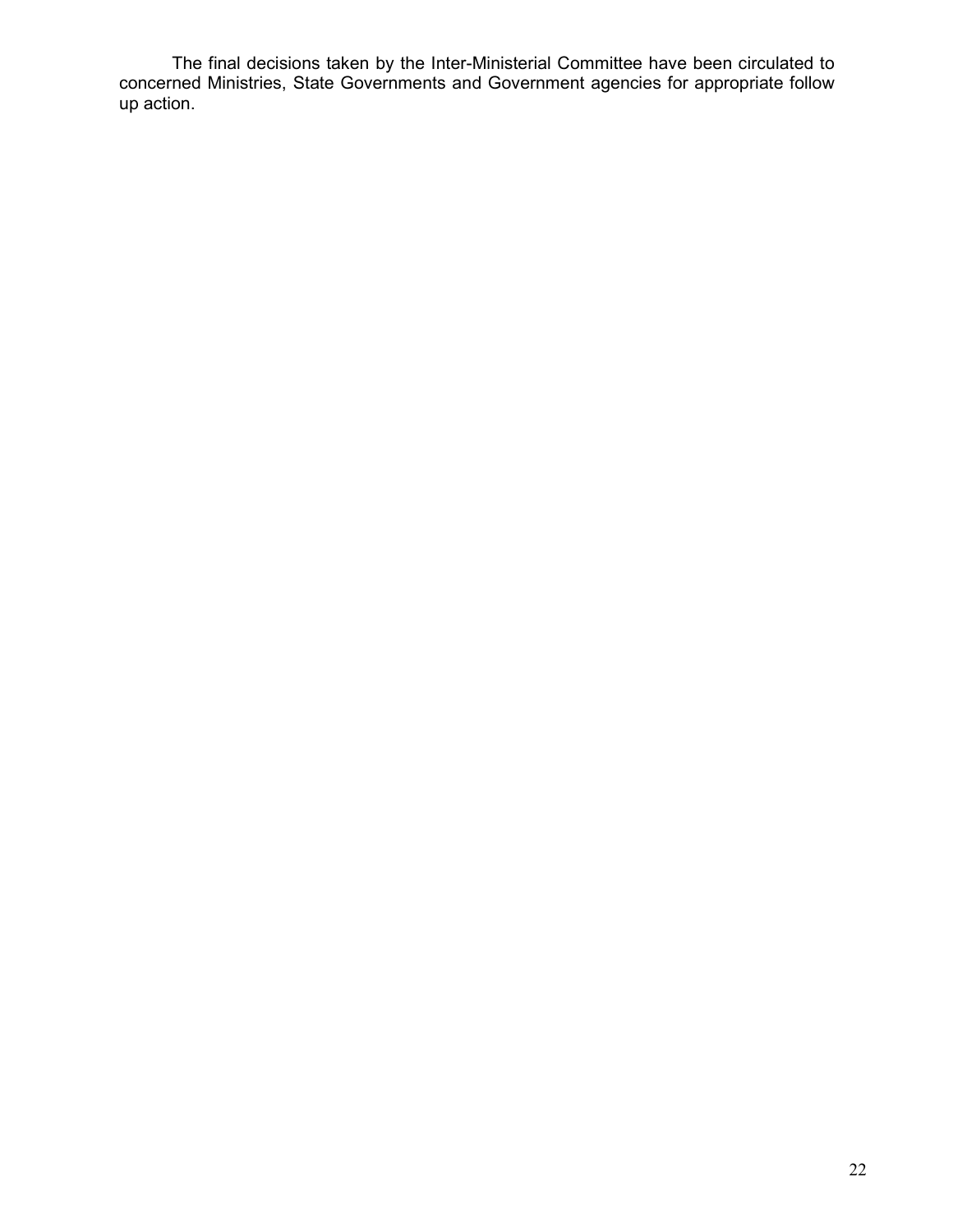#### MIGRATION MANAGEMENT

#### I. International Migration: An overview

The recent and precipitous downturn in the world economy resulting in many countries being pushed into recession or a severe slowdown has exacerbated the divide in the global discourse on mobility. As millions of jobs are being lost across the world, and protectionist barriers are beginning to resurface, it is the migrant workers and their families that are most vulnerable to the vicissitudes of the economies that they have contributed to in substantial measure. At the start of 2008, an estimated 200 million people – roughly 3 percent of the world population – lived and worked outside the country of their birth. The remittances sent home by these migrant workers have a profound impact on the living standards of people in the developing countries of Asia, Africa, Latin America and the Middle East. In 2008, the flow of international remittances to developing countries stood at US \$305 billion of which India was the largest recipient at about US \$ 43.5 billion. It is also noteworthy that over 40 percent of this was remittances from overseas Indian workers in the Gulf. The macro-economic benefits of migration for the country of origin by reducing unemployment, easing labour market pressures, together with the positive impact of remittances on foreign reserves and the balance of payments, have invited increasing attention. Equally, the positive economic impact of migration on the country of destination, including the contribution to GNP, the labour market, local consumption and human capital, can be substantial.

Yet, we live in a world in which the free movement of capital, goods, and technology is seen as a virtue, but also one in which the movement of people across borders is more difficult than ever in the past. Ironically, in a rapidly globalising world, legal migration is being rendered increasingly difficult. It is in this backdrop that we must see the growing problem of illegal migration and people smuggling. Quite simply, migration is more likely in the future to be propelled by the labour supply gaps of the global market. It is our conviction that labour mobility and matching of demand for and supply of skills will be substantially determine the pace, the direction and the future growth prospects of the global economy. The question is no longer whether to allow migration, but indeed, how to manage migration effectively to enhance its positive effects on development and mitigate the negative. Which forms of migration are desirable, and should be facilitated and under what circumstances? Which forms are undesirable and need to be prevented?

#### II. The Policy Perspective:

Growing mobility of labour in a globalizing economy, emerging population and demographic dynamics, as well as enhanced security concerns, have together underlined the importance of good migration management to transform it into an efficient, orderly and humane process. Equally, there is an urgent need to address the problem of illegal migration. Curbing irregular migration is an issue of concern not only in the developed countries but also in the developing world. This has social and security ramifications which are now well beyond mere law-enforcement and need to be appropriately addressed by the countries involved.

In this background even as nations strive to restore economic order, it is our conviction that countries of origin and destination must together strive to achieve a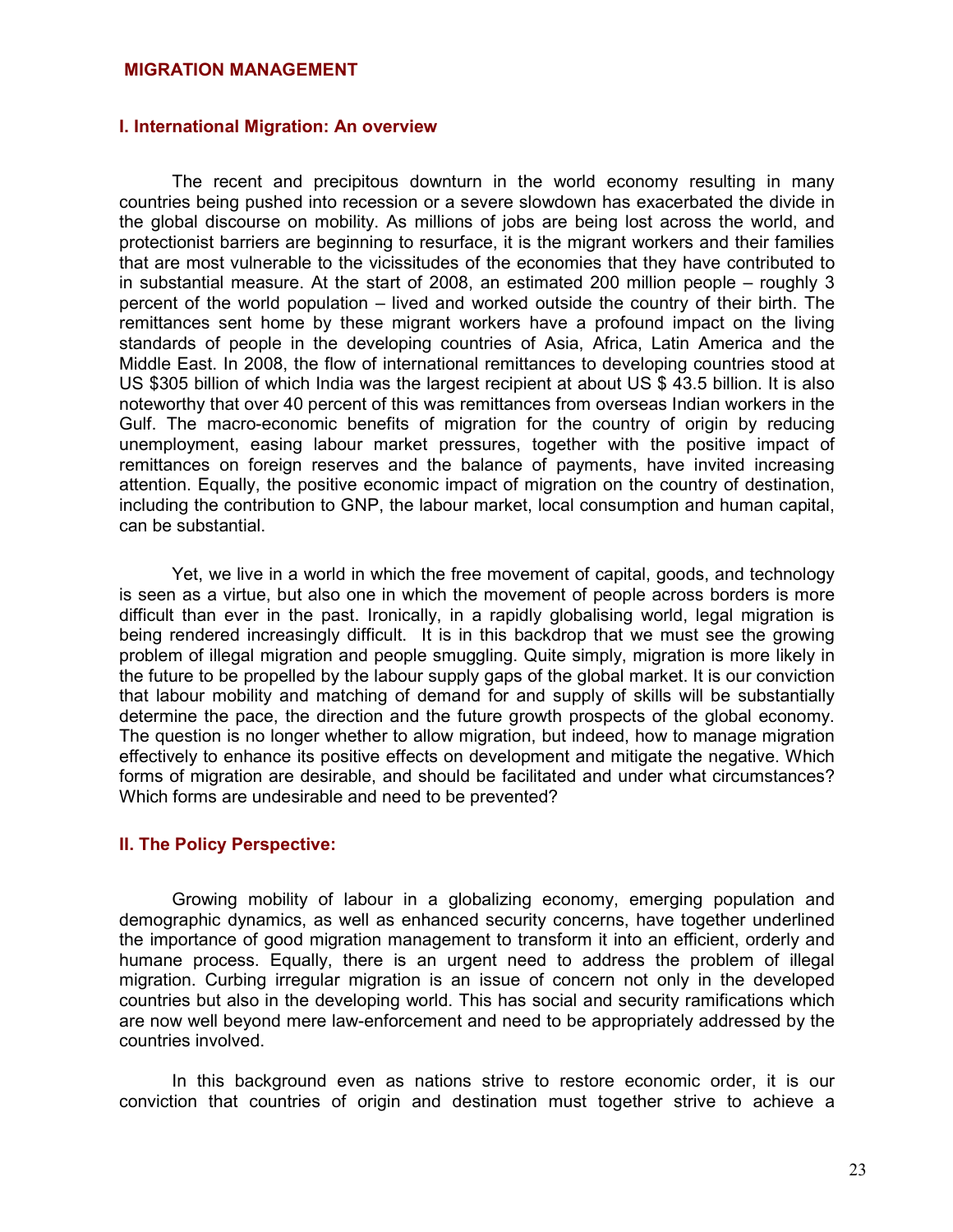'minimum policy harmonisation' on migration. Given India's long experience in migration, it is our considered view that such minimum policy harmonization is eminently achievable and can be the basis for a robust programme of International cooperation in migration that will maximize the benefits of development for all. Such a programme can result in well calibrated migratory flows that will best meet the needs of all countries concerned.

India is a major country of origin with an estimated 25 million Indians overseas, spread across 110 countries. What is less known, however, is that India is today home to an estimated 20 million immigrants, many of them, irregular migrants. As a major country of origin and destination India is an important player in International migration. The strategy of the ministry has been to evolve a coherent, liberal and progressive migration policy. Emphasis has been on introducing reforms and implementing best practices in migration management covering all stakeholders in the migration process. In doing so the ministry has been led by four principles:

- Facilitate legal migration by making the process simple, transparent and efficient.
- Actively prevent illegal migration by acting in tandem with the states against unscrupulous middlemen and those indulging in people smuggling
- Capacity building amongst all the stakeholders end to end in the migration process
- Proactively pursuing and strengthening bilateral and multilateral cooperation

 To articulate and implement the policy reforms an Emigration Policy Division was created in the Ministry in March 2006. It deals with all policy matters relating to emigration of workers from India. Its main responsibilities include formulation of policies for improving emigration management, legislative reforms, emigration reforms including institutional changes, e-Governance, formulation of welfare schemes for emigrants and strengthening bilateral and multilateral cooperation in International migration.

#### III. SYSTEMIC REFORMS IN EMIGRATION

 International migration is of strategic importance to the world as it is to India. As cross border investment and trade gains momentum, market access is significantly enhanced across countries and economic integration widens in the global economy, the free movement of natural persons across borders will become a natural corollary and a necessary condition to sustain growth. Economic rationale combined with demographic pressures will necessitate calibrated, orderly and well managed migration of skills. The vast reservoir of young, skilled and trained manpower that India possesses makes emigration a key opportunity area in the medium to long term. Therefore, the ministry is pursuing a proactive policy to transform the emigration process into a simple, transparent and humane process. The focus is on making Indian workers skilled, trained and competitive to meet the best standards of productivity in the International labour market. This is being done through systemic interventions at the national and sub- national levels in partnership with the Chambers of Commerce and Industry as well as relevant Knowledge partners from the private sector. These national efforts are also being reinforced through appropriate bilateral and multilateral initiatives.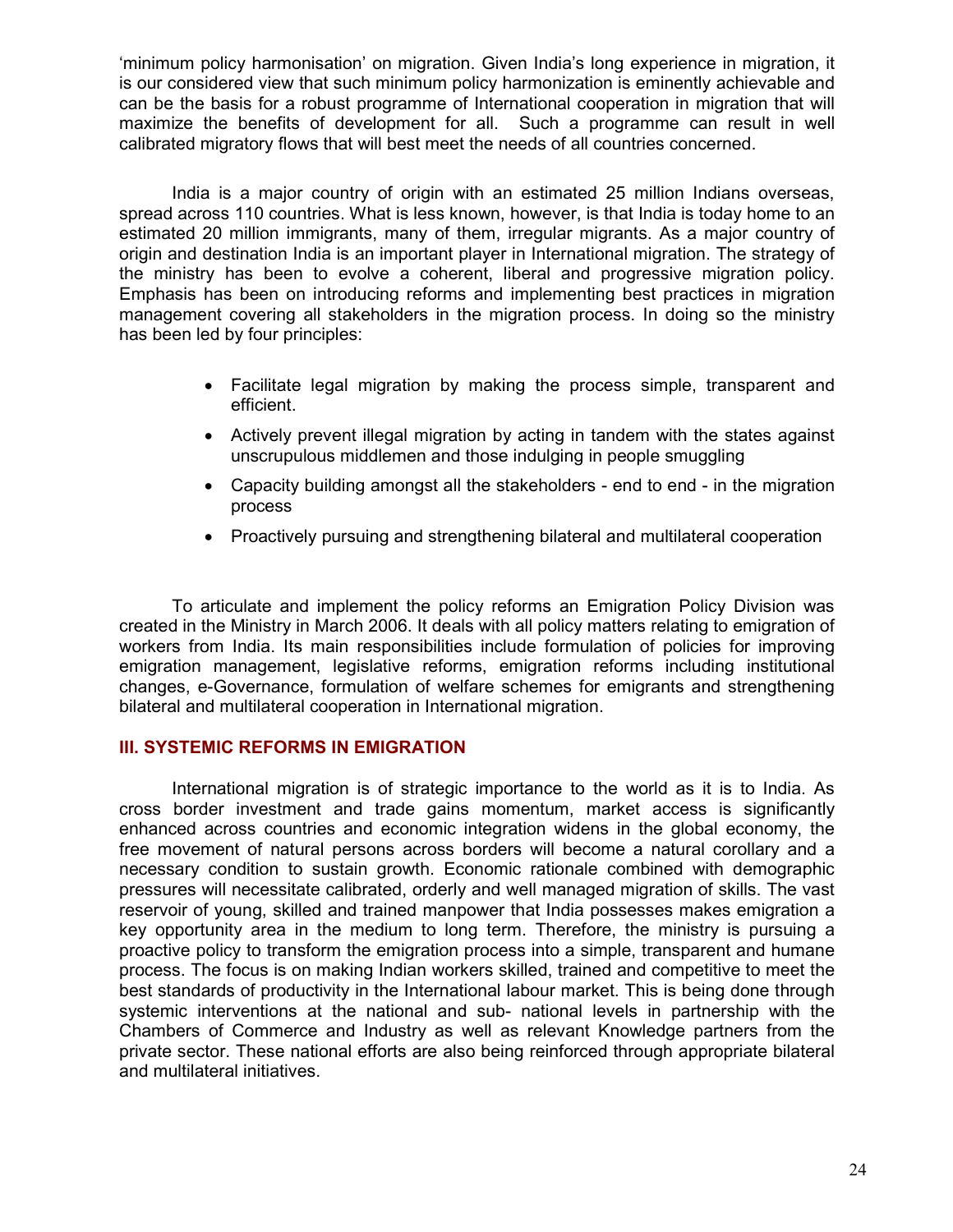To transform emigration into an orderly economic process and constitute a 'win-win' for all stakeholders, the Ministry has taken several initiatives including computerization of the emigration clearance system, a comprehensive e-Governance project, modernizing the emigration law and capacity building amongst stakeholders. Memoranda of Understanding are being signed with the host countries for bilateral cooperation in deployment and protection of workers. Efforts are underway to diversify the overseas destination base for Indian workers through labour mobility partnerships with countries with which India shares strong economic and trade relations and constitute focus countries in our strategy. Bilateral social security agreements are also being pursued with several countries to protect the social security interests of professionals on a reciprocal basis and to make companies on both sides more competitive.

The recruitment experience since the enactment of the Emigration Act in 1983 has shown severe shortcomings. It is now proposed to revamp the recruitment system to make it more professional and accountable. This will entail setting statutory compliance standards, service delivery standards, performance audit of recruiters and an annual rating exercise. All these measures are expected to be in place in the ensuing financial year. To give an empirical basis to policy making and to advise the Government on overseas employment matters and to develop strategies and good practices in migration management through appropriate research and studies, the Ministry has recently established the Indian Council of Overseas Employment.

#### IV. LEGISLATIVE REFORMS

 The Ministry has taken a fresh look at the entire emigration system as enshrined in the Emigration Act, 1983 and the Emigration Rules particularly with reference to the need for redefining the scope of regulation, redesigning the emigration process, setting standards and defining the roles and responsibilities of key stakeholders in the emigration process with the objective of making emigration an orderly economic process. The need has been felt to modernize the legislative framework that governs emigration of Indians for overseas employment. It has been considered appropriate that the Emigration Act and the Emigration Rules need to be comprehensively overhauled to convert them into effective instruments for facilitating legal migration, preventing irregular migration and empowering emigrants.

 The modernization of the legislative framework will seek to reflect the objective conditions of International migration as it obtains in the world today and will seek to address some of the key questions that countries of origin and destination are grappling with. The effort will be based on the following principles:

- 1. The law should facilitate overseas employment of workers.
- 2. The emigration process should be simple and transparent.
- 3. The law should lay down the roles and responsibilities of key stakeholders in emigration
- 4. The law should set appropriate performance standards for each stakeholder.
- 5. The law should create an alternative and more effective paradigm for protection and welfare of emigrants.
- 6. The law should prescribe adequate penalties to effectively curb illegal recruitments, irregular migration and human smuggling.

 The Ministry has done away with the requirement of "ECR Suspension" to enable ECR passport holders to travel on visit visa without obtaining any clearance from the POE. This has eliminated a major avenue for rent seeking and harassment in the system.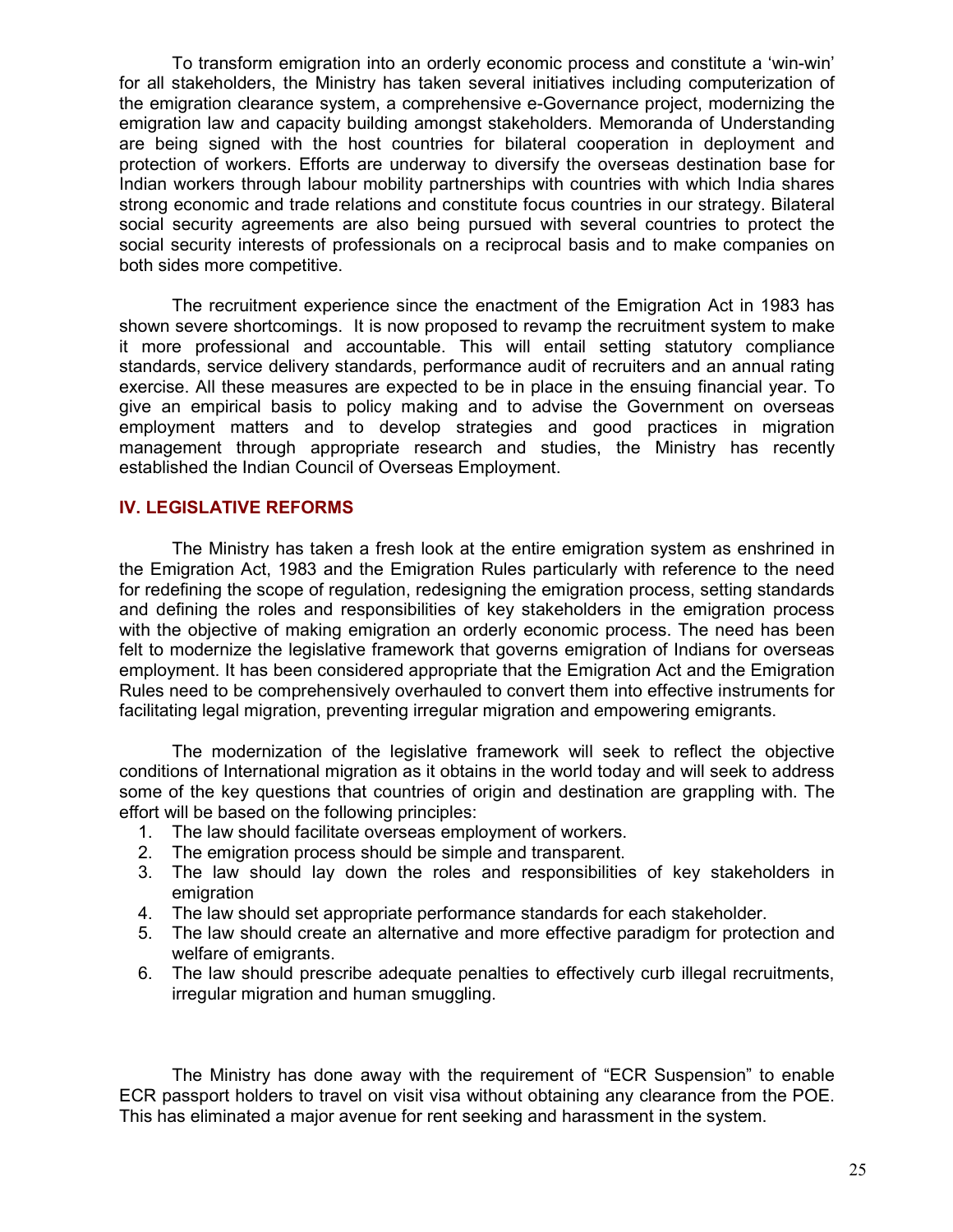The Ministry has also liberalized the emigration system by restricting the application of the emigration process only to those possessing educational qualification below Class-X (ECR passport) and those going for work to only 17 countries (ECR countries). All other 175 countries have been notified as ECNR countries.

#### V. E- GOVERNANCE IN EMIGRATION

 The Ministry is implementing a comprehensive e-governance project on migration. The ultimate benefit of the project would be greater convenience, effective protection and better welfare of the emigrant. The subsidiary benefits would include greater levels of efficiency, transparency and accountability in the functioning of the offices of the Protector General of Emigrants (PGE) and the Protectors of Emigrants (POE), real-time updation and quick access to reliable emigrant data, management information system to support decision making, computerized management of recruiting agent system, performance rating of protectors of emigrants, recruiting agents & employers, effective monitoring of emigration offences, interlinking of stakeholders and online validation of information across stakeholders. The project is expected to mitigate individual discretion, harassment of emigrants and corruption. It would also provide useful tools and data for policy functions, periodical publications and grievance redressal.

 The project involves full automation of POE offices & PGE office, phased interlinking with recruiting agents, employers, immigration counters, Indian missions abroad, insurance companies and state governments etc and integration of labour market information with policy decisions through appropriate MIS. The project would develop integrated modules on recruiting agent system, emigration clearance system, immigration control system, complaint management system, RA rating system and the contract attestation system. Smart cards would be issued to the emigrants under the project after examining all pros and cons to ensure that the benefits are commensurate with the cost to the emigrant.

 The National Institute of Smart Governance (NISG) has been appointed as the consultants. The project is expected to be completed by 2010.

#### VI. BILATERAL LABOUR COOPERATION

 India had signed labour agreements with Jordan and Qatar in 1980s. However, no further progress was made in this direction for many years. The Ministry, after its creation in 2004, has therefore made concerted efforts to enter into bilateral Memoranda of Understanding (MoU) with all the major destination countries to enlist the commitment of the host governments to ensure better protection and welfare of Indian emigrants. The MoU with the UAE was signed in December, 2006; with Kuwait in April 2007; with Oman in November 2008 and with Malaysia in January 2009. An Additional Protocol to the existing Labour Agreement between India and Qatar was signed on  $20<sup>th</sup>$  November, 2007. The MoU with Bahrain is expected to be signed shortly. The following broad principles have been built into these MoUs:

- (i) Declaration of mutual intent to enhance employment opportunities and for bilateral cooperation in protection and welfare of workers.
- (ii) The host Country to take measures for protection and welfare of the workers in organized sector.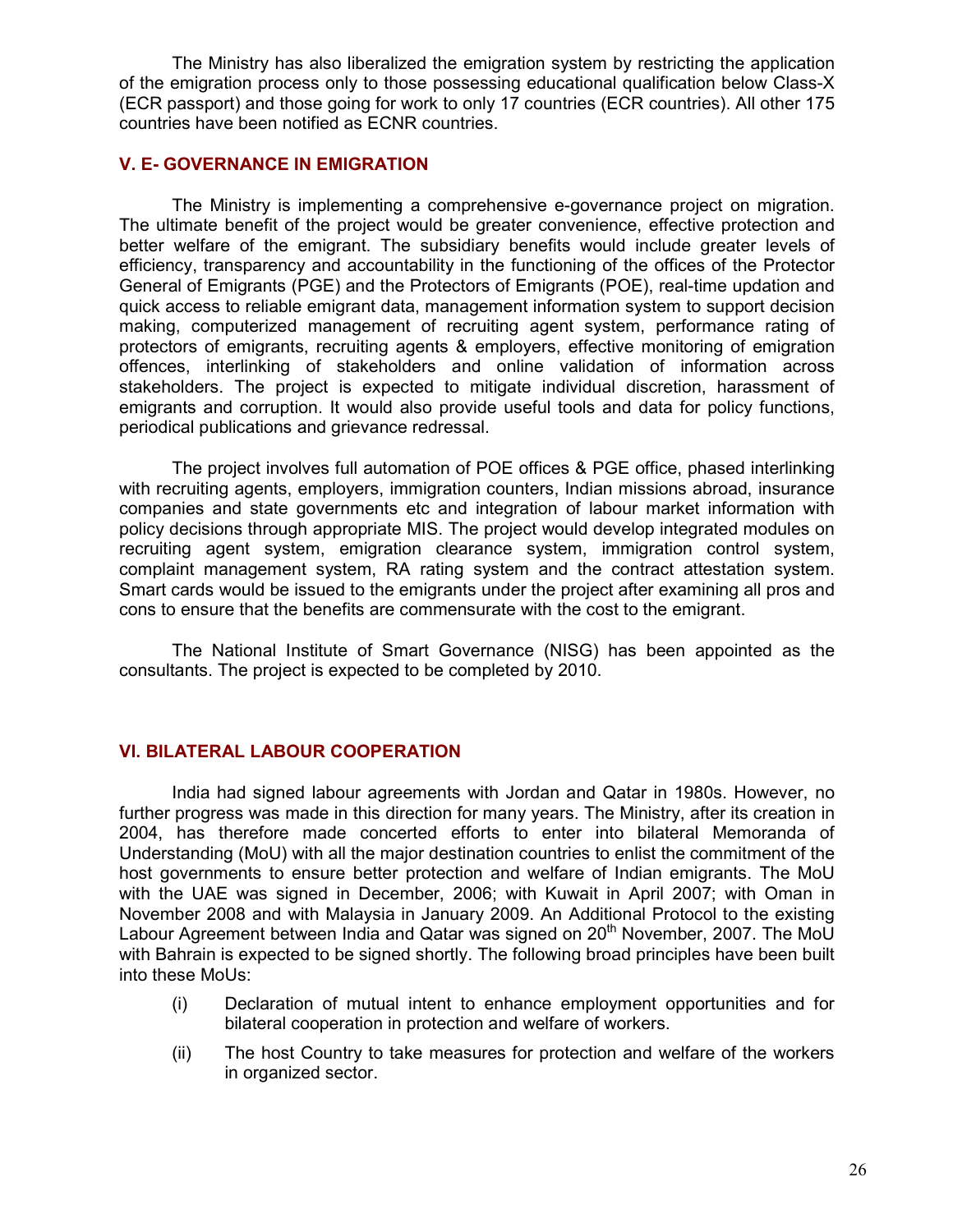- (iii) Statement of the broad procedure that the foreign employer shall follow to recruit Indian workers.
- (iv). The recruitment and terms of employment to be in conformity of the laws of both the Countries.
- (v) A Joint Working Group (JWG) to be constituted to ensure implementation of the MoU and to meet regularly to find solutions to bilateral labour problems.

 MOUs have been proposed with Yemen and Libya too. Efforts are underway to explore the possibility of a similar MoU with Saudi Arabia.

 Regular meetings of JWG are important for resolving bilateral labour issues arising from time to time and also monitoring the implementation of the MOU. The JWG serves as a platform to deal with issues such as model contract, minimum wages, documentation requirements, labour dispute redressal, retention of passports, substitution of contracts, dealing with recalcitrant employers, practical solutions to problems of exploitation and abuse of workers, regulation of intermediaries, sharing of experience in manpower deployment, exchange of information on legislative and administrative measures and exchange of labour market information etc. One of the success stories of the JWG has been the resolution of the work contract format problem with Kuwait. Similarly, a model labour contract is being finalized by the Indo- Malaysia JWG. The first round of JWG meetings has been held with all the countries with which Labour MOUs have been signed.

#### VII. LABOUR MOBILITY PARTNERSHIPS

 India's strength in terms of availability of young and highly skilled workforce is widely acknowledged. This strength can be leveraged by countries of destination to meet their labour and skill shortages. Labour mobility is the only long term solution for sustaining global growth rates in the face of factors like demographic asymmetry and globalization of economies. A Labour Mobility Partnership can lay down an effective framework for bilateral cooperation for maximizing benefits from labour mobility and minimizing its risks. It can also effectively address the concerns of the countries of destination such as irregular migration and integration problems. It provides an opportunity to both partners to jointly develop and implement good practices in labour migration.

 It is important to position international labour mobility as a win-win for the countries of origin, the countries of destination and the migrant workers. It is in this context that the Ministry of Overseas Indian Affairs is taking steps to build labour mobility partnerships with key countries of destination in the European Union. Recently a labour mobility partnership has been finalized with Denmark. This agreement is expected to be signed at the ministerial level shortly. The Ministry has initiated the process for negotiating labour mobility agreements with Poland, Czech Republic, Norway, Switzerland, Hungary and Romania.

 Since India and the EU countries have complementary needs, the proposed Labour Mobility Partnerships will immensely help both sides. It will also provide a model that could be replicated elsewhere. The social security agreements that the Ministry is pursuing with the EU countries provide excellent support to the Labour Mobility Partnerships by protecting the workers against dual contribution for social security and loss of contributions. In fact, the two agreements together would pave the way for a lasting and mutually rewarding relationship between India and the EU Member States in the arena of international labour migration. Since India is fast emerging as a country of destination also on account of its rapid economic growth and investment from overseas, the Labour Mobility Partnership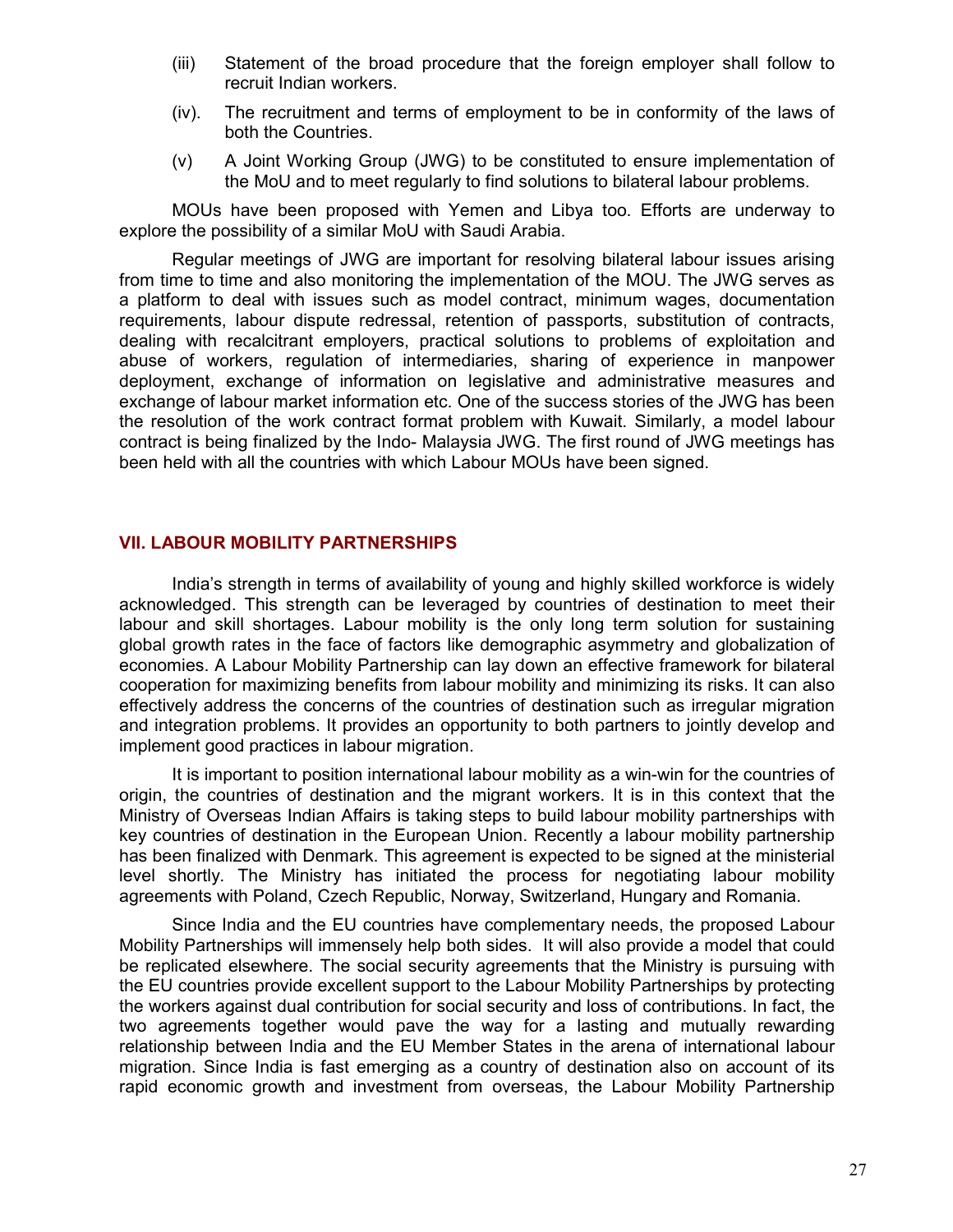would greatly benefit the EU nationals in the times to come. The Ministry is also exploring the possibility of an Indo-EU LMP as well.

#### VIII. BILATERAL SOCIAL SECURITY AGREEMENTS

 Most countries have an umbrella social security system mandated by law. It is funded through a mandatory social security tax collected from all workers and their employers (in a prescribed ratio). The system provides multiple benefits like old age pension, disability insurance, health insurance and unemployment insurance. Typically the contribution is in the form of a fixed percentage of income subject to a maximum lumpsum limit. All expatriate workers are also required to pay social security tax as per the law of that country. India has similar mandatory social security coverage for all establishments that employ more than 20 employees (proposed to be reduced to 10 employees soon). All employers and employees in such establishments or any of the establishments notified as one amongst the list of 187 types of establishments under the Employees Provident Fund Act 1952 are required to mandatorily contribute (in a prescribed ratio) towards social security.

 Professionals are mostly posted (detached) to destination countries by their employers. While they continue to make social security contribution in the home country as per the local law, they are compelled to pay social security tax in the host country too, leading to double contribution. Expatriate workers (whether detached or otherwise) often do not get any benefit from the social security contribution paid abroad on their return home on completion of the term of contract because most countries do not allow export of social security benefits. Often the host countries have a minimum contribution period under their law and so the worker does not qualify to receive social security benefits if he stays and pays in the host country for a lesser period, thereby losing the entire contribution. Another disadvantage is that due to the high rate of social security tax, double taxation erodes the competitive edge of companies on both sides.

 Bilateral social security agreements (SSA) can, on a reciprocal basis, protect the interests of such workers by exempting the posted workers from social security contribution under the host country legislation for a certain period of time (provided the worker continues to pay his contribution under the home country system during the period of detachment) and by providing for portability of pension in case of those who have to contribute under the host country legislation. In order to prevent loss of contribution on account of the minimum contribution period, the SSAs provide for totalization of contribution periods covered under the two legislations. Such agreements also make companies of both contracting States more competitive since exemption from social security contribution in respect of their employees substantially reduces costs.

 Ministry of Overseas Indian Affairs has signed bilateral social security agreements with Belgium, France and Germany. The Indo-Belgian agreement provides for the following benefits to Indians working in Belgium on reciprocal basis:

- 1. Those posted to Belgium for upto sixty months will be exempted from social security contributions under the Belgian law provided they continue to make social security payments in India.
- 2. Those who have to contribute under the Belgian law will be entitled to the export of the social security benefits should they relocate to India or a third country on completion of their contract or on retirement.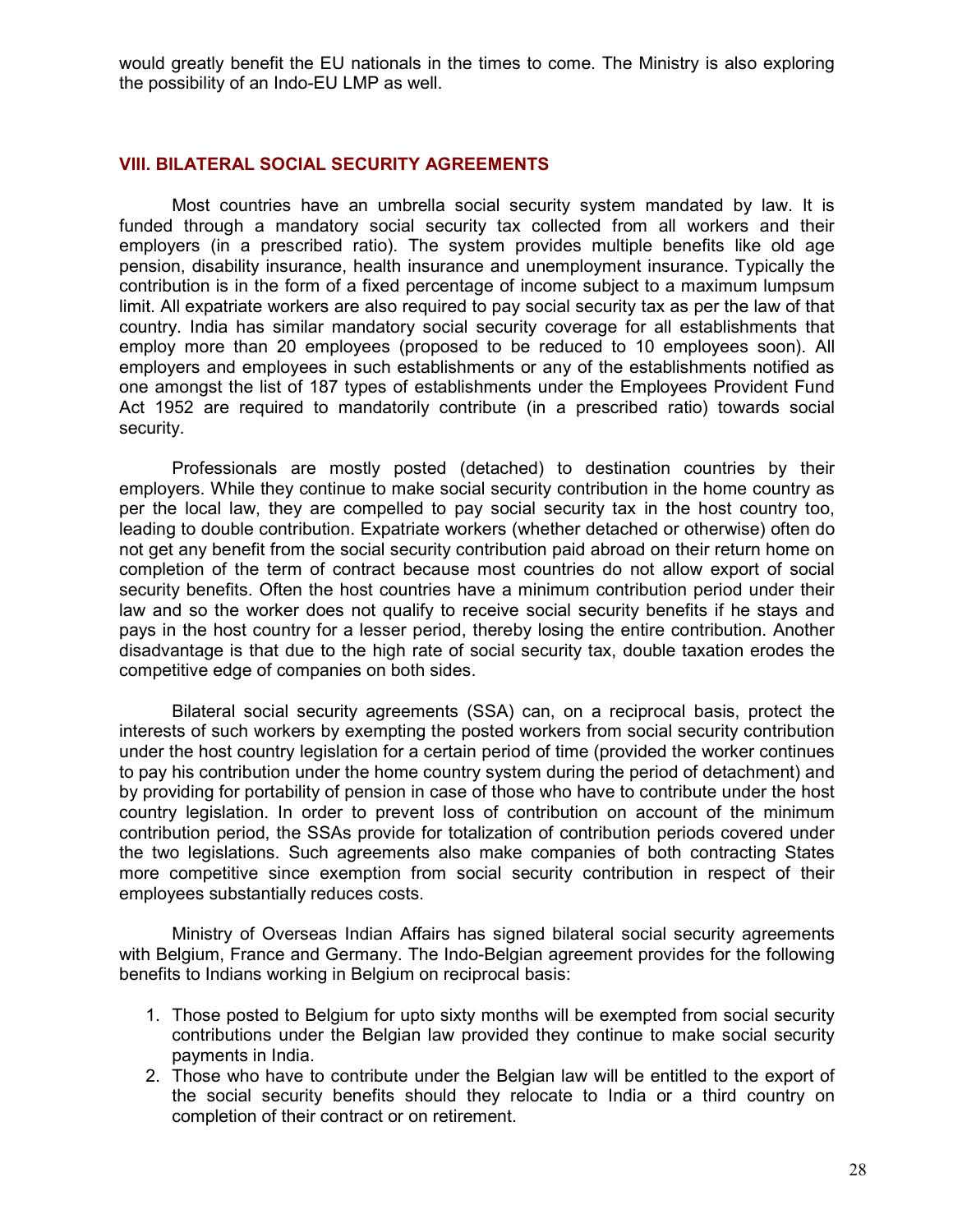- 3. These benefits will also be available to Indian workers posted by an Indian company to Belgium from a third country.
- 4. Self-employed Indians in Belgium contributing under the Belgian social security system will be entitled to the export of social security benefits should they choose to relocate to India or a third country.
- 5. Periods of employment in both the countries will be totalized in order to determine the eligibility for pension.
- 6. Indian companies will become more competitive in Belgium since exemption from social security contribution in respect of their employees substantially reduces costs.

Similar agreements have been finalized with the Netherlands, the Czech Republic and Luxembourg, and are expected to be signed shortly. Negotiations are in progress with Hungary, Norway, Sweden and Switzerland. The process has been initiated with Denmark, Cyprus, Australia, Spain, Bulgaria, Romania and several other countries. Two rounds of exploratory talks have been held with the US too.

#### IX. INDIAN COUNCIL OF OVERSEAS EMPLOYMENT

 In a rapidly globalizing world characterized by competition amongst the labour sending countries for optimizing benefits from international labour migration, there is a need to bring a strategic dimension to the process of emigration of Indians in search of employment and to forge partnerships that will best serve India as a supplier of skilled and trained manpower and meet the expectations of the Overseas Indian Workers (OIW) as a significant constituency across the world.

 In order to make Indian workers globally competitive there was an urgent need for a proactive national body to lead the following key interventions:

- (i) Commission studies on the International labour markets and identify emerging overseas employment opportunities for the Indian youth.
- (ii) Positioning of potential Overseas Indian Workers as "consumers" of employment services provided by the private recruitment industry.
- (iii) Projecting India as a supplier of skilled, trained and qualified workers.
- (iv) Adapting training material developed by ILO/IOM for specific States/country and gender.

 The Ministry has therefore established the "Indian Council of Overseas Employment", as a Society under the Societies Registration Act of 1860. The Council is a two-tier body comprising a Governing Council and an Executive Directorate. The Governing Council is headed by Secretary, MOIA and comprises experts, state Government nominees and central government nominees. It provides the broad policy framework for the programmes and activities of the Council in consonance with its objectives. The day-to-day management of the Council is vested in the Executive Directorate. The Executive Director is the Chief Executive Officer of the Council.

The Council will perform the following broad functions:

- (i) Build and maintain a database on emerging country/sector specific employment opportunities abroad.
- (ii) Identify labour supply gaps in overseas labour markets and the skill sets required by Indian workers to fill those gaps.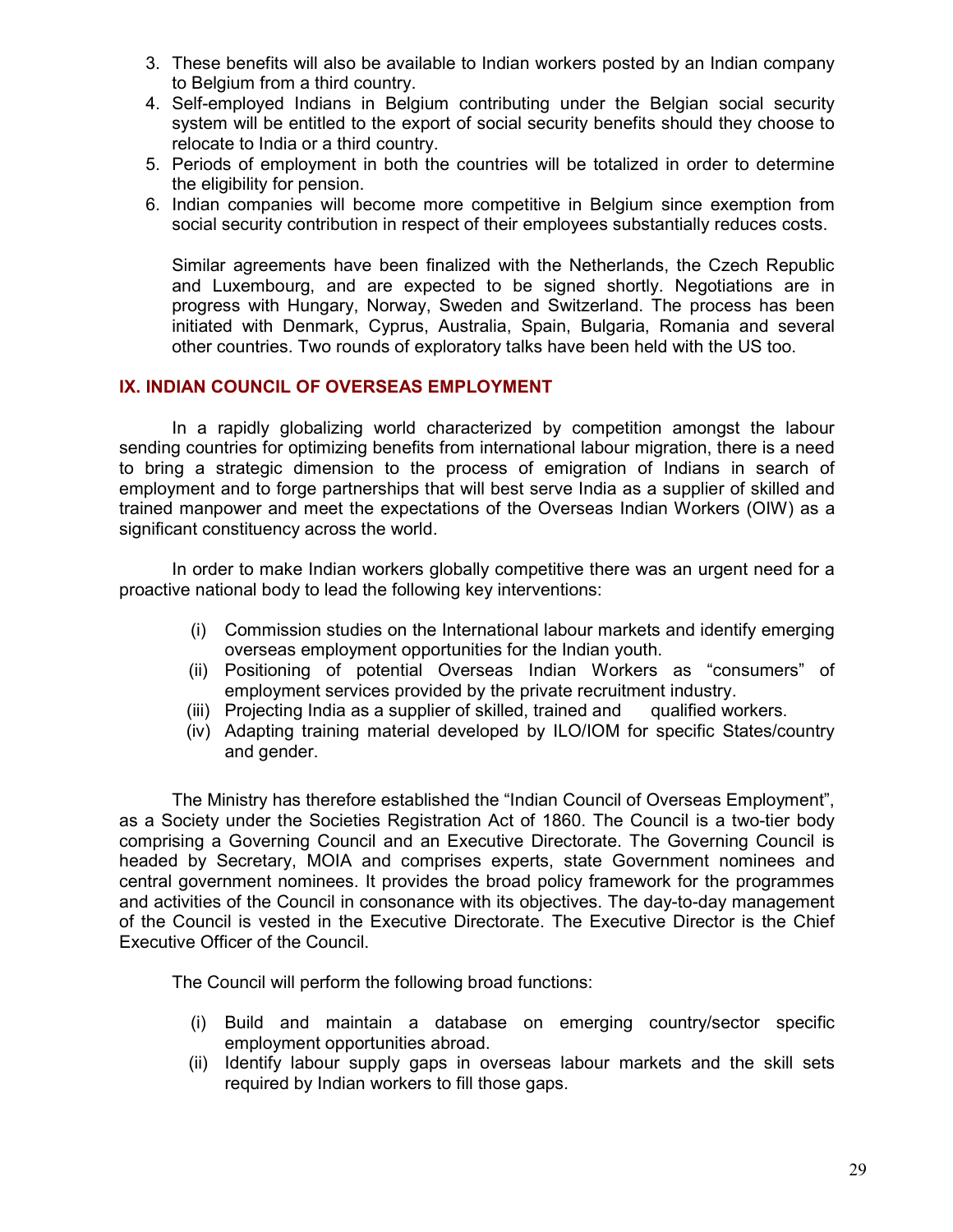- (iii) Initiate programs for skill development and skill upgradation in consultation with professional bodies and the private sector and promote employment opportunities abroad.
- (iv) Initiate pre-departure orientation programs for various categories of workers.
- (v) Coordinate with other employment promotion agencies, including the state manpower development corporations, project manpower suppliers and foreign employers.
- (vi) Initiate and support the study, monitoring and analysis of the trends and dynamics of international labour market, problems faced by the emigrant Indian workers in India and abroad, benchmark the best practices of other labour sending countries and recommend policy initiatives/strategies.

 The Council will be at 'arms-length' from Government and will have the autonomy and flexibility to build strong public-private partnerships, engage proactively in capacity building across stake-holders and best implement well calibrated strategies for better market access for Indian workers to benefit from overseas employment opportunities in the medium to long-term.

#### X. ASIA-EU PROJECT

 The Ministry of Overseas Indian Affairs (MOIA) and the International Organization for Migration (IOM) signed an MOU in July 2007 for implementation of the project called "Regional Dialogue and Program on Facilitating Managed and Legal Migration Between Asia and the European Union (EU)". The project has been successfully completed in December 2008.

 The project was sponsored by the European Union (EU) and was aimed at facilitating development of legal migration, enhancing regional cooperation on legal migration management, reducing irregular migration, enhancing placement capacity amongst recruiting agencies and dissemination of information relating to employment opportunities and procedures to intending emigrants. Specific activities would be undertaken under the project to enhance the capacity of MOIA to assess and respond to the manpower needs in the EU, to enhance cooperation between India and the EU countries in the field of migration management and to educate potential migrants about the opportunities in the EU, the migration procedures at both ends and the risks involved in deviating from these procedures.

 The project has resulted in capacity augmentation in India for administering overseas employment programs to benefit from the emerging employment opportunities in the EU countries. At present most skilled and semi-skilled workers from India migrate to the Gulf countries and it is important to diversify the migration process to regions where major employment opportunities are likely to arise in the years to come. The project helped MOIA in terms of developing key competencies for designing and administering planned overseas employment programs to respond to the international labour market needs, which will immensely benefit Indian workers in times to come. An important outcome of the project was the setting up of the Migrant Resource Centre (MRC) at Cochin to serve as a single point contact and counseling centre for potential migrants. The Cochin MRC now serves as the model for establishing similar MRC's in other parts of the country.

#### XI. WELFARE FUNDS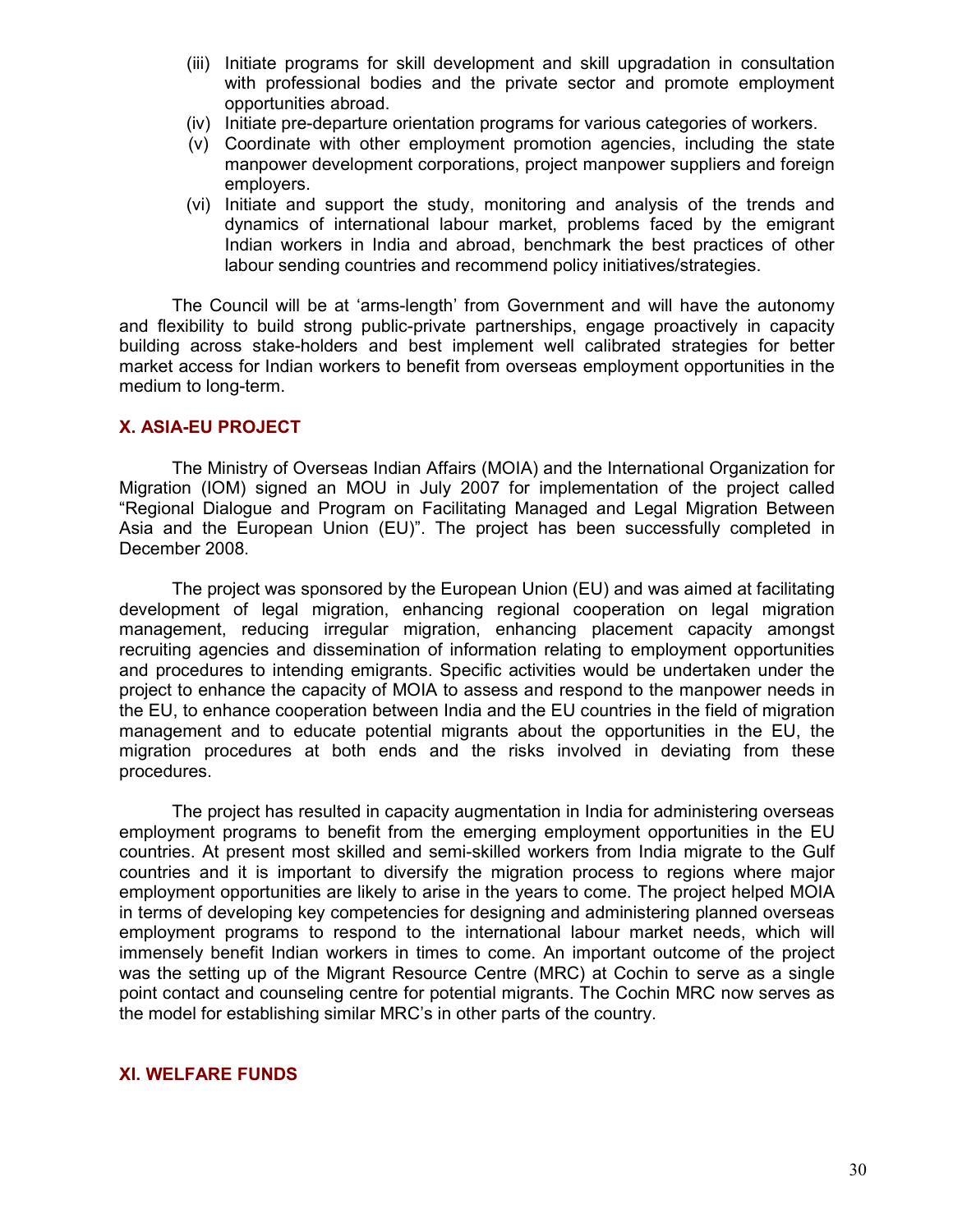Overseas Indian Workers are estimated at over 5 million, with a net outflow of about a million each year, excluding returnees. A significant number of them are women. The vast majority of these workers are temporary migrants and 90 percent of them work in the Gulf. The framework for their protection and welfare needs to be institutionalised with emphasis on delivery of innovative, financially sustainable social security and support services to the vulnerable emigrant workers and those in distress. Overseas Indian workers face a number of risks. The nature of risks include high costs of migration, non/delayed/under payment of salaries, poor living and working conditions, physical abuse, fraudulent recruitment practices, difficulties in resettlement on return, financial insecurity, and vulnerability against emergencies.

 These risks can best be mitigated through the institutional mechanism of an 'Indian Community Welfare Fund' that can, on a sustainable basis, support on-site, off-site and social security services for overseas Indian workers. Such services are currently adhoc and sporadic, with the expenditure met on an unfunded 'pay as you go' basis with resources mobilized through community support. Overseas workers often face difficult living and working conditions. Instances of workers exploited by the foreign employer or by unscrupulous intermediaries are often reported. Similarly there are cases of runaway house maids in need of assistance by way of shelter, food and medical facilities till the time of their repatriation. Apart from this the missions sometimes have to meet expenditure on the repatriation of the mortal remains of deceased workers.

 In view of this, the Ministry has now set up the "Indian Community Welfare Fund (ICWF)" at the disposal of the Indian missions in all the ECR countries to meet contingency expenditure incurred by the Indian Missions for carrying out the activities related to welfare of Overseas Indian Citizens'. Under this scheme the Ministry of Overseas Indian Affairs will provide funding support to the Indian Missions in all the 17 Emigration Clearance Required (ECR) Countries for the welfare of the workers in distress in the host countries.

The ICWF will provide the following services to emigrants on a means tested basis:

- (i) Boarding and lodging for distressed overseas Indians in Household/ domestic sectors and unskilled workers;
- (ii) Expenditure on incidental to and Airlifting of mortal remains to India or local cremation/burial of the deceased overseas Indian in such cases where a sponsor is unable or unwilling to do so as per the contract and the family is unable to meet the cost;
- (iii) Extending emergency medical care to the overseas Indians in need;
- (iv) Providing air passage to stranded overseas Indians in need;
- (v) Providing initial legal assistance to the overseas Indians in deserving cases.

#### XII. INFORMATION DISSEMINATION ON LEGAL MIGRATION

One of the problems faced by the intending emigrants is difficulty in accessing authentic and timely information relating to overseas employment, recruiting agencies and emigration procedures etc. Non availability of such information makes the emigrants dependent on intermediaries and vulnerable for exploitation. The ignorance of the intending emigrants is exploited by unscrupulous intermediaries.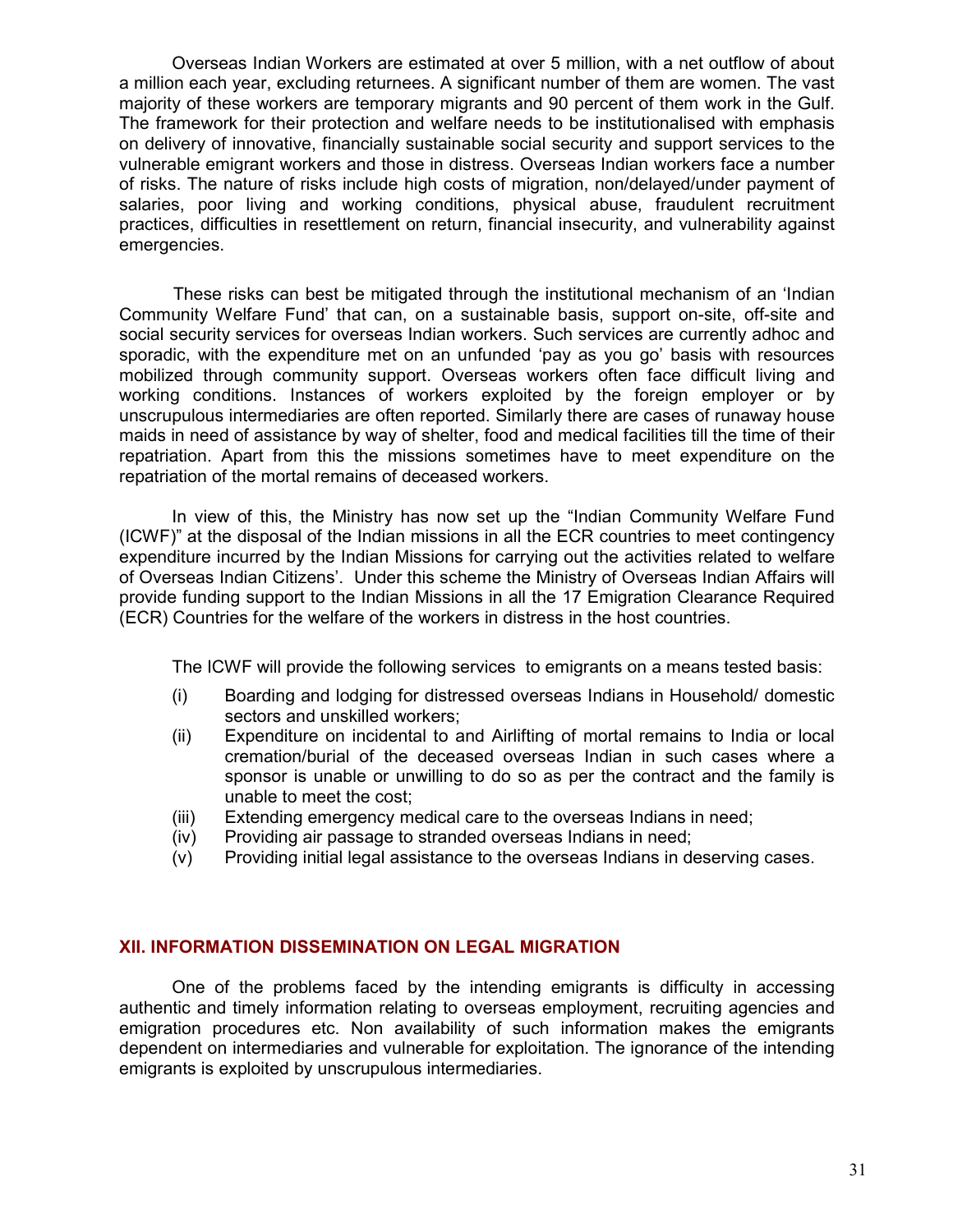To overcome this difficulty the Ministry of Overseas Indian Affairs launched an Overseas Workers Resource Centre (OWRC) to provide information and assistance to intending emigrants and the family members of overseas workers relating to all aspects of overseas employment. The OWRC was inaugurated by the Prime Minister of India during the 6<sup>th</sup> Pravasi Bharatiya Divas in New Delhi in January 2008. The OWRC at present is operating a 12/7 helpline to provide need based information to emigrants and their families through a toll free number. The complaints or grievances received on the toll free helpline are promptly attended to and feed back provided to the complainant. The helpline numbers are disseminated as a part of the multimedia awareness campaign organized by the Ministry. The toll free helpline will be upgraded to 24/7 and will be made accessible from all over the world.

The Ministry has also set up a Migrant Resource Centre (MRC) at Kochi in Kerala. The MRC performs functions similar to that of the OWRC. The Ministry intends to replicate the MRC model in other states as well. The Ministry regularly carries out multi-media awareness campaigns for educating the emigrants about emigration procedures, the pitfalls of illegal emigration and the precautions to be taken during recruitment and overseas employment.

#### XIII. PARTNERING WITH THE JAWAHARLAL NEHRU UNIVERSITY (JNU)

The Ministry signed an Agreement with the Jawaharlal Nehru University (JNU) on  $22<sup>nd</sup>$  May, 2008 for setting up a Research Programme on International Migration at the Zakir Husain Centre for Educational Studies (ZHCES), School of Social Sciences. The objective of the Research Programme is to undertake focused research over a period of 5 years on various aspects of International Migration from India, and to prepare policy / strategy briefs for the Ministry and to conduct Seminars /Conferences on different diaspora subjects. The major goals of the Research Programme will be three fold:

- To focus on the complex links between economic, social, political, cultural and educational aspects of globalization and migration.
- To develop collaborative research with other International bodies on major migration themes.
- To develop a Chair for focused research on various aspects of International Migration.

#### XIV. CONSULTATION MEETING WITH STATE GOVERNMENTS

An important initiative of the Ministry was organizing a two-day Consultation Meeting with the State Governments at New Delhi on  $8<sup>th</sup>$  - 9th July, 2008 to discuss issues various relating to overseas Indians. Beside, representatives of 14 State Governments, the meeting attended by the representatives of Ministries of External Affairs and Home Affairs. The major recommendations emerged interalia including:

(i) The Ministry and the State Governments would work in tandem in a spirit of partnership on all issues relating to overseas Indians and emigration.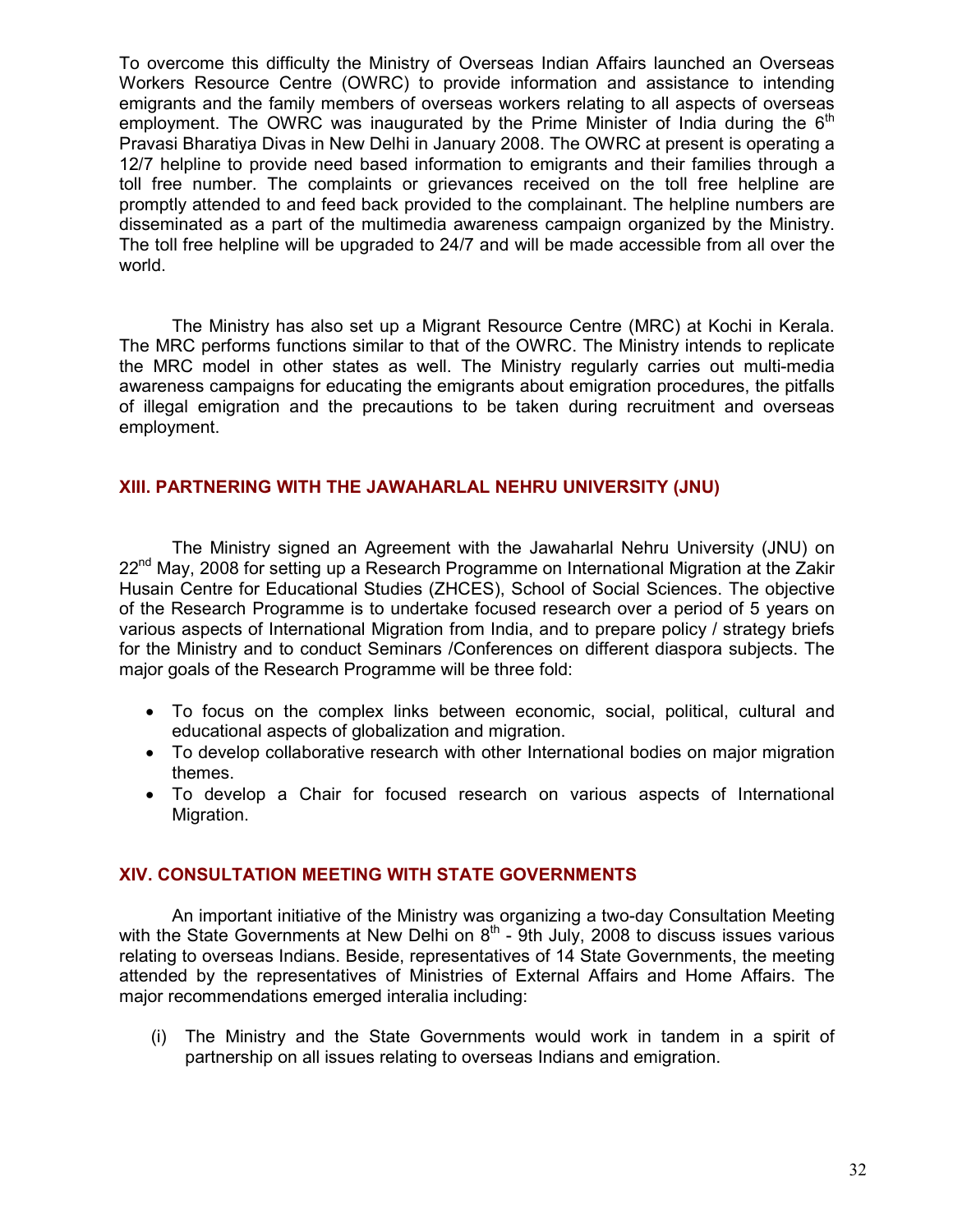- (ii) A nodal Department may be set up by the major labour sending States and a nodal Cell by the other States to bestow mainstream attention to issues relating to overseas Indians.
- (iii) The State Governments agreed to create a database on the overseas Indians hailing from their territory.
- (iv) The State Governments would take pro-active action to collect intelligence and exercise due surveillance on recruitment for overseas employment in the States and would take preventive and corrective action against illegal recruitment and illegal emigration from their territories.
- (v) The State Governments would regularly monitor prosecutions of offenders under the Emigration Act and report progress to the Ministry.
- (vi) The States would vigorously implement the Skill Upgradation Programme for which the MOIA would provide 100% central funding.
- (vii) The States will take steps to ensure that the Overseas Citizens of India (OCI Card holders) are not denied the entitlement under the OCI Scheme and due facilitation is provided to them in this regard by the state functionaries.
- (viii) The States may ensure creation of 15% supernumerary seats for foreign students in educational institutions, which will benefit the children of overseas Indians.
- (ix) The State Governments and the Ministry would work together to develop an appropriate platform to facilitate the tracing of roots of such overseas Indians whose forefathers migrated several generations back.
- (x) The State Governments would explore the possibility of setting up of Fast Track Courts for speedy disposal of cases of overseas Indians particularly those relating to property and to fraudulent marriages of Indian girls with overseas grooms.

#### XV. MOU WITH THE GOVERNMENT OF PUNJAB

The states are important partners of the Ministry of Overseas Indian Affairs in the implementation of its mandate since subjects such as promoting legal migration, taking punitive action against fraudulent practices by Recruiting Agents, creating awareness among potential emigrant workers about overseas employment opportunities, facilitating remittances from abroad, setting up help lines etc. are matters of equal concern to the State Governments. In this context, the Ministry signed a Memorandum of Understanding with the Punjab State Government at Chandigarh with the following objectives:

- Promoting legal migration from the State of Punjab.
- Creating awareness among emigrant workers for overseas employment opportunities and the emigration process.
- Providing guidance to prospective brides and their families on marriages with Overseas Indians.
- Instituting a process to develop and upgrade the skills of emigrant workers from Punjab State, and provide pre-departure orientation.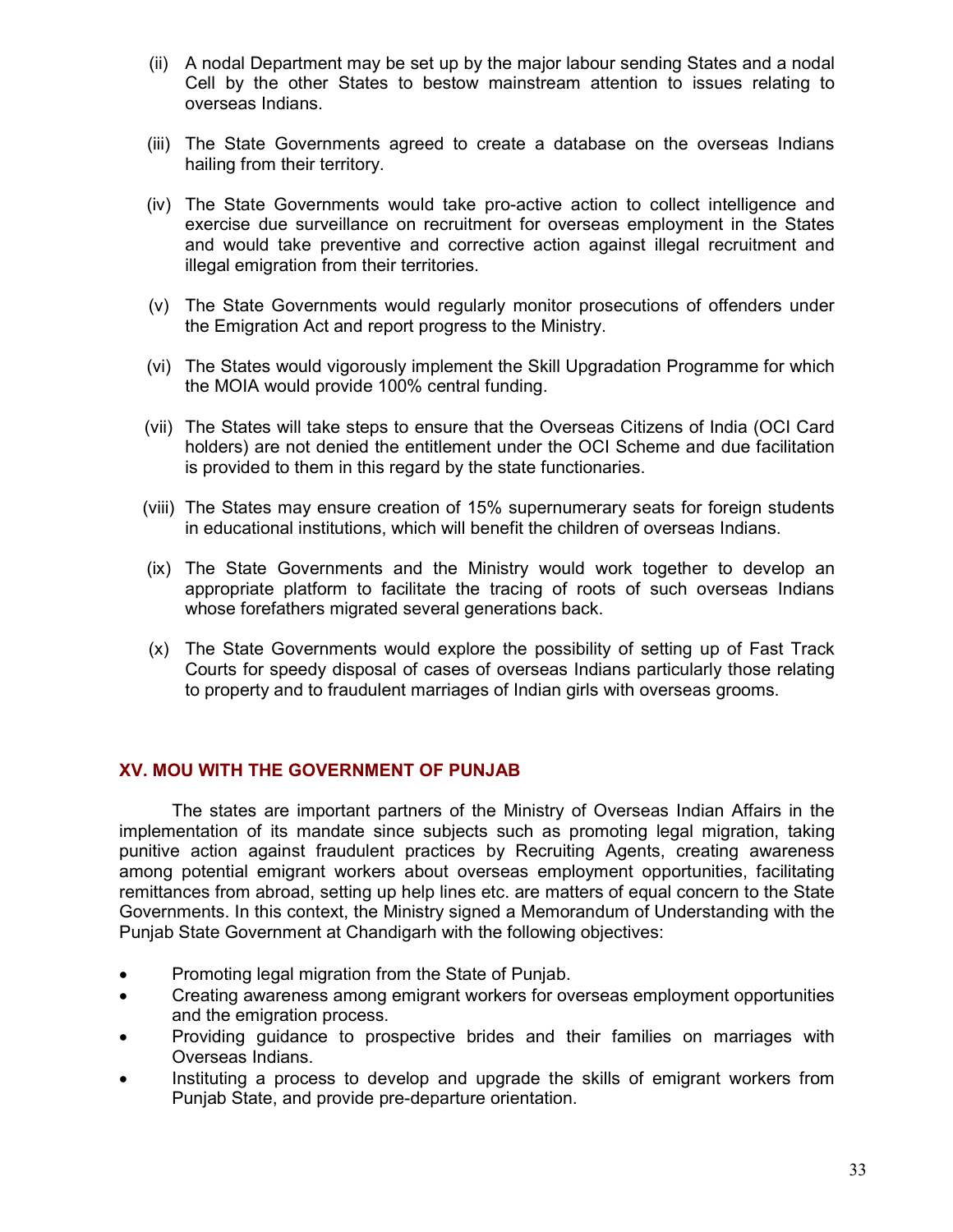- Providing advice and information support to the migrant workers while they are abroad.
- Taking expeditious legal action against unscrupulous Recruiting Agents.

The MoU was signed by Secretary, MOIA and the Chief Secretary, Govt. of Punjab on 26<sup>th</sup> May, 2008.

#### XVI. ANNUAL CONFERENCE OF THE HEADS OF MISSIONS

The 3rd Annual Conference of the Heads of the Indian Missions in the major labour receiving countries was held in New Delhi during 27-28 November, 2008. The Conference was attended by the Heads of Indian Missions in Saudi Arabia, Qatar, Bahrain, Oman, United Arab Emirates, Kuwait, Jordan, Libya, Yemen and Malaysia. The representatives of the State Governments of Kerala, Andhra Pradesh, Tamil Nadu and Punjab and the representatives of the Ministries of External Affairs and Home Affairs also attended the Conference. The objective of the Annual Conference was to provide an opportunity to the Indian missions in various labour receiving countries to share their experiences in dealing with labour issues amongst themselves and with the Central Government. Many far reaching policy initiatives were discussed during the Conference. The recommendations of the Conference serve as useful input for formulating the policy framework on migration and to take appropriate steps in the destination countries.

#### XVII. INTERNATIONAL CONFERENCE ON INDIA – EU MOBILITY PARTNERSHIPS

The Ministry organized an International Conference on 'India-EU Partnerships in Mobility', in partnership with the Jawaharlal Nehru University(JNU) at New Delhi, on 21-23 February 2009. The Conference was attended by a large number of overseas delegates, representatives from EU member States and their Missions in New Delhi, Multi-lateral Organizations like IOM, ILO, State Government representatives, Faculty of JNU, representatives from the MEA, RBI, etc.

Apart from the Inaugural session, seven Technical Sessions were held. The Conference recognized the enormous potentials that well-managed and orderly mobility between India and the EU and its Member States could bring and therefore, agreed upon to continue and intensify exploratory work on a possible India-EU Mobility Partnership. It was recommended that further exploratory work would be done using the different but related tracks:

- 1. The Academic Track
- 2. The Business Track
- 3. The Governmental Track
- In the Academic track, it was recommended to establish a network of Indian and European academics and academic institutions that would study and report on the various dimensions considered relevant for fostering an India-EU relationship in the movement of people.
- In the Business Track, it was recognized that an important part of the India-EU relation is the potential for enhanced investment and trade. In order to ensure that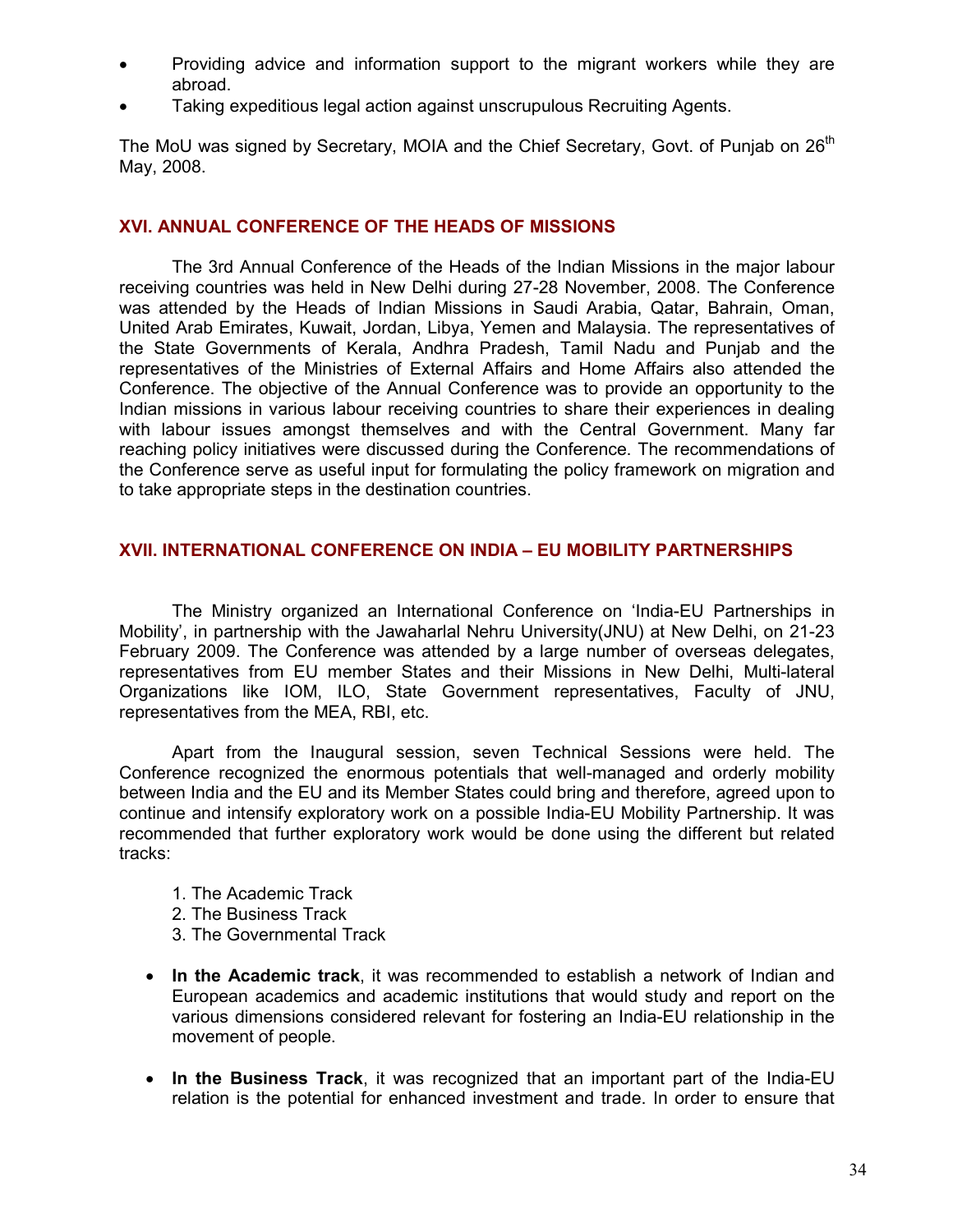the views and wishes of Business and Industry are taken into account in a satisfactory manner, establishing an India-EU CEO's Forum was recommended.

- In the Governmental Track, it was recognized that there is a need to have informal exploratory exchange of views between India and interested EU Member States and the European Commission.
- In an effort to promote mutual understanding it was recommended to:
	- -- organize a seminar of senior officials on the prospects of promoting India-EU mobility in the second half of 2009;
	- -- consider launching an exchange programme between officials from India and the EU Member States
	- -- in order to ensure proper follow-up of these potential outcomes, it was recommended that contact between Government of India and the European Commission, at the appropriate level, be established.

#### XVIII. MOU ON EMPLOYMENT OF WORKERS SIGNED WITH MALAYSIA.

Malaysia is an important destination for Indian workers. There are approximately 1.5 lakhs Indian workers in Malaysia, Most of the Indian workers go there to work in the Plantation and Construction sectors. During 2007, about 30,916 workers emigrated to Malaysia on ECR passports after obtaining emigration clearance from the Protector of Emigrants.

An MoU was signed on  $3^{rd}$  January, 2009 by the Minister of Overseas Indian Affairs and the visiting Malaysian Minister of Human Resources at New Delhi. The MoU provides for the following:

- (i) Facilitation of employment of workers between the two countries;
- (ii) Broad procedure for employment of workers;
- (iii) Responsibilities of the employees, workers and recruitment agencies;
- (iv) Bilateral co-operation in promoting orderly recruitment and deployment of workers including co-operation in pre-departure orientation and skill up gradation training;
- (v) Protection and welfare of all categories of workers under the labour laws and other relevant laws of the host country;
- (vi) Constitution of the Joint Working Group to implement the MoU in general and to perform the following functions in particular:
	- To review employment opportunities and availability of corresponding skills in both countries;
	- To explore new avenues for co-operation in the field of Labour and Manpower Development for mutual benefit;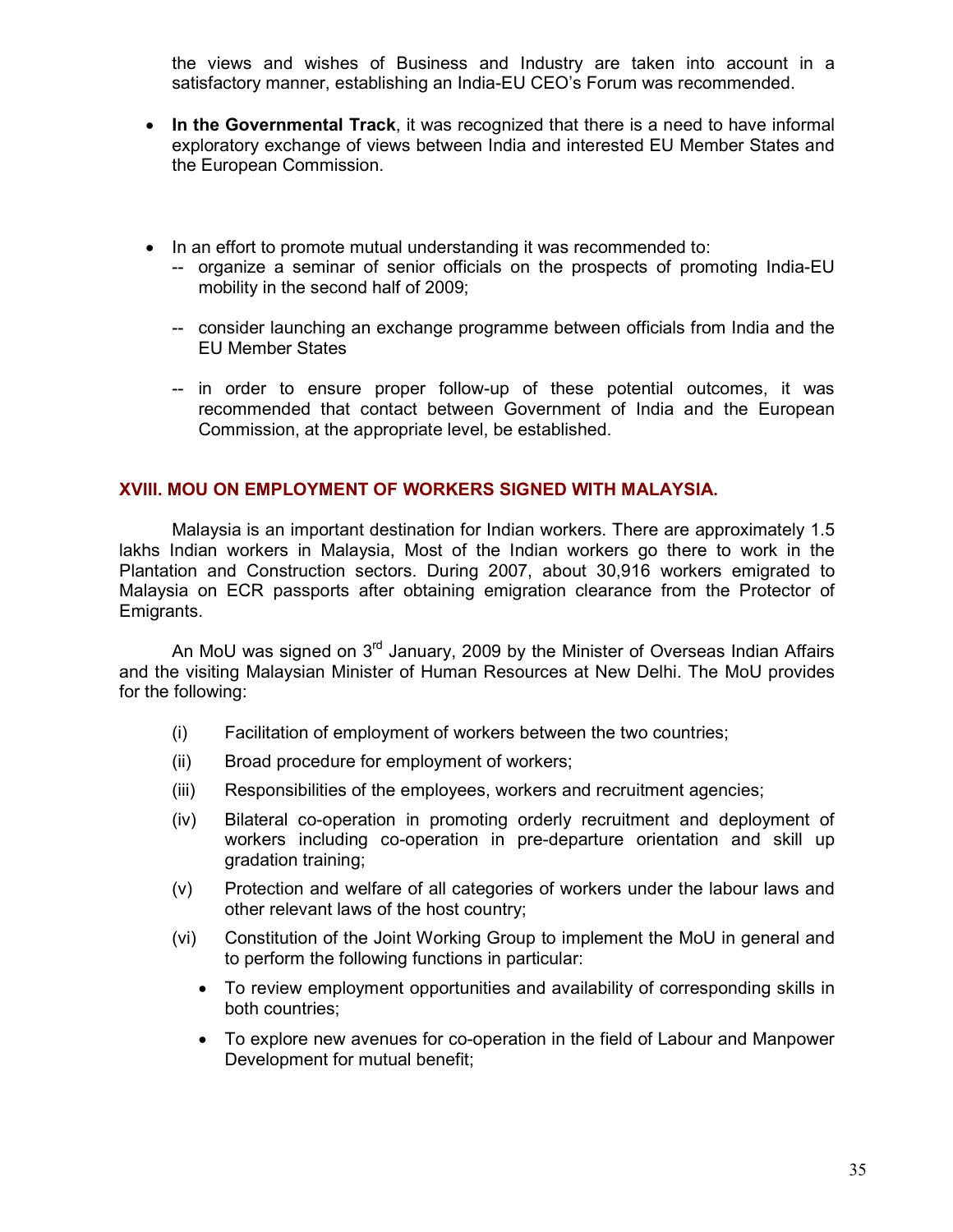• To co-ordinate between the two parties in the implementation of this Memorandum of Understanding and take such further action as may be found necessary.

#### XIX. SKILL UP-GRADATION AND PRE-DEPARTURE ORIENTATION PROGRAMME.

The economies of the world are getting increasingly integrated in this era of globalization. This is rapidly changing the way in which business is conducted. Production chains are being globalized. Free trade agreements are being signed. Cross border trade and investments are rapidly expending. All these factors have led to increased mobility of natural persons across borders. However, this enhanced mobility of workers pre-supposes appropriate skills. The matching of the demand for and the supply of skill sets that are bench marked against international standards has, therefore, increased. It is important that the countries of origin create the necessary policy and management framework for development of skills that best meet the demands of the international labour market.

India is known as a source of skilled manpower all over the world. The Indian diaspora is essentially a 'knowledge' diaspora. India has a large and young population. It also has a vast and robust infrastructure for technical and vocational education. These factors put together create a huge potential for demographic dividend. However, this potential can only be create a huge potential for demographic dividend. actualized if there is focus on upgrading the skill of those intending to avail employment opportunities in the international labour market.

The Ministry of Overseas Indian Affairs has launched a national skill upgradation and pre-departure orientation programme. The Scheme essentially provides financial assistance to implementing agencies. The Scheme is being implemented through State Governments, Ministry of Micro, Small and Medium Enterprises, Industry Associations (CII and ASSOCHAM) and non government institutions. Recently an MOU has been signed with CII to implement a pilot project on skill upgradation in the healthcare, hospitality and construction sectors. The pilot project would comprise benchmarking of skill standards in the identified sectors at par with the international standards, standardized curriculum, accreditation of training providers, independent skill assessment, standardized certification etc.

The Ministry has set up a Core Group for the critical review of the scheme with a view to develop an appropriate framework for encouraging development of skills for intending emigrants at par with international standards through the market in a sustainable and commercially viable mode based on standardization, accreditation and skill recognition. The CII Pilot Project will provide the appropriate learning for developing the framework.

The Ministry will also involve the ICOE and IOM in conducting studies and market research to support the skill up-gradation initiative.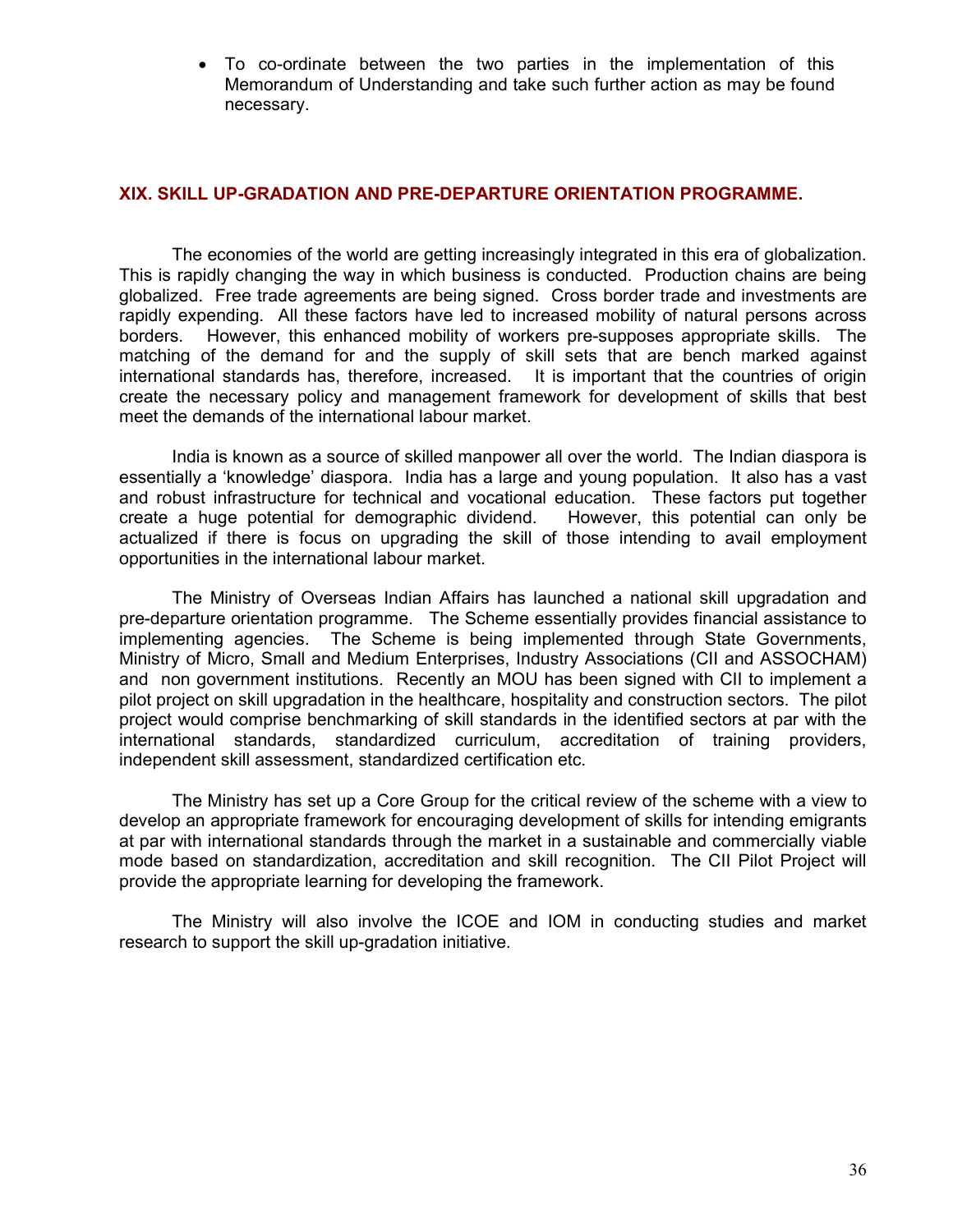#### PROTECTOR GENERAL OF EMIGRANTS

#### I. Operations:

 The operational matters relating to emigration, the provision of emigration services to emigrants and the enforcement of Emigration Act, 1983 are under the Protector General of Emigrants (PGE). The PGE is the statutory authority under the Emigration Act responsible for the welfare and protection of emigrant workers. He also oversees the eight field offices of the Protectors of Emigrants, listed in Annexure D.

The Emigration Act, 1983, which came into effect from  $30<sup>th</sup>$  December, 1983 embodies the guidelines enunciated by the Supreme Court of India in its judgement and order dated 20.03.1979 (Kanga Vs. Union of Indian & Others) and provides a regulatory framework in respect of emigration of Indian workers for overseas employment and seeks to safeguard their interests and ensure their protection and welfare. The Act provides for:

- 1. Duties of Protectors of Emigrants Section 3.
- 2. Regulation of Recruiting Agents– Sections 9-14.
- 3. Direct recruitment by employers– Sections 15-21.
- 4. Mandatory emigration clearance Section 22.
- 5. Emigration offences and penalties Sections 24-26.
- 6. Power to exempt certain countries or employers– Section 41.

Procedural safeguards have been provided under the law for protection of emigrants. The Act regulates recruitment for overseas employment and departure of the intending emigrant from India. It provides for penalties against offences.

Section 16 of the Emigration Act, 1983 provides that recruitment for overseas employment can be done either by a recruiting agent by obtaining a Registration Certificate from the Registering authority or by an employer directly by obtaining a Permit from the Competent Authority. The Protector General of Emigrants (PGE) has been empowered by the Central Government to also function as the Registering Authority to regulate the recruitment through recruiting agents and as Competent Authority to regulate direct recruitment by employers. The recruiting agents are required to obtain the Demand Letter, Power of Attorney and Specimen Employment Contract (all in original) from the foreign employers in order to recruit workers and obtain emigration clearance for their departure. The specimen employment contract lays down the basic terms and conditions of employment including salary, accommodation, medical cover, transport, etc. In case of vulnerable categories of workers, i.e. unskilled labour and women emigrants the employment documents are required to be attested by the Indian Mission concerned.

Section 22 of the Emigration Act, 1983, provides that no citizen of India shall emigrate for any work falling under section 2(1)(o), unless he obtains emigration clearance from the Protector of Emigrants. However, thirteen categories of persons have been exempted from this requirement (Annexure B). Such persons are entitled to the 'Emigration Check Not Required' passport (also called ECNR passport). Broadly, any person who has passed class X is entitled to an ECNR passport. An ECNR passport holder does not need any emigration clearance for going to "any" country. Further, even those holding ECR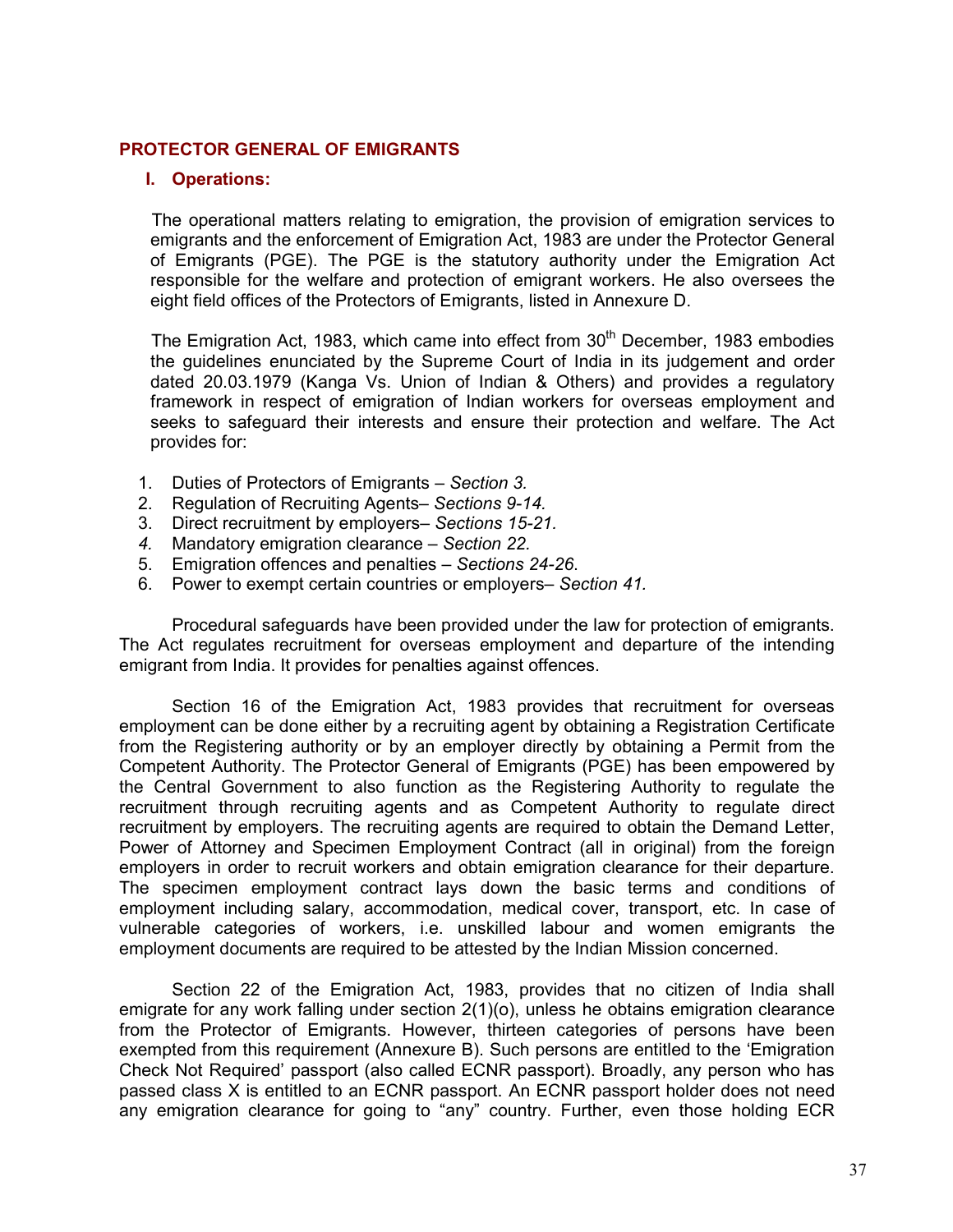passport (bearing ECR stamp) are exempted from emigration check formalities while going to 175 countries, which are termed as ECNR countries (Annexure C). There are only 17 ECR countries (including Iraq to which emigration has been banned) for which emigration check is required (only by ECR passport holders). Insurance of the intending emigrant under the Pravasi Bharatiya Bima Yojna (PBBY) is compulsory for emigration clearance.

#### II. TRENDS IN EMIGRATION

There are about five million overseas Indian workers all over the world. More than 90% of these workers are in the Gulf countries and Southeast Asia. During 2008 about 8.49 lakh workers emigrated from India with emigration clearance. Out of this, about 3.50 lakh workers went to UAE, about 2.28 lakh to Saudi Arabia, about 83,000 to Qatar and about 21,000 to Malaysia. Tamil Nadu, Kerala, Andhra Pradesh and Uttar Pradesh were the leading sourcing states.

Major outflow of emigrant workers in the last few years from India has been to the Gulf countries where about four million workers are estimated to be employed. A vast majority of migrants to the Middle East, including Gulf countries, are semi-skilled and unskilled workers and most of them are temporary migrants who return to India after expiry of their contractual employment. There has been a consistent and steady increase in the number of persons emigrating for employment abroad from the year 2004 onwards. The number of emigration clearances granted by the eight offices of the Protector of Emigrants has increased from 4.75 lakhs in 2004 to 8.49 lakhs in 2008. U.A.E. is the main destination for Indian workers followed by Saudi Arabia. Outside the Gulf region, the intake of Indian manpower by Malaysia has shown a significant and consistent increase till 2005. There is considerable decline noticed since 2006. Employment for Indian workers in these countries holds a great potential. The number of workers who were given emigration clearance for contractual employment abroad during the last five years and data on distribution of labour outflows is detailed in Tables A, B and C.

#### III. REMITTANCES

The employment of Indian workers abroad helps to earn foreign exchange and thereby adds to the foreign exchange reserves of the country. The private transfer of foreign exchange from the year 2001-2002 onwards is given in Table - D. It may be observed that there has been a steady increase in the remittances from Rs. US\$ 15.8 billion in 2001-2002 to US\$ 43.5 billion in 2007-08. It is assessed that a significant proportion of this is contributed by the increasing number of unskilled and semi-skilled Indian workers employed in the Gulf countries and Malaysia.

#### IV. REGISTRATION OF RECRUITING AGENTS

 The Emigration Act, 1983 (Section 10) requires that those who wish to recruit Indian citizens for employment abroad for categories of work specified under Section 2 (o) shall register themselves with the registering authority, i.e., the Protector General of Emigrants (PGE). The fee prescribed (Rule 7) for registration is Rs. 5,000/-. Initially, the Registration Certificate (RC) is valid for a period of five years.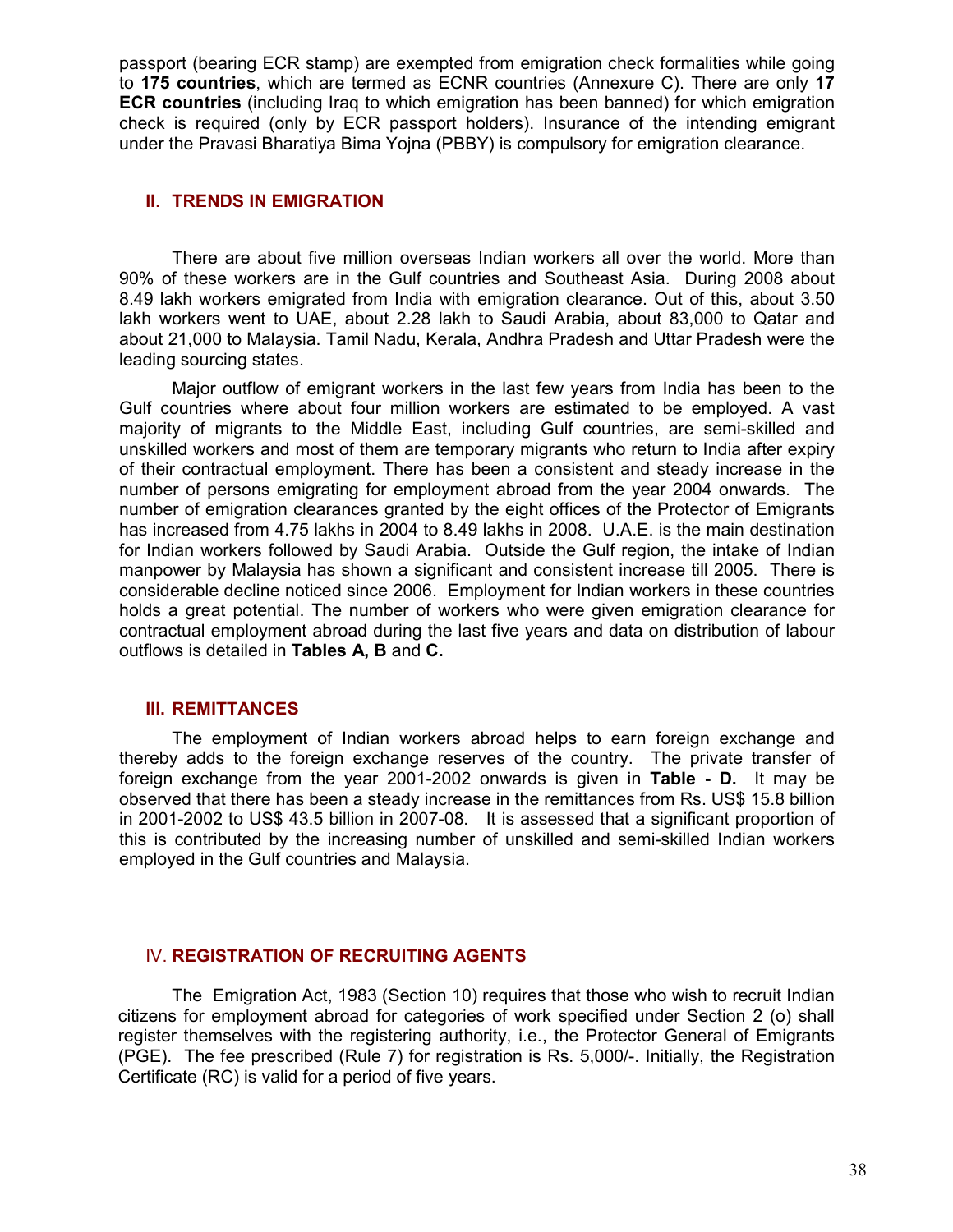The form for applying for registration as recruiting agent may be obtained, free of charge, from the Office of the Protector-General of Emigrants and may also be downloaded from the website www.moia.gov.in.

The applicant is required to deposit Bank Guarantee as follows:

| For Registration Certificate valid for 300 workers   | <b>Rs. 3.00 lakhs</b> |
|------------------------------------------------------|-----------------------|
| For Registration Certificate valid for 1000 workers  | <b>Rs.</b> 5.00 lakhs |
| For Registration Certificate valid for 1000+ workers | Rs. 10.00 lakh.       |

 The registration of Recruiting Agents under the Emigration Act, 1983, commenced from January, 1984, and as on 31-3-2009, there are 1954 recruiting agents. This figure includes nine State Manpower Export Corporations established in the States of Uttar Pradesh, Andhra Pradesh, Kerala, Punjab, Tamil Nadu, Karnataka, Himachal Pradesh, Haryana and Delhi. Major concentration of Recruiting Agents is at Mumbai, Delhi, Chennai and Kerala.

#### V. ENFORCEMENT AND GRIEVANCE REDRESSAL

 Complaints are received about exploitation of overseas Indian workers. Such complaints often pertain to non-payment/ delayed payment of wages, unilateral changes in the contract of workers, changing the jobs arbitrarily etc. In extreme cases, the workers are not given any employment at all and are left in the lurch in the foreign country. Such workers, besides suffering untold misery, also become a burden on our Missions. In such instances, the Protector General of Emigrants (PGE) steps in and asks the concerned Recruiting Agent (RA) to get the workers repatriated on his expense. If the RA fails to do, action is taken to suspend/cancel his registration and forfeit his Band Guarantee to pay for the repatriation expenses.

 Complaints against Recruiting Agents are enquired into with the help of POEs and the concerned Indian Missions. Complaints against un-registered agents are referred to the concerned Police authorities for investigation and action under the law of the land.

 All State Governments and UT Administration have been advised to instruct all Police Station to keep a strict vigil on the activities of unscrupulous agents. Complaints against foreign employers are taken up with the Indian Mission and if need be the employer is blacklisted.

 During 2008 registration certificates of 06 recruiting agents were cancelled. As on 31.3.2009, 351 foreign employers are on the blacklist. During 2008 we received 93 complaints of illegal recruitment. Prosecution sanctions were issued in 56 cases in 2008 based on police report.

 During 2009 upto 31.3.2009, six Prosecution sanctions have been issued and 26 cases relating to unregistered agencies have been referred to State Governments/POEs concerned for appropriate action.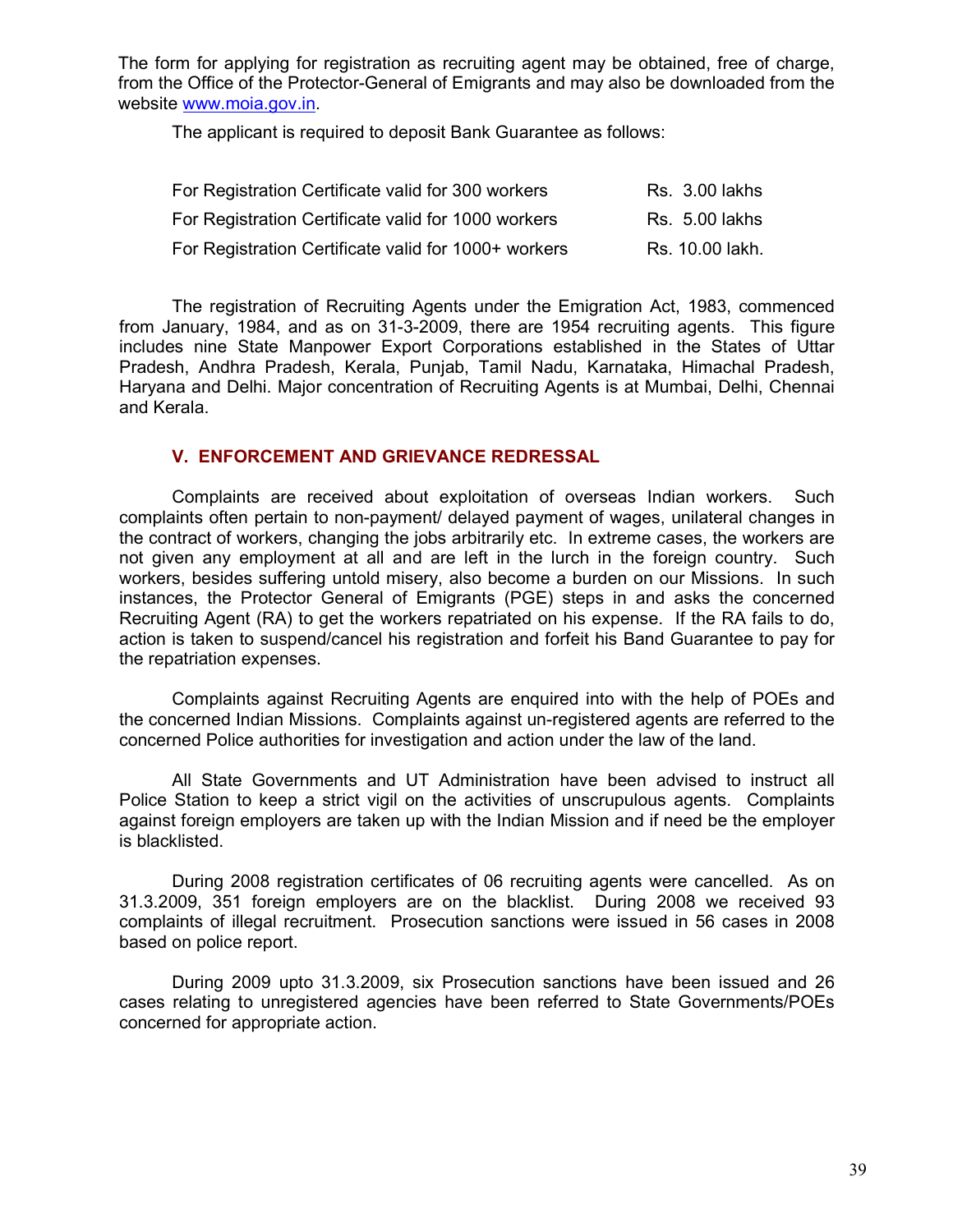#### V. SIMPLIFICATION OF PROCEDURES

- Number of ECR countries have been reduced to 18 from earlier 153 countries with effect from December, 2006. The number has further reduced to 17 w.e.f 12.8.2008.
- Earlier powers for bulk permission to POEs were very limited. This was liberalized in May, 2007. This has further and now the DS level POEs in Delhi, Mumbai and Chennai have been delegated full powers without any limit for granting permission, the US level POEs in Hyderabad and Trivandrum have been delegated powers upto 500 workers permissions and Section Officer level POEs in Chandigarh, Kolkata and Cochin entrusted powers upto 300 workers.
- Emigration Clearance Books (EC Books) are issued to the recruiting agents through the Offices of the Protector of Emigrants from January, 2008.
- Applications for opening of Branch office, change/shifting of office, change of Managing Director/Managing Partner, enhancement of capacity of Registration certificate under the Emigration Act are submitted by the recruiting agents to the respective office of the POE with complete documents/information from January, 2008.

#### VI. PROTECTION AND WELFARE OF EMIGRANTS

 Of all the emigrant workers, the housemaids and other unskilled workers are most vulnerable category. Therefore, to avoid their exploitation, the Ministry has taken some of the following measures.

- (a) the age restriction of 30 years has been made mandatory in respect of all women emigrants emigrating on ECR passports to ECR countries irrespective of the nature/category of employment;
- (b) FE should deposit a security deposit of \$ 2500 if he recruits the worker directly.

 Embassy attestation has been made mandatory in respect of all women and unskilled category workers in respect of all ECR countries;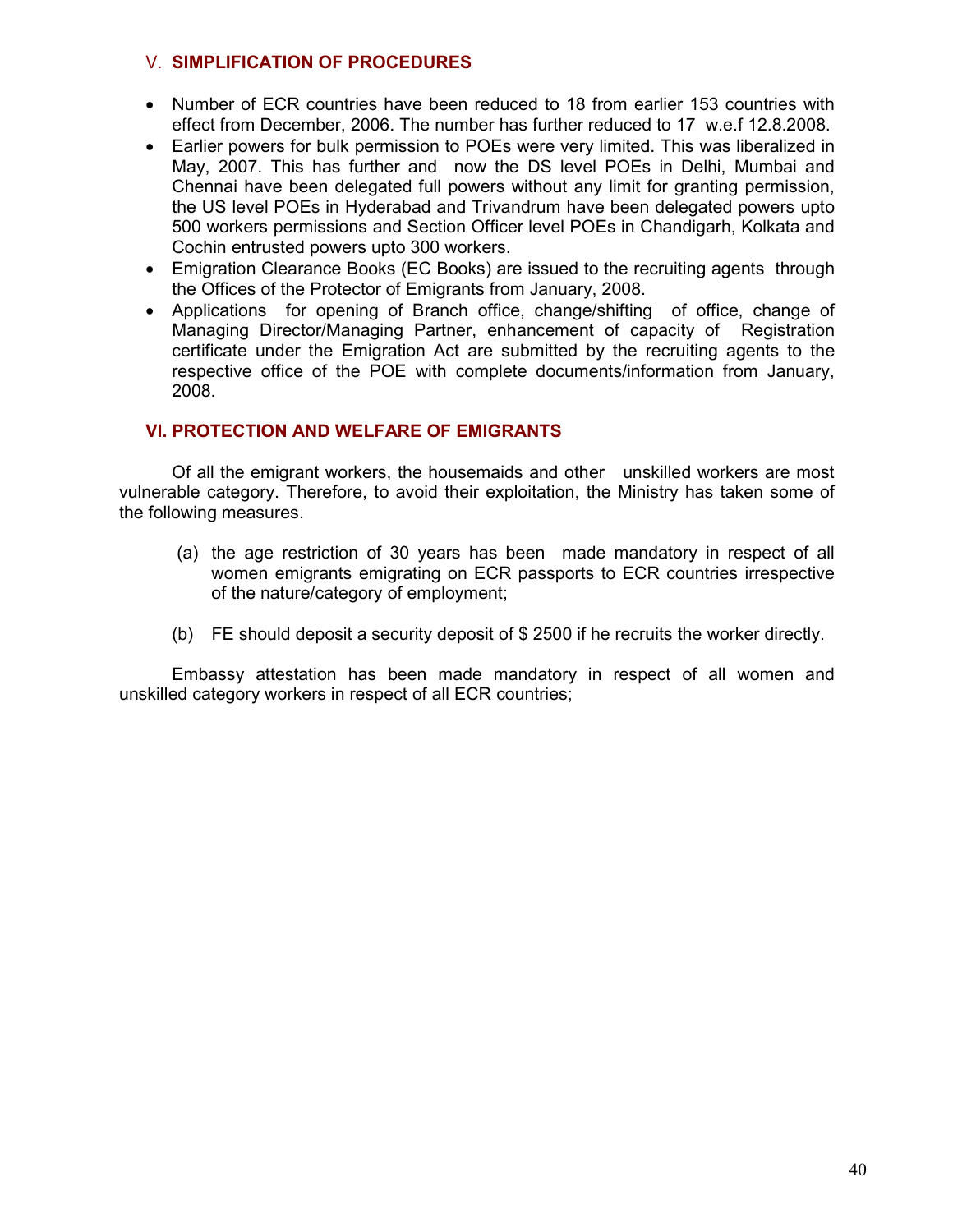## FINANCIAL SERVICES

## I. The overseas Indian investor:

Overseas Indians worldwide who are India's brand ambassadors produce an economic output of about \$ 400 billion. The Indian Diaspora is estimated to generate an annual income equal to about 30 percent of India's Gross Domestic Product. The fact that every tenth Indian American is a millionaire and every fifth start-up company in the Silicon Valley is owned by an Indian, has doubtless, enhanced the image of India. The fact that Overseas Indians comprise one of the largest, most diverse, best educated communities wherever they reside has added to India's brand as a 'knowledge economy'. Overseas Indians are potential investors, entrepreneurs and corporate leaders whose enterprise can be deployed in India. They also represent knowledge, expertise and skills in diverse sectors that can potentially be invested in rapid economic growth.

India's growth story so far has been driven primarily by the enterprise and resources of domestic companies. The cumulative foreign direct investment from overseas Indians has been modest at less than 5 percent of the total foreign direct investment. Typically, diaspora investments are either in bank deposits or portfolio investments of a short term nature with a time horizon of about three years. Clearly, this must change. We must create conditions to enable overseas Indians to look at investing in India on a longer term basis and develop stakes in the India development story. The financial services division seeks to create conditions for and extend institutional support to robust economic engagement between India and overseas Indians. Simply put, to enable the overseas Indian to benefit from the investment opportunities and the humungous market that India offers.

 The role of the Indian Diaspora in India's economic growth shows promise and needs to be nurtured. The Overseas Indian Facilitation Centre established by the Ministry in partnership with the Confederation of Indian Industry provides the institutional basis for this engagement. As a not for profit trust promoted by the government but managed by the private sector, the OIFC, combines the best of both the worlds. While government's presence at arm's length brings in credibility, the enterprise of the private sector partner invests it with the flexibility and nimble footedness to respond to the needs of the overseas Indian investor on a real time basis.

The focus of the financial services division is on;

- Facilitating ease of doing business in India without adding transaction costs.
- Enabling the overseas Indian investor to benefit from the opportunities in India by facilitating appropriate advisory and hand holding services through market driven knowledge partners
- Catalysing sustainable B to B partnerships between Indian and overseas Indian businesses.
- Enabling value addition to the investible knowledge. skills and expertise of overseas Indians.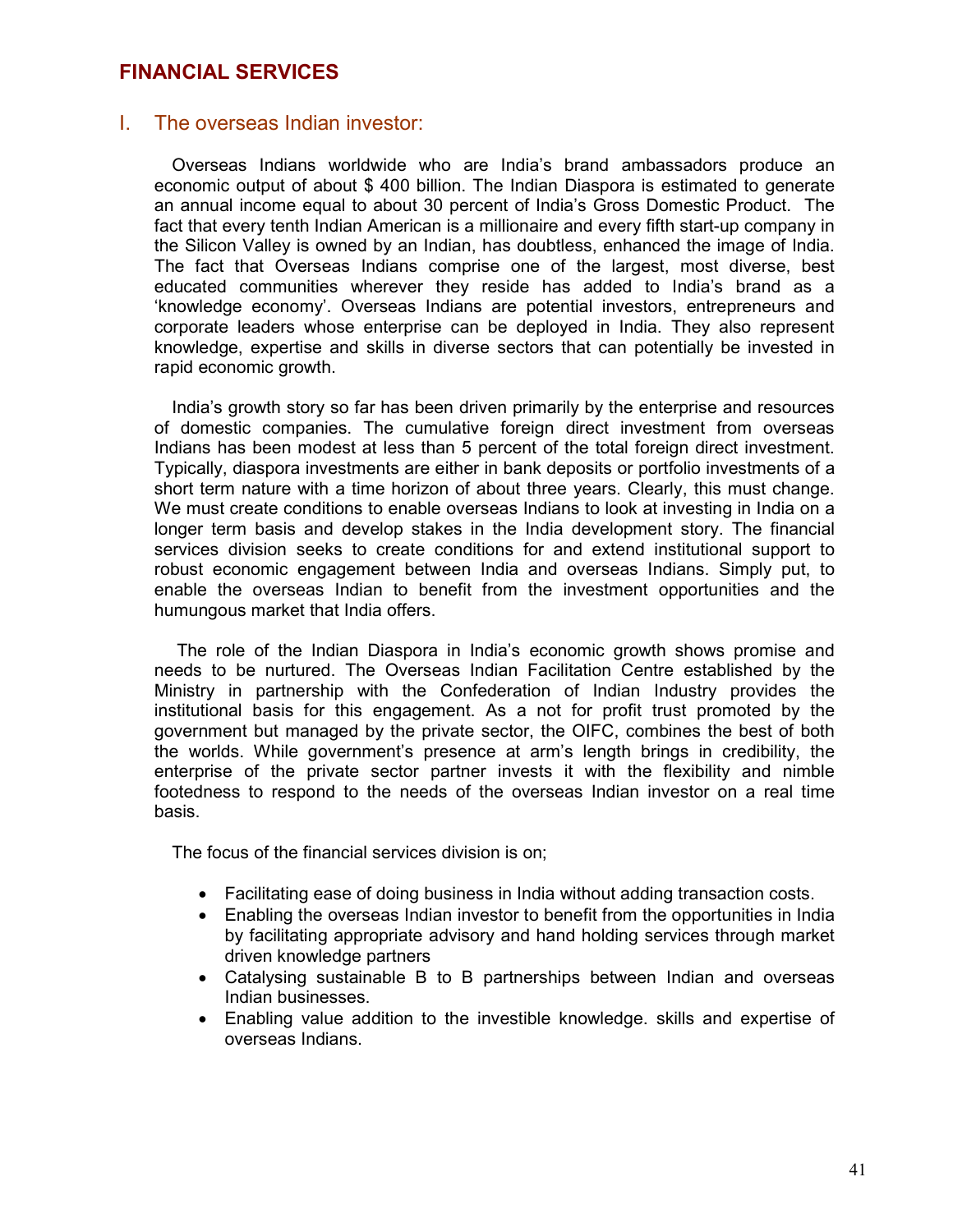#### II. OVERSEAS INDIAN FACILITATION CENTRE (OIFC)

The Ministry of Overseas Indian Affairs has established the Overseas Indian Facilitation Center (OIFC) as a not-for-profit-trust, in partnership with the Confederation of Indian Industry (CII). The Center will serve as a 'one stop shop' for the overseas Indian investors and the community at large and has the mandate to cover two broad areas viz: Investment facilitation and Knowledge networking.

The objectives of the Center are to:

- Promote Overseas Indian investment into India and facilitate business partnership, by giving authentic and real time information
- Function as clearinghouse for all investment related information. This would be done by processing information on a real time basis through ICT platform
- Establish and maintain a Diaspora Knowledge Network (DKN) by creating a database of Overseas Indians, who would act as knowledge Diaspora and whose knowledge resources could be using ICT platform
- Assist States in India to project investment opportunities to overseas Indians in the infrastructure and social sectors. The objectives of the OIFC will be to bring the Indian States, Indian Business and potential Overseas Investors on the same platform and to facilitate the investors to identify the investment opportunities
- Provide a host of advisory services to PIO and NRIs. These could include matters such as consular questions, stay in India, investment and financial issues etc.

 During 2008, OIFC organized a market place at the Mini PBD at Singapore. One to one meetings were held with prospective investors. A similar market place was also organized in Chennai at PBD 2009.

 To achieve the objective of facilitating overseas Indian investments in India has an ambitious work plan which includes 'Investors Interactive Meetings' in different countries. A range of exclusive products and projects for investment are showcased at these meets by the knowledge partners of the OIFC. These include diverse investment opportunities in sectors such as real estate, education, wealth management, health care etc. The first such meet was held in November, 2008 in Oman. It had positive response from prospective Investors with over 100 India CEO's in attendance..

 OIFC also released two updated publications – 'Hand book for Overseas Indians' and 'compendium on the investment opportunities in India' for the benefits of Overseas Indians.

#### III. GLOBAL-INDIAN NETWORK OF KNOWLEDGE (GLOBAL-INK)

 The Prime Minister launched the 'Global Indian Knowledge Network of Knowledge' (Global-INK). This electronic network will connect people of Indian Origin from a variety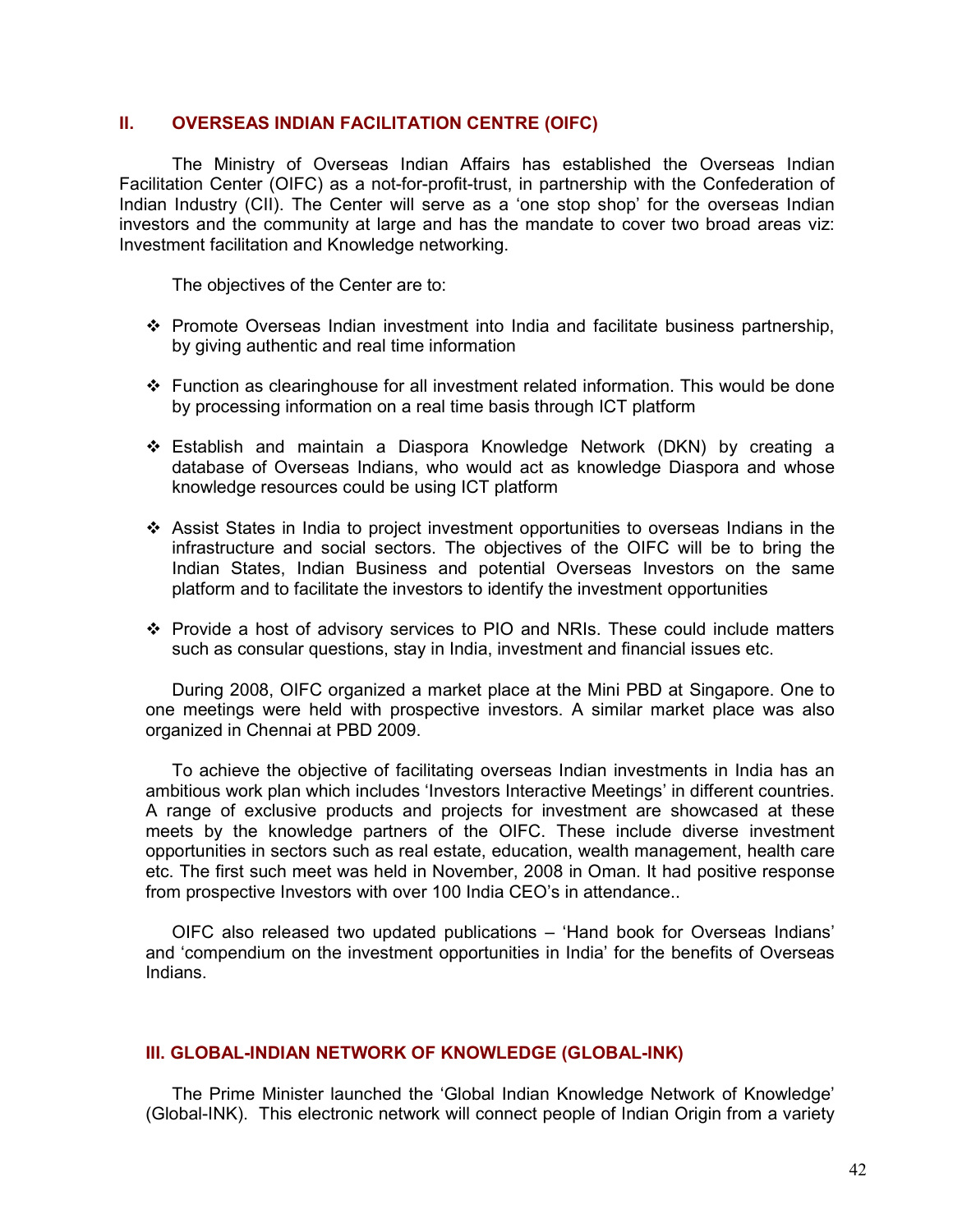of disciplines, recognized as leaders in their respective fields, not just in their country of residence but globally as well, with knowledge users at the national and sub-national levels in India. The network would serve as a high level platform to facilitate knowledge transfer from wherever it may be based without the overseas expert having to relocate. The network will serve as a strategic 'virtual think tank'. The outcome targeted will be the germination of ideas on development, identification of the key elements in addressing the challenges to development and articulating and mapping out solutions through innovation and technological interventions.

 Global-INK will identify specific sectors and fields of activity that will broadly correspond with the development priorities set out in the eleventh five year plan 2007- 12. The focus of the knowledge transfer programme will be on social sector development and innovation (ideas to market) thus enabling India's rural/urban middle class youth to become entrepreneurs as opposed to job-seekers.

#### IV. INDIA DEVELOPMENT FOUNDATION OF OVERSEAS INDIANS

 Many overseas Indians and organizations donate generously to various social causes. But diaspora philanthropy has been sporadic, with a few groups or individuals participating primarily through networks such as alumni groups, family trusts and faith based associations, rather than through a sustainable and credible institutional arrangement. As a result, philanthropic capital flow has been far short of the potential that the overseas Indian community holds. The absence of a credible single window that can lead philanthropic capital into need based social sectors has resulted in the mushrooming of several small `less than credible' private institutions and causes with poor accountability seeking diaspora philanthropy. This can and has, in some cases, eroded the confidence of the overseas Indian in engaging more proactively in philanthropy in India.

 The Prime Minister, had at the PBD 2008, announced the proposal for setting up an autonomous not-for-profit trust titled the India Development Foundation. Accordingly, India Development Foundation of Overseas Indians, a not-for-profit trust has been registered by the Govt. of India to channelise philanthropic activities by the Overseas Indians including through innovative projects and instruments in the social sector such as micro credit for rural entrepreneur through self help groups for economic empowerment of women, and best practice intervention in primary education and technology intervention in rural health care delivery.

The broad objectives of the Trust are to:

- 1. Lead overseas Indian philanthropy into India; facilitate partnerships through single window facilitation and by building public private partnerships.
- 2. Establish and maintain a `Social Capital and Philanthropy Network" in India that can provide a list of credible institutions, projects and programmes.
- 3. Function as a clearing house for all philanthropy related information.
- 4. Partner with states in India and encourage credible Indian philanthropic organizations to project social development opportunities to overseas Indians in the sectors that best match national priorities including empowerment of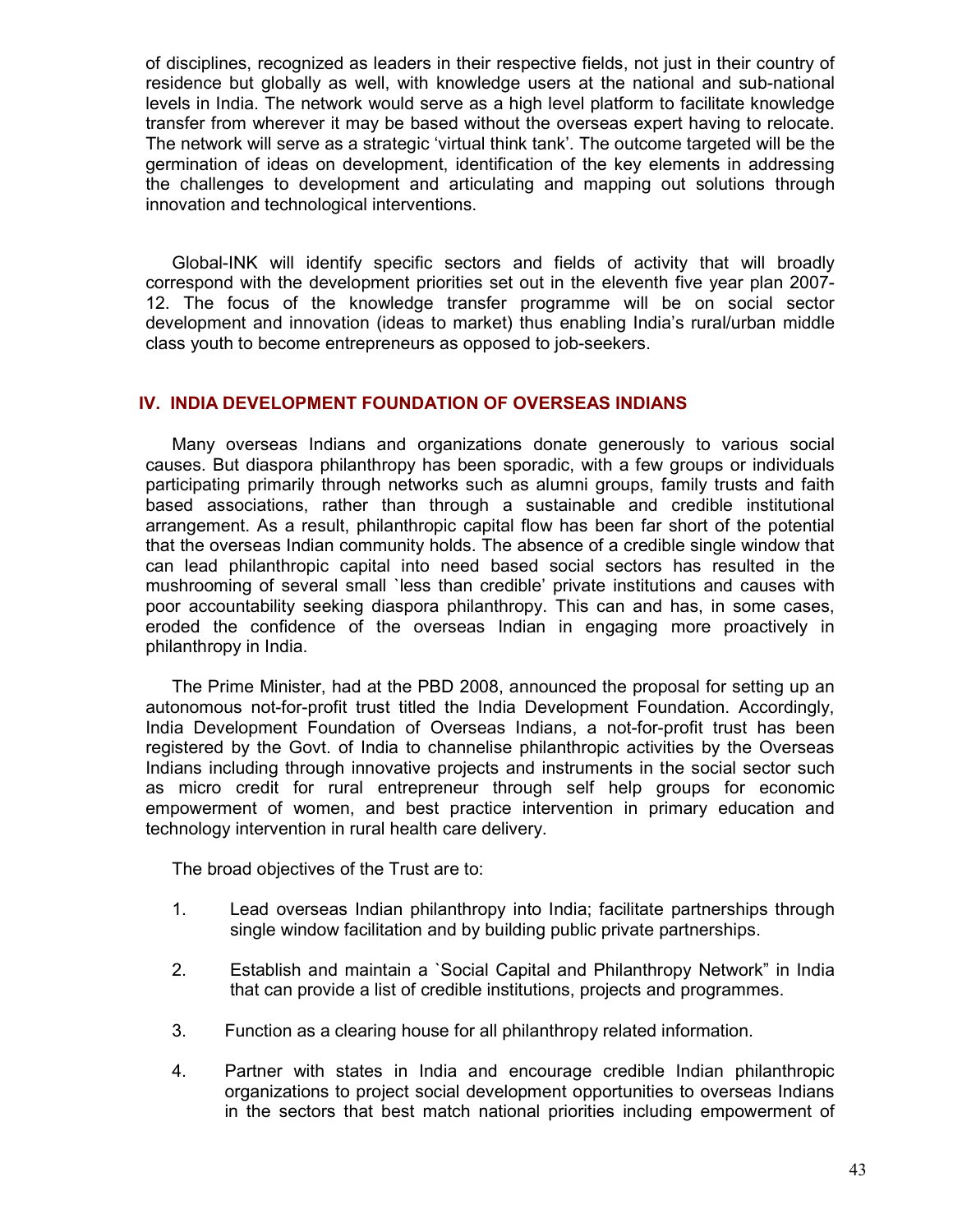rural women.

5. Promote accountability and `good practices' in diaspora philanthropy.

 The Trust will be managed by a Board of Trustees consisting of 15 members. Minister of Overseas Indian Affairs will be the Chairman of the Board. Day to day functions of the trust will vest in the Managing Committee with Secretary, MOIA as Chairman and officials and some non-officials as members. Chief Executive Officer, a technical official, will act as Member Secretary.

#### V. PRIME MINISTER'S GLOBAL ADVISORY COUNCIL

 The Prime Minister's Global Advisory Council of People of Indian Origin was established in January 2008. This will serve as the highest policy level advisory body on matters relating to India's engagement with overseas Indians. It will draw upon the experience and knowledge of eminent people of Indian origin in diverse fields from across the world. The Council chaired by the Prime Minister has eminent people of Indian Origin from diverse sectors from across the world as its Members.

The Council will :

- (i) Serve as a platform for the Prime Minister to draw upon the experience, knowledge and wisdom of the best Indian minds wherever they may be based;
- (ii) Develop an inclusive agenda for two-way engagement between India and Overseas Indians;
- (iii) Consider ways and means for accessing the skills and knowledge of the Indian diaspora for meeting India's development goals and facilitating investments by Overseas Indians into India; and
- (iv) Give impetus to Institution and capacity building in India to respond to the economic, social and cultural needs of the Overseas Indian community.

 The advice of the Council will be recommendatory in nature and serve as valuable inputs for policy formulation and programme planning.

#### VI. NATIONAL AWARENESS CAMPAIGN

The Ministry has launched a national Awareness-cum-Publicity Campaign on the following three issues:

- i) Problems faced by emigrant workers and legal emigration process;
- ii) Problem relating to NRI marriages; and
- iii) Problems relating to Indian housemaids overseas.

The awareness campaign has been necessitated by the fact that the outflow of emigrants for overseas employment has grown exponentially in the last five years from about three lakhs in 2005 to over eight lakhs in 2008. This number is expected to increase further in the foreseeable future as demand for Indian professionals grows. With this sharp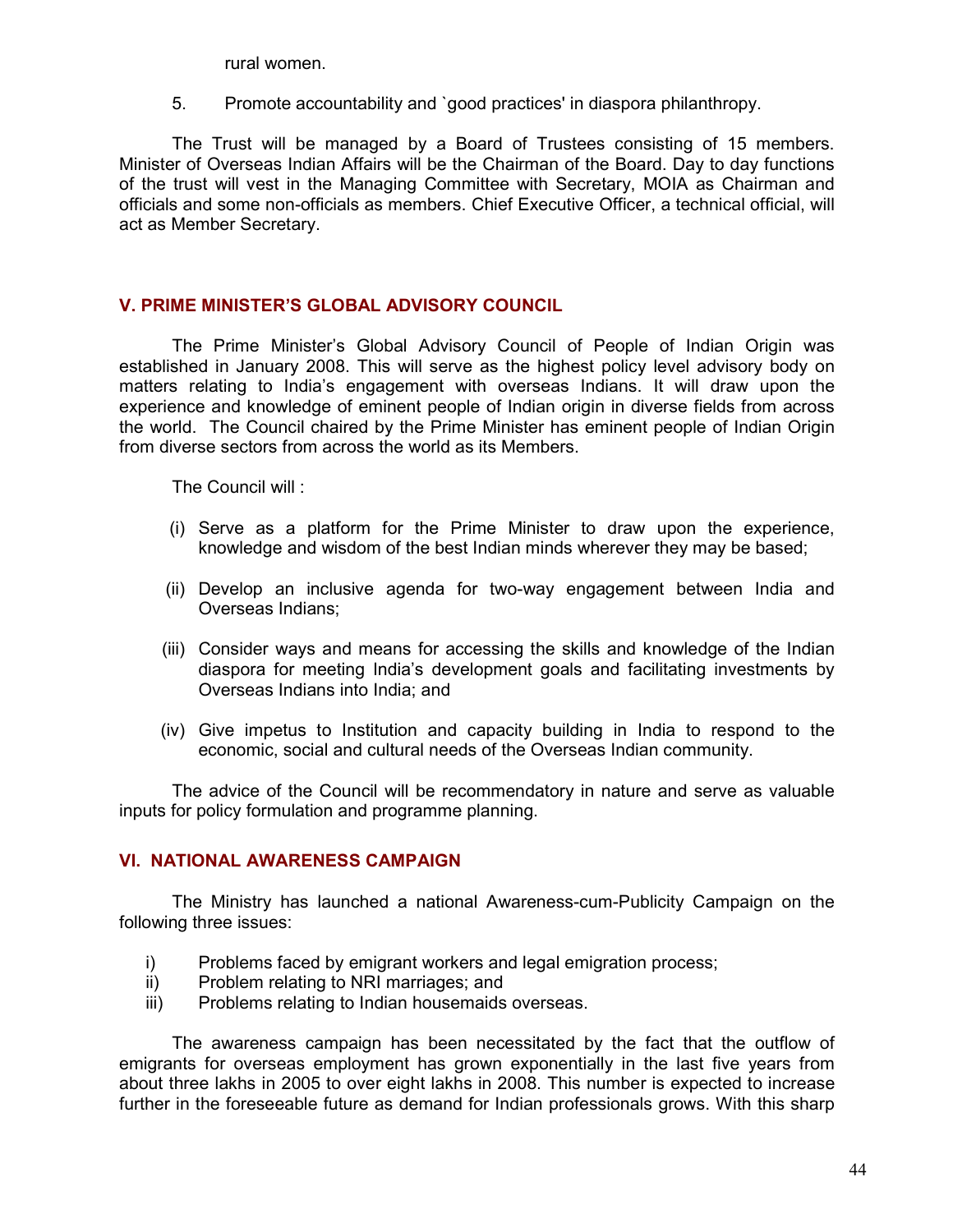increase in the emigration volume, there is a corresponding rise in the number of cases of exploitation of workers as well as instances of irregular migration through unscrupulous intermediaries. The objectives of the Awareness Campaign is to create wider awareness among the general public and in particular the potential migrants on the risks of illegal migration, the advantages of the legal emigration process, safeguards against illegal practices by unauthorized intermediaries and fraudulent recruiting agencies. The other segment of the campaign seeks to create awareness on the problems arising from marriages with overseas Indians in some cases and the safeguards that need to be taken before entering into a matrimonial alliance with them.

## VII. PRAVASI BHARATIYA KENDRA (PBK)

- 1. To commemorate the trials and tribulations, as well as the subsequent evolution and achievements of the diverse Indian Diaspora, the Ministry has decided to establish the Pravasi Bharatiya Kendra at New Delhi at an estimated cost of Rs. 132 crore.
- 2. The Kendra, over a time would become the focal point for interaction social, cultural and economic - with and between all Overseas Indians. It will also serve as a research and documentation centre and host a permanent exhibition.
- 3. The Kendra would inter-alia, including have the following facilities:
	- i) Library/Research Centre
	- ii) Flexible capacity Meeting Rooms
	- iii) Indian Cultural Centre
	- iv) State of the art Auditorium of 500 capacity
	- v) Permanent Exhibition Space
	- vi) Fully Serviced Guest Rooms
	- vii) Full fledged Business Centre
	- viii) Restaurant
	- ix) Adequate basement Car Parking
	- x) 100% Power Back-up
- 4. The model of the Kendra was unveiled by the Hon'ble Prime Minister on the occasion of the Pravasi Bharatiya Divas on 8<sup>th</sup> January, 2008.
- 5. The National Building Construction Corporation (NBCC) has been appointed as Consultant and Project Manager on Turn-key basis from concept to completion i.e. planning, designing, construction, furnishing, equipping etc. The Kendra is expected to be completed by 2011.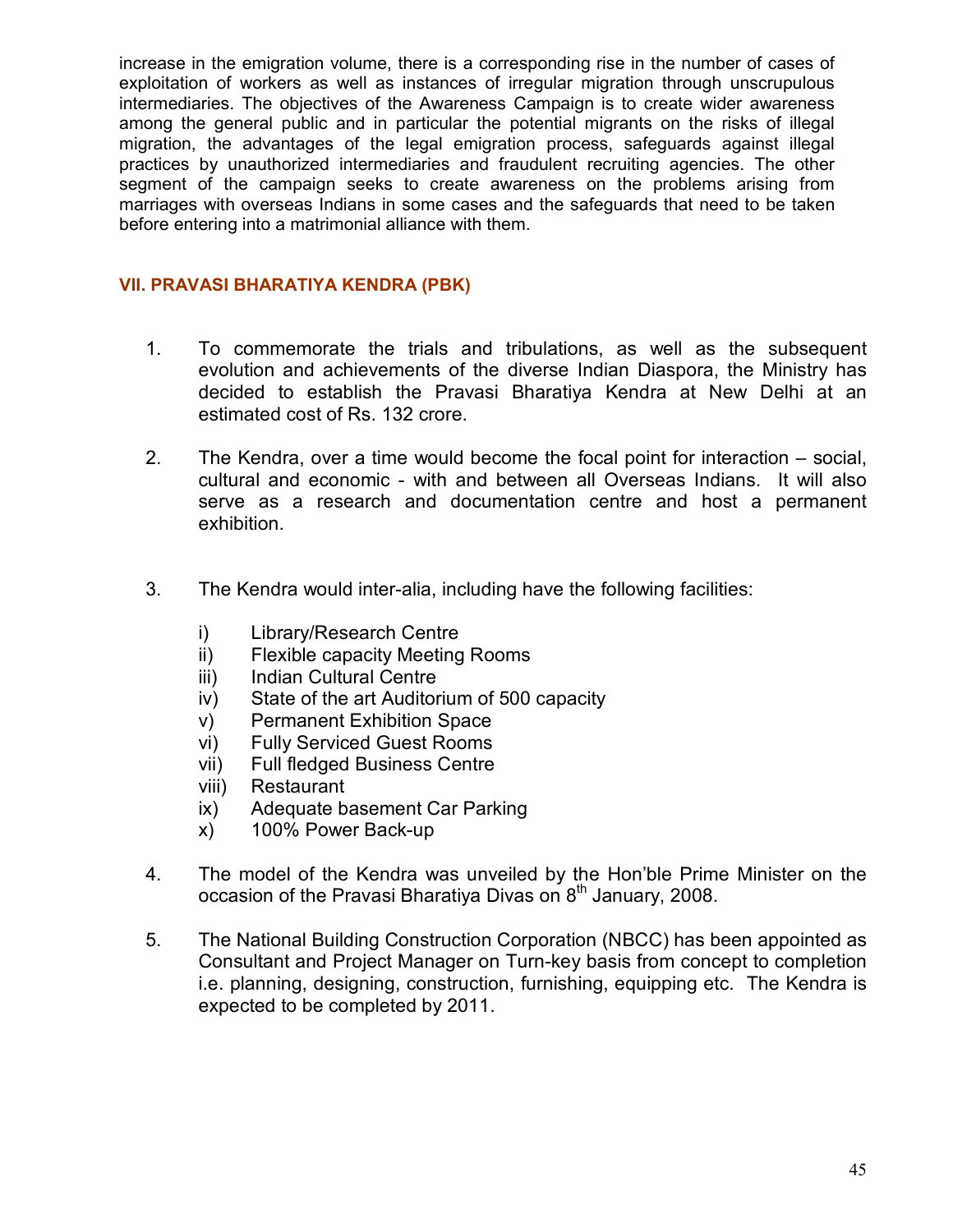#### BUDGET AND FINANCIAL REVIEW

The Outcome Budget of the Ministry for the year 2008-09 was presented to the Parliament in May 2008. The Budget Estimate of the Ministry during 2008-2009 was Rs. 65 crores and the Revised Estimate was Rs. 45 crores. The detailed Budget allocation, Revised Estimates and actual expenditure(provisional) have been given in Table –E. The Budget Estimate for the year 2009-2010 has been fixed at Rs. 80 crores. The expenditure of the Ministry is on the Non-plan side. The Ministry operates three major Heads of Expenditure as under:-

| 2052 | $\overline{\phantom{0}}$ | <b>Secretariat General Services</b> |
|------|--------------------------|-------------------------------------|
| 2061 | $\overline{\phantom{0}}$ | External Affairs; and               |
| 4059 | $\overline{\phantom{0}}$ | Capital Outlay on Public Works      |

The focus of the Ministry during the last year was on three aspects:

- (a) to contain Administrative expenditure
- (b) increase allocations for Programmes and Schemes to achieve the mandate of the Ministry; and
- (c) to maximize the productivity of Scheme expenditure through partnerships. The trends in the expenditure are depicted in figures I-III in the following pages.

 The increase in the administrative expenditure is on account of the implementation of 6<sup>th</sup> Pay Commission's recommendations.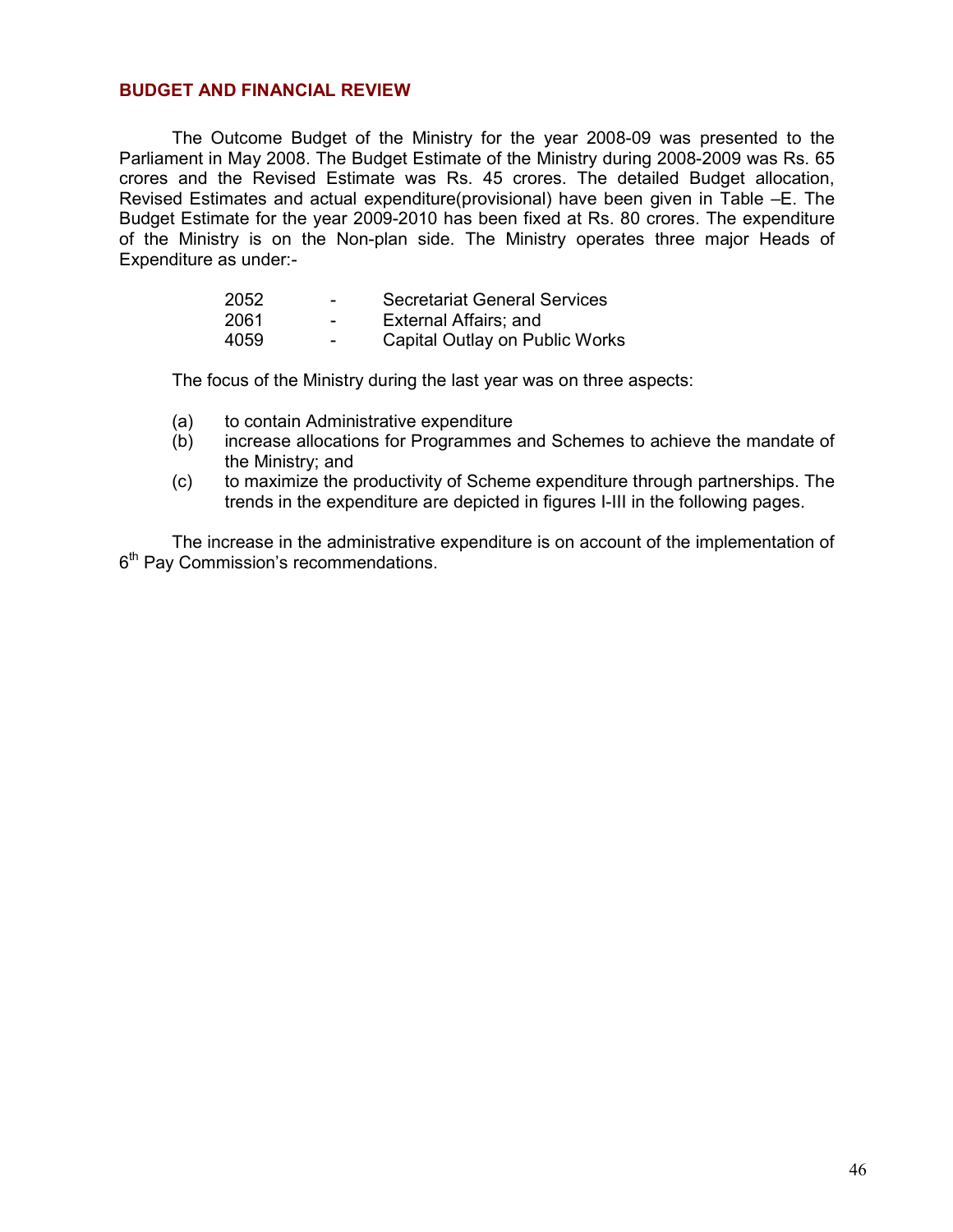## MANAGEMENT SERVICES DIVISION

The Management Services Division provides support services to the Ministry and deals with matters pertaining to human resource management, infrastructure and logistics support; parliamentary matters and coordination with various divisions of the Ministry as well as with other Ministries. The Division is also responsible for implementation of the use of Official Language. Besides, this division also exercises vigilance oversight and handles all Vigilance cases against officials working in the Ministry. The focus of this division is to facilitate the smooth and effective operations of the Ministry.

#### I. OVERSEAS INDIAN CENTERS

The Government has sanctioned 3 posts of Counselor-Community Affairs (Development) in the Indian Missions at Washington, Dubai and Kuala Lumpur as field organizations of MOIA in those countries. The Counselor at Washington will look after the interests of the overseas Indian community in the USA and Canada, the one in Dubai will cover the Gulf (GCC) countries, and the Counselor at Kuala Lumpur will look after Malaysia, Singapore and Brunei. The Counselors will be supported by professionals to be appointed locally to provide assistance in the fields of health, legal and financial matters. The Counselor at Washington has started functioning. The counselor at Abu Dhabi is expected to join shortly. Based on the experience of these offices, extension of these services to other countries will be considered.

#### II. VIGILANCE FRAMEWORK

The Vigilance Wing of the Ministry is headed by a Chief Vigilance Officer (CVO) of the rank of Joint Secretary who functions as the focal point for all vigilance matters in consultation with the Central Vigilance Commission and Investigation Agencies like the Central Bureau of Investigation. Complaints on corruption and malpractices in the functioning of the Protectors of Emigrants Offices and the Recruiting Agents, received from the general public are dealt with in a time bound manner.

The Ministry is implementing the guidelines/instructions issued by the Department of Personnel & Training and the Central Vigilance Commission on creating greater awareness of vigilance among the users. In order to bring about awareness about vigilance and transparency in functioning of offices that have public inter-face, the Vigilance Awareness Week was celebrated from November 03-07, 2008 starting with a pledge taking on November 03. As a part of preventive vigilance, vigilance audit of five Protectors of Emigrants Offices was conducted during 2008-09.

#### III. PROGRESSIVE USE OF HINDI

Official Language Section of the Ministry has the responsibility for effective implementation of the Official Language Act and Rules made thereunder. It is at present manned by one Assistant Director. Efforts were made to increase the use of Hindi in the Ministry during the period under report with the help of out sourcing. Provisions of Section 3(3) of the Official Language Act, 1963 were complied with fully. All papers pertaining to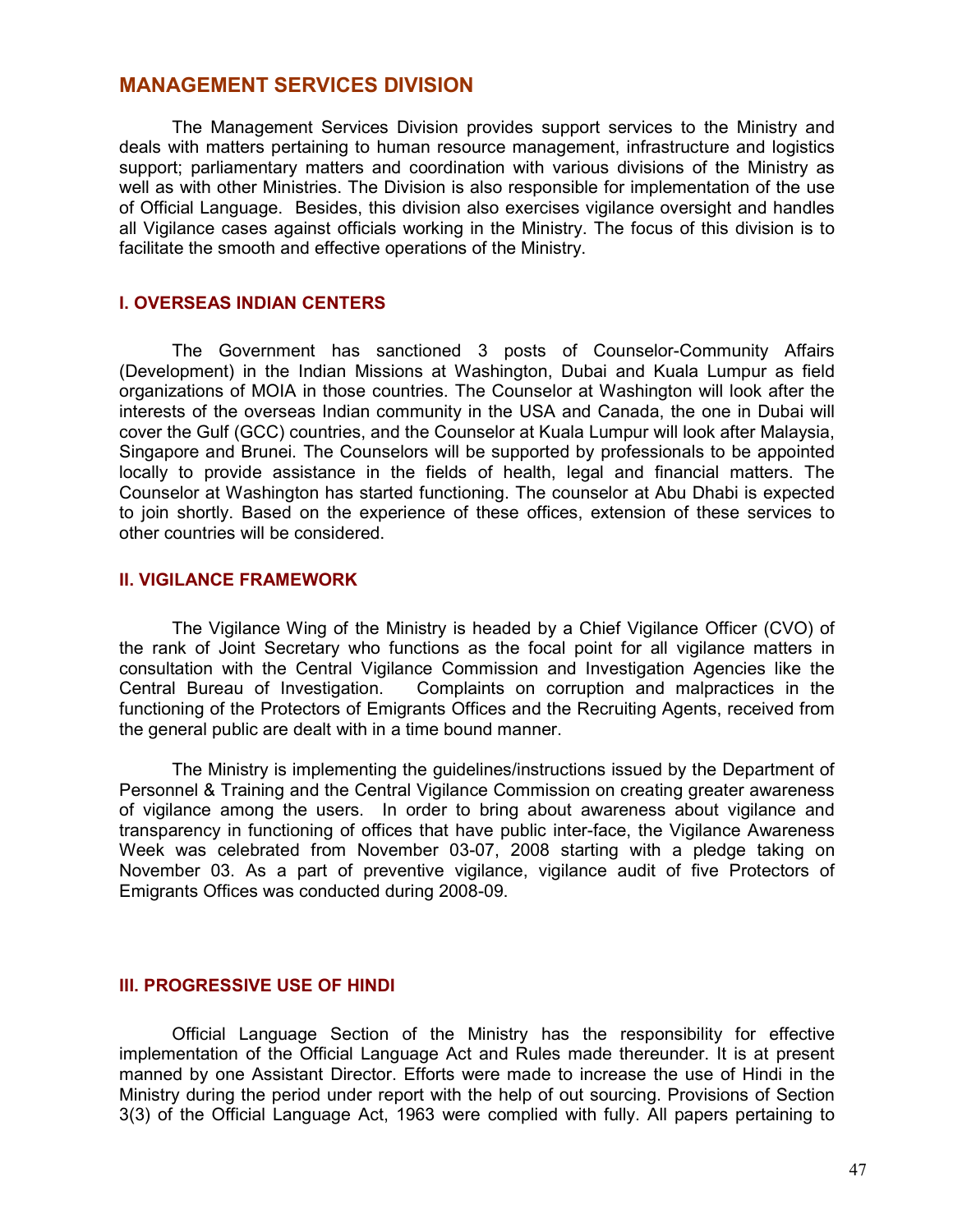these provisions were issued bilingually i.e. Hindi & English. Letters received in Hindi were replied to in Hindi.

The Ministry organized the "Hindi Week" from 22 to 26 September 2008. During this period useful material was distributed to all the officers/employees including the outsourced staff to impart basic knowledge on writing notes and preparing drafts in Hindi on routine subjects. Noting & Drafting in Hindi and Essay competitions were organized. Cash prizes and certificates were given to the successful officers/employees.

#### IV. RIGHT TO INFORMATION ACT (RTI)

For information under the RTI Act, 2005 citizens may approach the Public Information Officer (RTI) of Ministry of Overseas Indian Affairs available from 10:00 hrs to 13:00 hrs on any working day.

The following officers are designated as the Public Information Officer and Appellate Authority in respect of matters pertaining to Ministry of Overseas Indian Affairs:

| <b>Matter</b>                                              | <b>Public</b><br><b>Information</b><br><b>Officer</b> | <b>Appellate</b><br><b>Authority</b> |
|------------------------------------------------------------|-------------------------------------------------------|--------------------------------------|
| All matters relating to the                                | <b>Director</b>                                       | Protector                            |
| office<br>οf                                               | (Emigration                                           | General<br>οf                        |
| Protector<br>οf<br>General                                 | Services)                                             | Emigrants                            |
| Emigrants and offices<br>0f                                |                                                       |                                      |
| <b>Protectors of Emigrants</b>                             |                                                       |                                      |
| matters<br>All<br>relating<br>to                           | Deputy                                                | Joint Secretary                      |
| Ministry of<br>Overseas                                    | Secretary                                             | (Financial                           |
| Indian Affairs, other<br>than<br>emigration related issues | (Admninitration)                                      | Services)<br>&<br>C.V.O              |

Cases received during 2008-09: During the financial year 2008-09, 170 applications and 3 appeals were received by the Ministry under the RTI Act. There were three applications pending from the lat year. Out of 3 appeals and 173 applications, during the said period all the 3 appeals and 147 applications were disposed of and the remaining 26 were transferred to other relevant authorities. The effort of the Ministry is to send replies to the applicant at the earliest possible and in any case within the stipulated time limit of one month.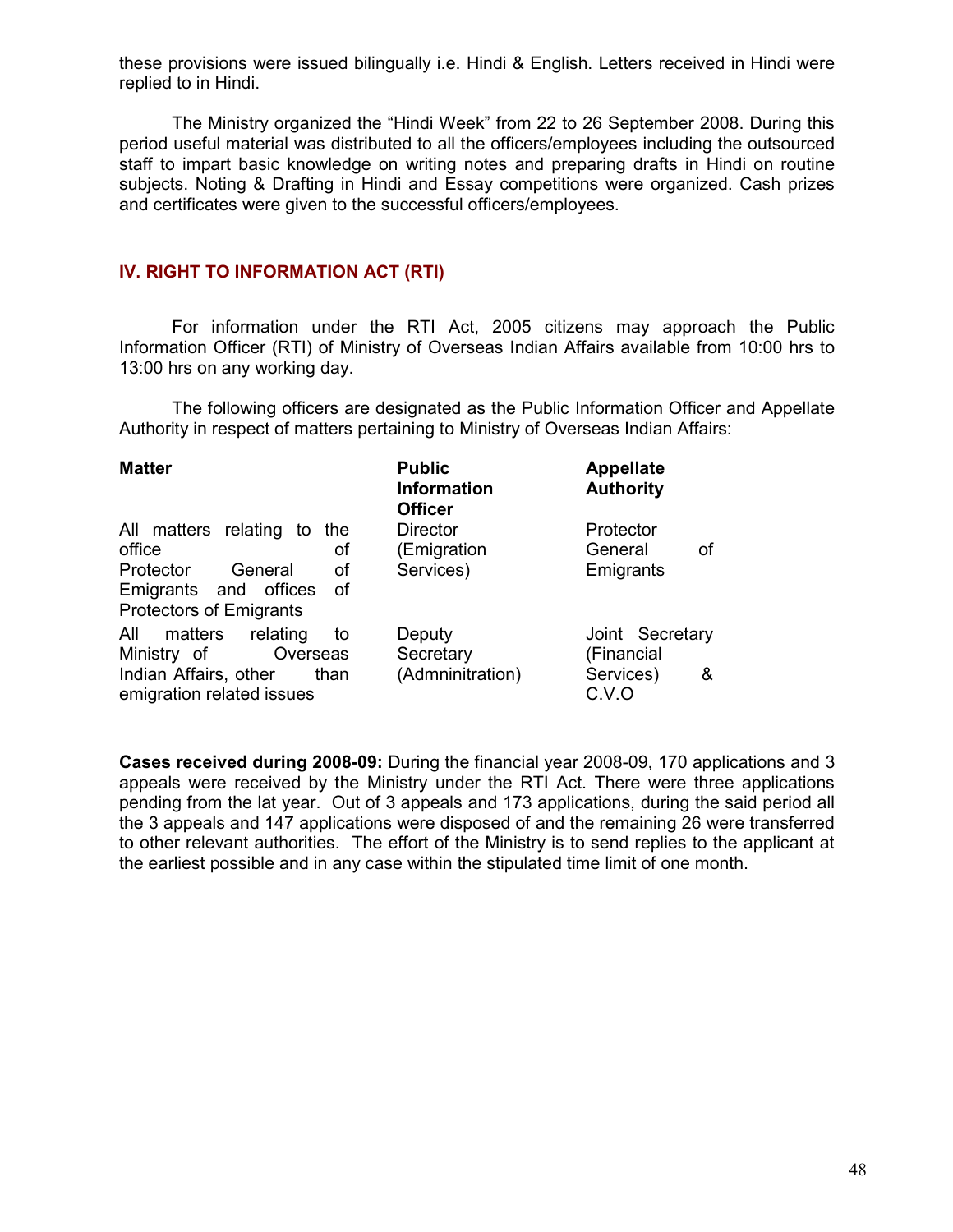## ANNEXURE & TABLES

| <b>ANNEXURE-</b><br>A   | <b>Functions of the Ministry</b>                                                             |
|-------------------------|----------------------------------------------------------------------------------------------|
| <b>ANNEXURE</b><br>– B  | List of Persons/Categories of workers in whose case<br>emigration check is not required      |
| <b>ANNEXURE</b><br>$-C$ | List of countries for which emigration check is not<br>required                              |
| <b>ANNEXURE</b><br>- D  | Offices of the Protectors of Emigrants                                                       |
| <b>ANNEXURE-</b><br>Е   | List of organisations Empanelled for assisting Indian<br>Women deserted by Overseas Husbands |
| <b>TABLE - A</b>        | Emigration For Employment during the last five years                                         |
| <b>TABLE - B</b>        | The Distribution of Annual Labour Outflows from India by<br><b>Destination</b>               |
| <b>TABLE - C</b>        | State-wise figures of Workers Granted<br>Emigration<br><b>Clearance/ECNR Endorsement</b>     |
| TABLE-D                 | <b>Private Remittances</b>                                                                   |
| <b>TABLE - E</b>        | Detailed Budget Allocation & Expenditure Statement                                           |
| <b>FIGURE-A</b>         | Budget estimates and expenditure                                                             |
| <b>FIGURE-B</b>         | Administrative expenditure vis-a-vis Scheme Expenditure<br>in the Budget Estimates           |
| <b>FIGURE-C</b>         | Reduction in net Budget outflow on PBD.                                                      |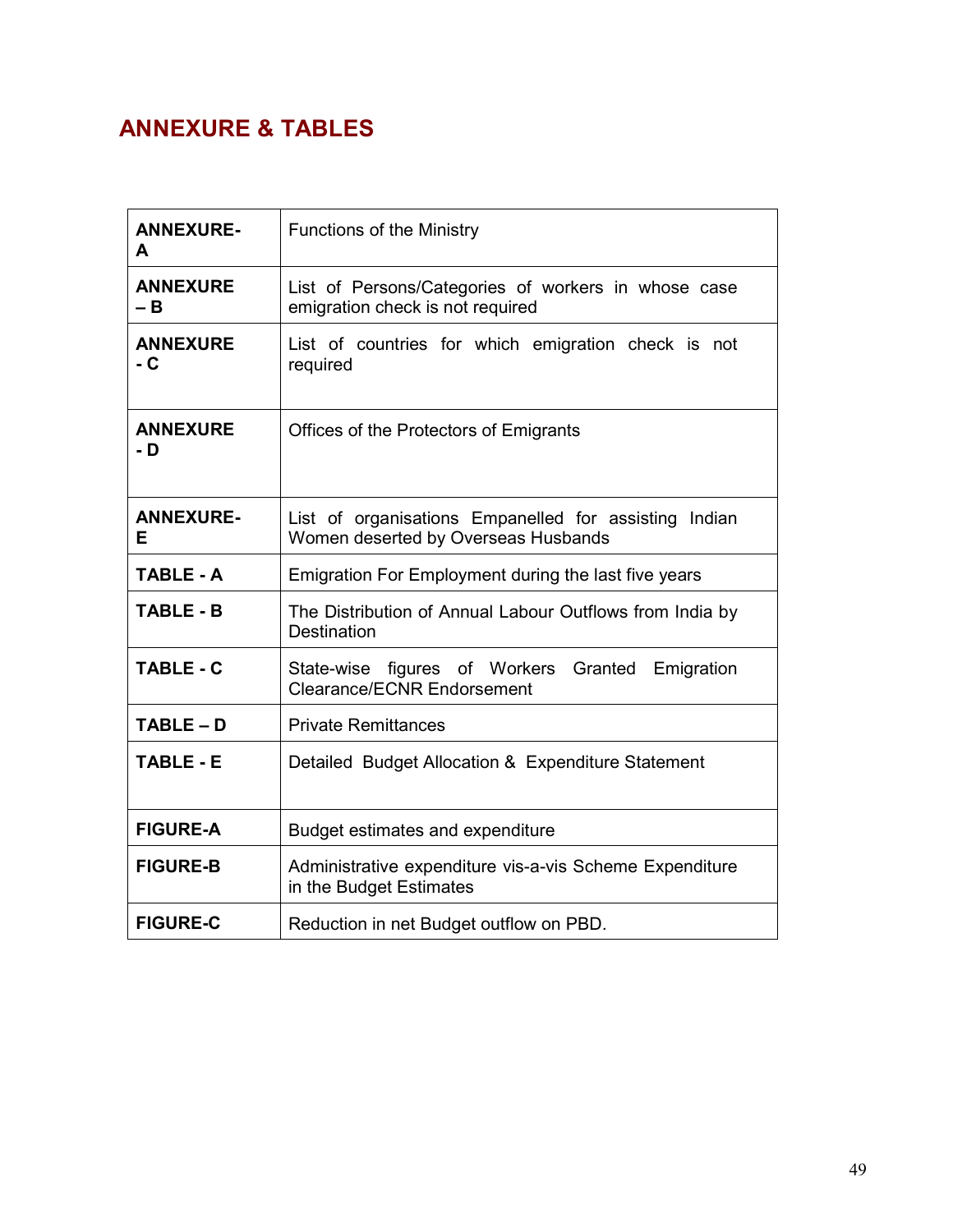#### ANNEXURE - A

#### FUNCTIONS OF THE MINISTRY

- 1. All matters relating to Overseas Indians comprising Persons of Indian Origin (PIO) and Non-Resident Indians (NRIs) excluding entries specifically allotted to other Departments.
- 2. Promotion of investment by Overseas Indians in India including innovative investments and policy initiatives consistent with the overall Government policies particularly in areas such as exclusive Special Economic Zones (SEZs) for Overseas Indians.
- 3. To be represented in the Foreign Investment Promotion Board and the Foreign Investment Implementation Authority.
- 4. To interact with the Investment Commission and to be consulted by the said Commission and to be kept informed of all matters relating to Foreign Direct Investment (FDI) by Overseas Indians.
- 5. All emigration under the Emigration Act, 1983 (31 of 1983) from India to overseas countries and the return of emigrants.
- 6. Matters relating to Pravasi Bharatiya Divas, Pravasi Bharatiya Samman Awards and Pravasi Bharatiya Kendra.
- 7. Matters relating to programmes in India for overseas Indian Volunteers.
- 8. Setting up and administration of Centres for Overseas Indians' Affairs in countries having major concentration of Overseas Indians in consultation and coordination with the Ministry of External Affairs.
- 9. Policy regarding employment assistance to PIO/NRIs excluding reservations in Government service.
- 10. Collection and dissemination of information concerning admission of NRI/PIO students to various educational, technical and cultural institutions in India wherever discretionary quota for NRI/PIO students exists, in consultation with the Ministry of Human Resource Development and the Ministry of Culture.
- 11. Scholarship to NRI/PIO students for study in India under different schemes in consultation with the Ministry of External Affairs.
- 12. Development of marketing and communication strategies to ensure strong links between the Overseas Indian community and India.
- 13. Matters relating to NRI/PIO contributions to the Government and parental organisations in consultation with the Department of Economic Affairs.
- 14. Guidance to and Cooperation with the State Governments and coordination with them on matters related to Overseas Indians.
- 15. To be represented in the Indian Council of Cultural Relations.
- 16. Establishment of institutions to impart vocational and technical training to meet the requirements of skilled manpower abroad with the concurrence of the Ministry of Labour and Employment.
- 17. External Publicity relating to Overseas Indians' affairs in consultation with the Ministry of External Affairs and in consonance with foreign policy objectives.
- 18. New initiatives for interaction by Overseas Indians with India in the fields such as Trade, Culture, Tourism, Media, Youth Affairs, Health, Education, Science and Technology in consultation with concerned Ministries.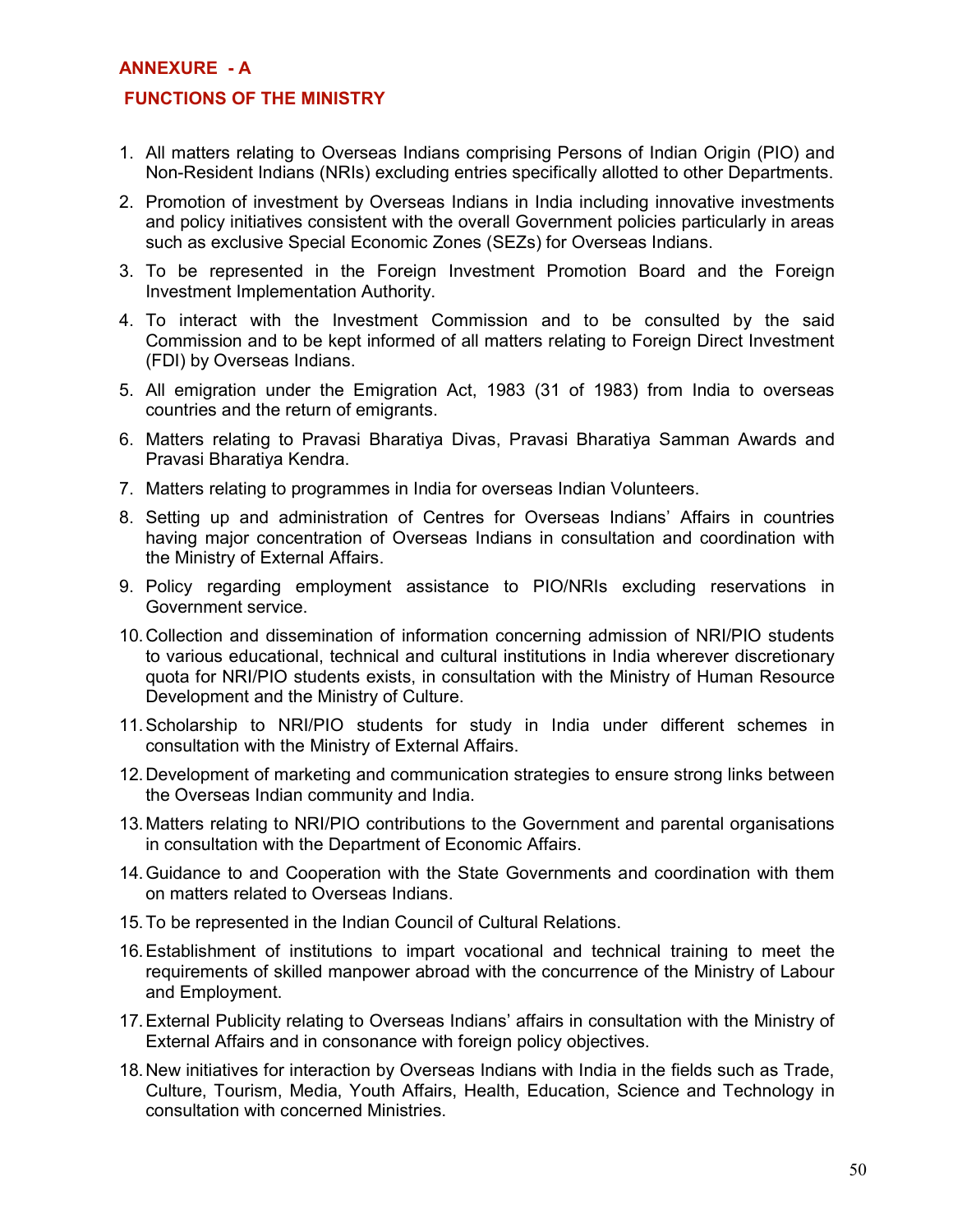- 19. Exercise of powers conferred by the section 7B(1) of the Citizenship Act, 1955 (57 of 1955).
- 20. Work relating to totalization agreements, protection and welfare of overseas Indians and exemption from payment of Social security.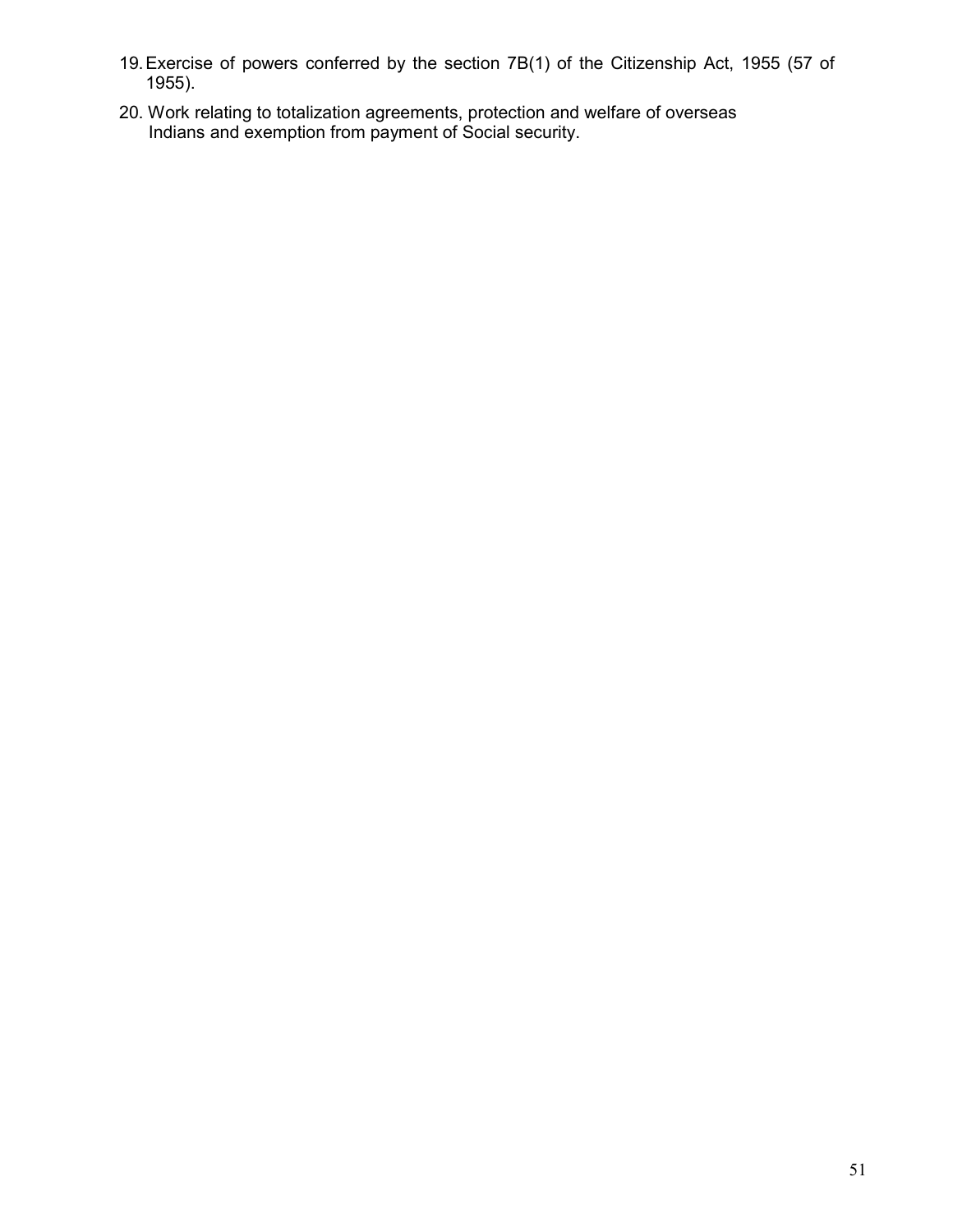## ANEXURE-B

## LIST OF PERSONS/CATEGORIES OF WORKERS IN WHOSE CASE EMIGRATION CHECK IS NOT REQUIRED

| 1. All holders of Diplomatic/Official<br>Passports                                                                                                                                                                                                | 8. Persons holding permanent<br>immigration visas, such as<br>the visas of UK, USA and<br>Australia.                                                                                                                                                                                                                                                                                  |
|---------------------------------------------------------------------------------------------------------------------------------------------------------------------------------------------------------------------------------------------------|---------------------------------------------------------------------------------------------------------------------------------------------------------------------------------------------------------------------------------------------------------------------------------------------------------------------------------------------------------------------------------------|
| All Gazette Government servants.<br>2.                                                                                                                                                                                                            | 9.<br>Persons<br>possessing<br>two<br>years' diploma from any<br>institute recognized by the<br>national<br>Council<br>for<br>Vocational Training (NCVT)<br>Council<br><b>State</b><br>οf<br>or<br>Vocational Training (SCVT)<br>or persons holding three<br>years' diploma / equivalent<br>degree from institutions like<br>Polytechnics recognized by<br>Central/State Governments. |
| All Income-tax payers (including<br>3.<br>Agricultural Income-tax payees) in<br>their individual capacity                                                                                                                                         | 10.<br>Nurses<br>possessing<br>qualification<br>recognized<br>under the Indian Nursing<br>Council Act, 1947.                                                                                                                                                                                                                                                                          |
| All professional degree holders,<br>4.<br>such as Doctors holding MBBS<br>degrees or degrees in Ayurveda or<br>Homoeopathy;<br>Accredited<br>Journalists; Engineers; Chartered<br>Accountants; Lecturers; Teachers;<br>Scientists; Advocates etc. | 11. All persons above the age<br>of 50 years.                                                                                                                                                                                                                                                                                                                                         |
| 5. Spouses and dependent children of<br>category of persons listed from (2)<br>to $(4)$ .                                                                                                                                                         | 12. All persons who have been<br>staying abroad<br>for<br>more<br>than three years (the period<br>of three years could be<br>either in one stretch<br>or<br>broken) and spouses.                                                                                                                                                                                                      |
| holding<br>10<br>6.<br>Persons<br>class<br>qualification or higher Degrees.                                                                                                                                                                       | 13. Children below 18 years of<br>age.                                                                                                                                                                                                                                                                                                                                                |
| 7. Seamen who are in possession of<br>CDC or Sea Cadets, Desk Cadets<br>(i)<br>who<br>have<br>passed<br>final<br>examination of three year B.Sc.<br>Nautical Sciences Courses at T.S.                                                             |                                                                                                                                                                                                                                                                                                                                                                                       |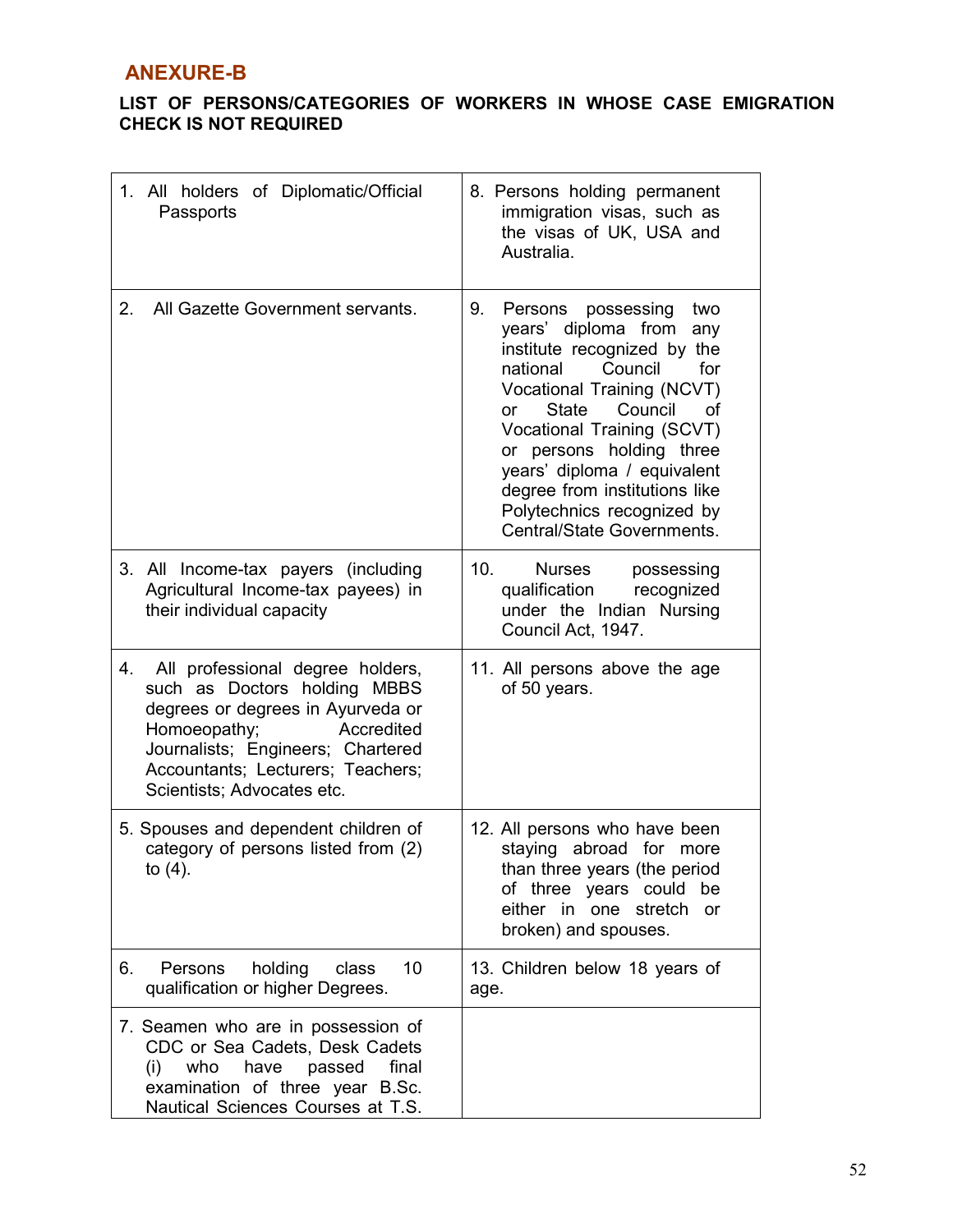| Chanakya, Mumbai; and (ii) who<br>have undergone three months pre-<br>sea training at any of the<br>Government approved Training<br>Institutes such as T.S. Chanakya,<br>T.S. Rehman, T.S. jawahar,<br>MTI(SCI) and NIPM, Chennai after<br>production of identity cards issued<br>by the Shipping Master, |  |
|-----------------------------------------------------------------------------------------------------------------------------------------------------------------------------------------------------------------------------------------------------------------------------------------------------------|--|
| Mumbai/Kolkata/Chennai.                                                                                                                                                                                                                                                                                   |  |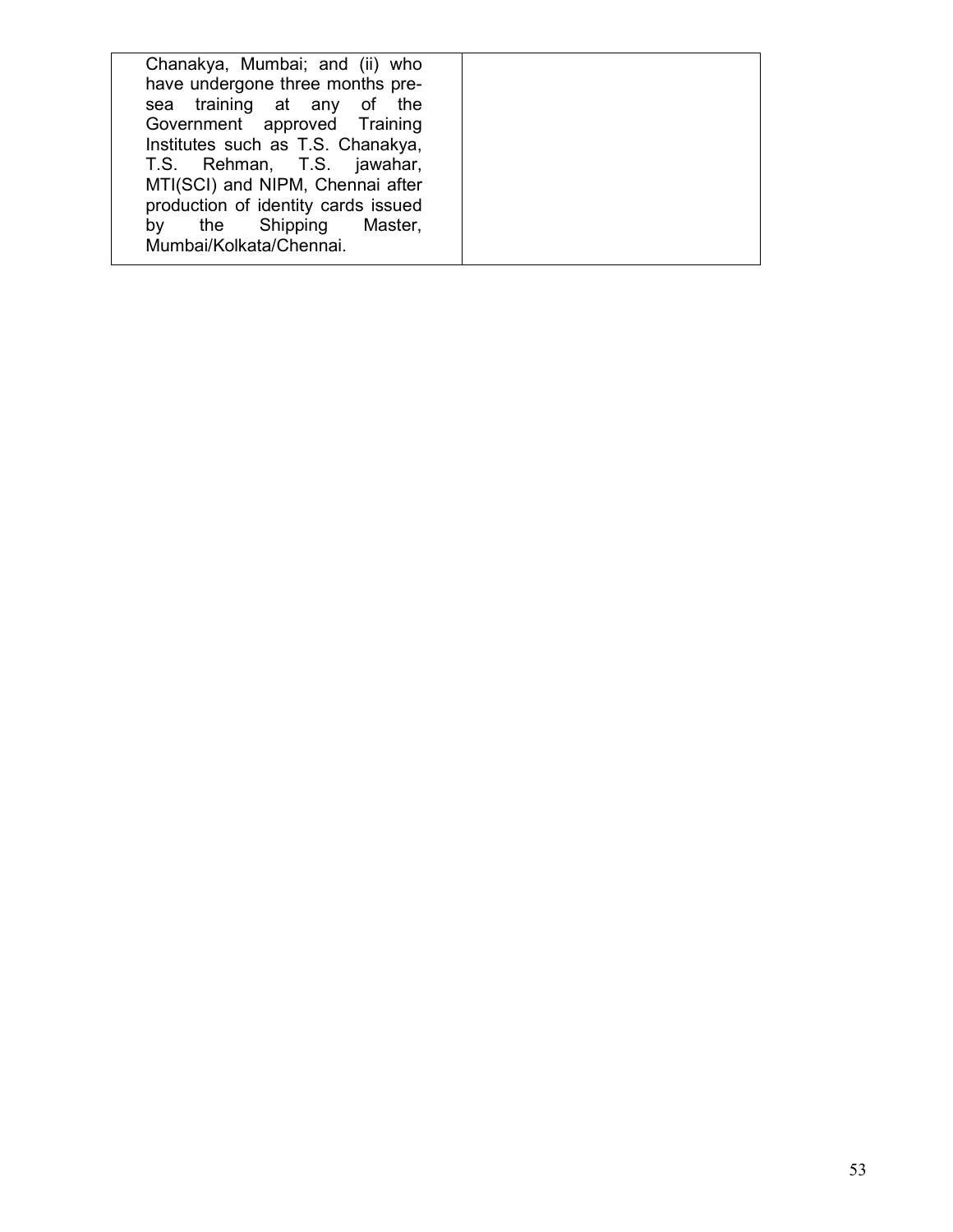## ANNEXURE-C

#### LIST OF COUNTRIES FOR WHICH EMIGRATION CKECK IS NOT REQUIRED

| 1.<br>2.<br>3.<br>4.<br>5.<br>6.<br>7.<br>8.<br>9.<br>11.<br>12.<br>13.<br>14.<br>15.<br>17.<br>19.<br>20.<br>21.<br>22.<br>23.<br>24.<br>25.<br>26.<br>27.<br>32. | Albania<br>Algeria<br>Andorra<br>Angola<br>Antigua<br>&<br>Barbuda<br>Argentina<br>Armenia<br>Australia<br>Austria<br>10. Azerbaijan<br><b>Bahamas</b><br>Banglades<br>h<br><b>Barbados</b><br><b>Belarus</b><br>Belgium<br>16. Belize<br>Benin<br>18. Bhutan<br>Bolivia<br>Bosnia<br>&<br>Herzegovin<br>a<br>Botswana<br>Brazil<br><b>Brunei</b><br>Bulgaria<br><b>Burkina</b><br>Faso<br>Burundi<br>Cambodia<br>28. Cameroon<br>29. Canada<br>30. Cape<br>Verde<br>31. Central<br>African<br>Republic<br>Chad | 33.<br>Chile<br>34.<br>China<br>35.<br>Colombia<br>36.<br>Comoros<br>37.<br>Congo<br>38.<br>Costa Rica<br>39.<br>Cote d'Ivoire<br>40.<br>Croatia<br>41.<br>Cuba<br>42.<br>Cyprus<br>Czech Republic<br>43.<br>44.<br><b>DPR Korea</b><br>45.<br>Democratic<br>of<br>Republic<br>Congo<br>46.<br>Denmark<br>47.<br>Djibouti<br>48.<br>Dominica<br>49.<br>Dominican<br>Republic<br>50.<br>Ecuador<br>51.<br>Egypt<br>52.<br>El Salvador<br>53.<br>Equatorial<br>Guinea<br>54.<br>Eritrea<br>55.<br>Estonia<br>56.<br>Ethiopia<br>57.<br>Fiji<br>58.<br>Finland<br>59.<br>France<br>60.<br>Gabon<br>61.<br>Gambia<br>62.<br>Georgia | 63.<br>64.<br>65.<br>66.<br>67.<br>68.<br>69.<br>70.<br>71.<br>72.<br>73.<br>74.<br>75.<br>76.<br>77.<br>78.<br>79.<br>80.<br>81.<br>82.<br>83.<br>84.<br>85.<br>86.<br>87.<br>88.<br>89.<br>90.<br>91.<br>92.<br>93.<br>94.<br>95. | German<br>У<br>Ghana<br>Greece<br>Grenada<br>Guatem<br>ala<br>Guinea<br>Guinea-<br><b>Bissau</b><br>Guyana<br>Haiti<br>Hondura<br>s<br>Hungary<br>Iceland<br>Iran<br>Ireland<br>Israel<br>Italy<br>Jamaica<br>Japan<br>Kazakhs<br>tan<br>Kenya<br>Kiribati<br>Kyrgysta<br>n<br>Laos.PD<br>R<br>Latvia<br>Lesotho<br>Liberia<br>Liechten<br>stein<br>Lithuani<br>a<br>Luxemb<br>urg<br>Madaga<br>scar<br>Malawi<br>Maldives<br>Mali | 96. Malta<br>97. Marshall<br>Islands<br>98. Mauritani<br>a<br>99. Mauritius<br>100. Mexico<br>101. Micrones<br>ia<br>102. Moldova<br>103. Monaco<br>104. Mongolia<br>105. Montene<br>gro<br>106. Morocco<br>107. Mozambi<br>que<br>108. Myanmar<br>109. Namibia<br>110. Nauru<br>111. Nepal<br>112. Netherla<br>nds<br>113. New<br>Zealand<br>114. Nicaragu<br>a<br>115. Niger<br>116. Nigeria<br>117. Norway<br>118. Pakistan<br>119. Palau<br>120. Panama<br>121. Papua<br><b>New</b><br>Guinea<br>122. Paragua<br>у<br>123. Peru<br>124. Philippin<br>es<br>125. Poland<br>126. Portugal<br>127. Rep<br>of<br>Korea | 128. Romania<br>129. Russian<br>Federation<br>130. Rwanda<br>131. Saint Kitts<br>and Nevis<br>132. Saint<br>Lucia<br>133. St Vincent<br>and<br>the<br>Grenadine<br>s<br>134. Samoa<br>135. San<br>Marino<br>136. Sao<br>Tome and<br>Principe<br>137. Senegal<br>138. Serbia<br>139. Seychelle<br>s<br>140. Sierra<br>Leone<br>141. Singapore<br>142. Slovakia<br>143. Slovenia<br>144. Solomon<br>Islands<br>145. Somalia<br>146. South<br>Africa<br>147. Spain<br>148. Sri Lanka<br>149. Suriname<br>150. Swaziland<br>151. Sweden<br>152. Switzerlan<br>d<br>153. Tajikistan<br>154. The<br>former<br>Yugoslav<br>Rep<br>of<br>Macedoni<br>a |
|--------------------------------------------------------------------------------------------------------------------------------------------------------------------|-----------------------------------------------------------------------------------------------------------------------------------------------------------------------------------------------------------------------------------------------------------------------------------------------------------------------------------------------------------------------------------------------------------------------------------------------------------------------------------------------------------------|---------------------------------------------------------------------------------------------------------------------------------------------------------------------------------------------------------------------------------------------------------------------------------------------------------------------------------------------------------------------------------------------------------------------------------------------------------------------------------------------------------------------------------------------------------------------------------------------------------------------------------|-------------------------------------------------------------------------------------------------------------------------------------------------------------------------------------------------------------------------------------|------------------------------------------------------------------------------------------------------------------------------------------------------------------------------------------------------------------------------------------------------------------------------------------------------------------------------------------------------------------------------------------------------------------------------------|------------------------------------------------------------------------------------------------------------------------------------------------------------------------------------------------------------------------------------------------------------------------------------------------------------------------------------------------------------------------------------------------------------------------------------------------------------------------------------------------------------------------------------------------------------------------------------------------------------------------|------------------------------------------------------------------------------------------------------------------------------------------------------------------------------------------------------------------------------------------------------------------------------------------------------------------------------------------------------------------------------------------------------------------------------------------------------------------------------------------------------------------------------------------------------------------------------------------------------------------------------------------------|
|                                                                                                                                                                    | 155. Timor-<br>Leste<br>156. Togo<br>157. Tonga<br>158. Trinidad &<br>Tobago<br>159. Tunisia<br>160. Turkey<br>161. Turkmenist<br>an<br>162. Tuvalu<br>163. Uganda<br>164. Ukraine<br>165. United<br>Kingdom of<br>Great<br>Britain and<br>Northern<br>Island<br>166. United<br>Republic of<br>Tanzania<br>167. USA                                                                                                                                                                                             |                                                                                                                                                                                                                                                                                                                                                                                                                                                                                                                                                                                                                                 |                                                                                                                                                                                                                                     |                                                                                                                                                                                                                                                                                                                                                                                                                                    |                                                                                                                                                                                                                                                                                                                                                                                                                                                                                                                                                                                                                        |                                                                                                                                                                                                                                                                                                                                                                                                                                                                                                                                                                                                                                                |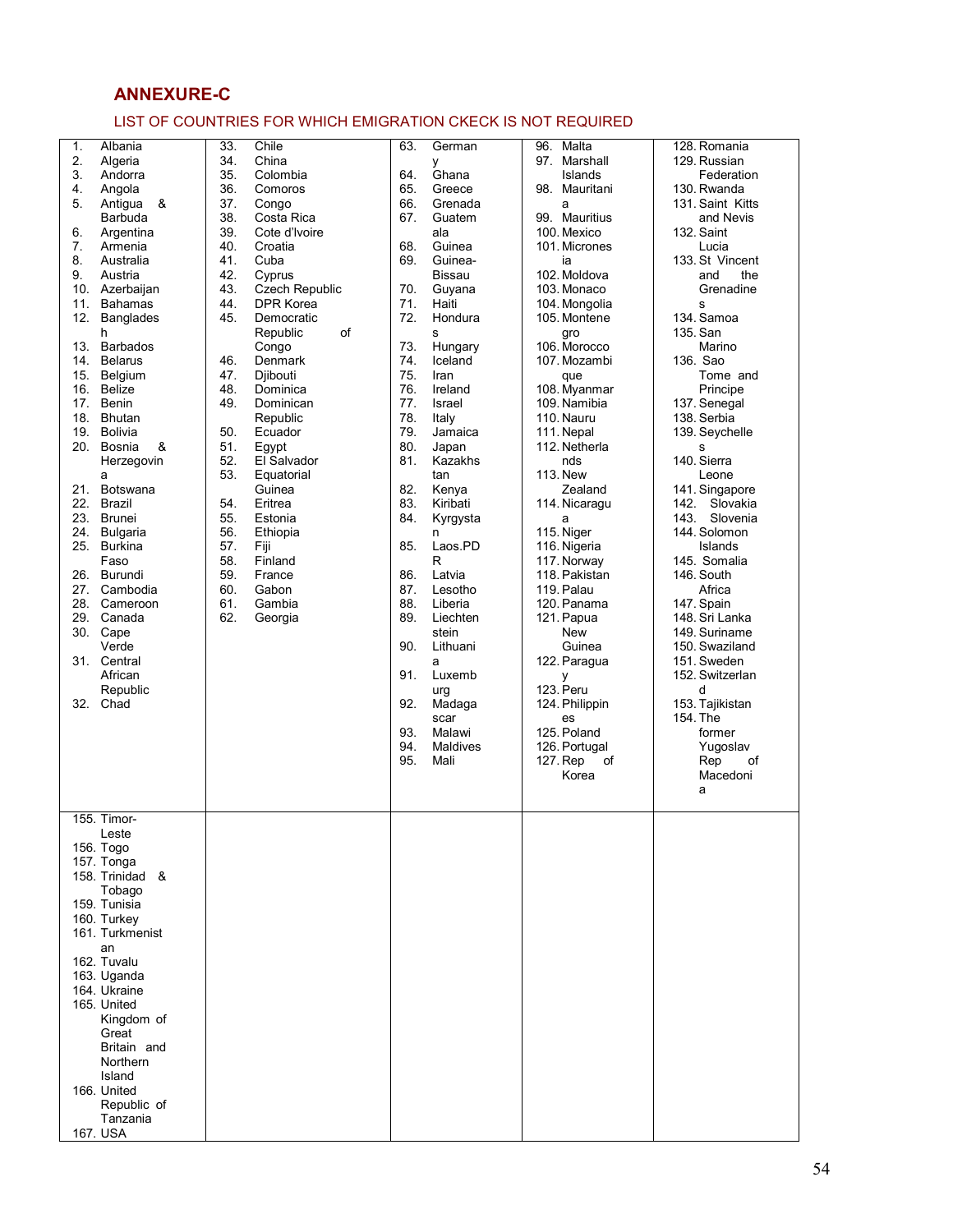| 168. Uruguay    |  |  |
|-----------------|--|--|
| 169. Uzbekistan |  |  |
| 170. Vanuatu    |  |  |
| 171. Venezuela  |  |  |
| 172. Vietnam    |  |  |
| 173. Zambia     |  |  |
| 174. Zimbabwe   |  |  |
| 175. Vatican    |  |  |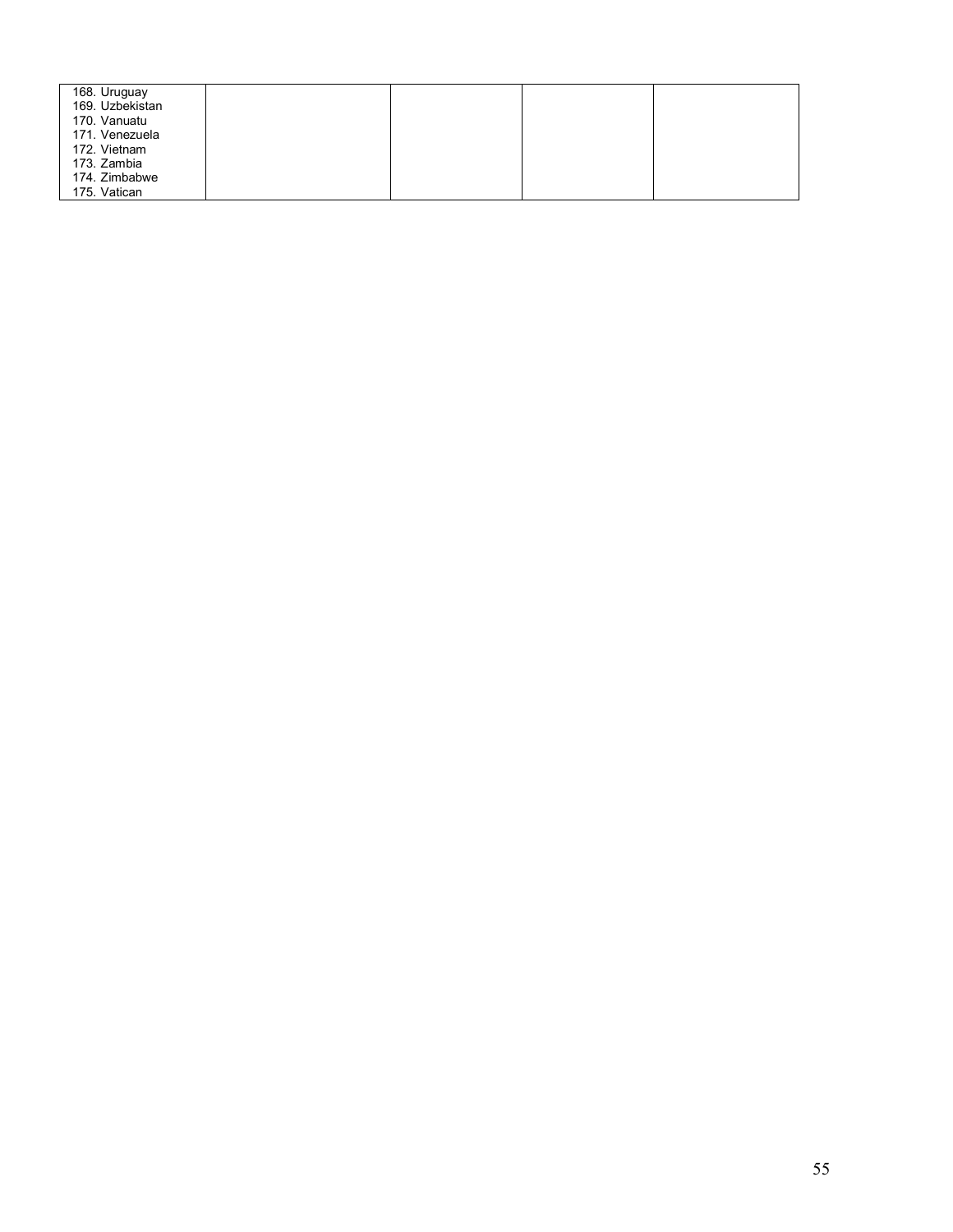## ANNEXURE-D

## Offices of the Protectors of Emigrants

| $\overline{1}$ | The Protector of Emigrants,<br>Jaisalmer House, Canteen<br>Block,<br>Man Singh Road,<br><b>New Delhi-110 011</b><br>Ph.011-23382472, 23073908<br>Fax: 011-23382472 | 5                | The Protector of<br>Emigrants,<br>3 <sup>rd</sup> Floor, Putherikal<br><b>Building</b><br>Market Road,<br>COCHIN-682035                                                     |
|----------------|--------------------------------------------------------------------------------------------------------------------------------------------------------------------|------------------|-----------------------------------------------------------------------------------------------------------------------------------------------------------------------------|
| $\overline{2}$ | The Protector of Emigrants'<br>Building `E', Khira Nagar<br>S.V. Road, Santa Cruz (W)<br>MUMBAI-400039<br>Ph.022-26614393<br>Fax: 022-<br>26614353/26614393        | $6\phantom{1}$   | The Protector of<br>Emigrants,<br>Gagan Vihar, Ground<br>Floor.<br>Opposite to Gandhi<br>Bhawan,<br>Nampally,<br><b>HYDERABAD</b><br>Ph.040-24652557<br>Fax: 040-24652557   |
| 3              | The Protector of Emigrants,<br>TNHB, Ashok Nagar<br>Shopping Complex (Annexe)<br>Ashok Nagar,<br><b>CHENNAI-600083</b><br>Ph.044-24891337<br>Fax: 044-24891337     | $\overline{7}$   | The Protector of<br>Emigrants, 5 <sup>th</sup> Block,<br>Ground Floor,<br>Kendriya Sadan, Sector<br>$9-A$ ,<br>CHANDIGARH-160017<br>Ph.0172-2741790<br>Fax: 0172-2741790    |
| $\overline{4}$ | The Protector of Emigrants,<br>Suganthi, 24/846(1)<br>Thycad,<br>THIRUVANANTHAPURAM -<br>695014<br>Ph.0471-2324835<br>Fax: 0471-2324835                            | $\overline{8}$ . | The Protector of<br>Emigrants, Room<br>No.18, 'A' Wing<br>MSO Building, 3rd Floor<br>DF Block, Salt Lake<br><b>KOLKATTA-700 084</b><br>Ph.033-23343407<br>Fax: 033-23343407 |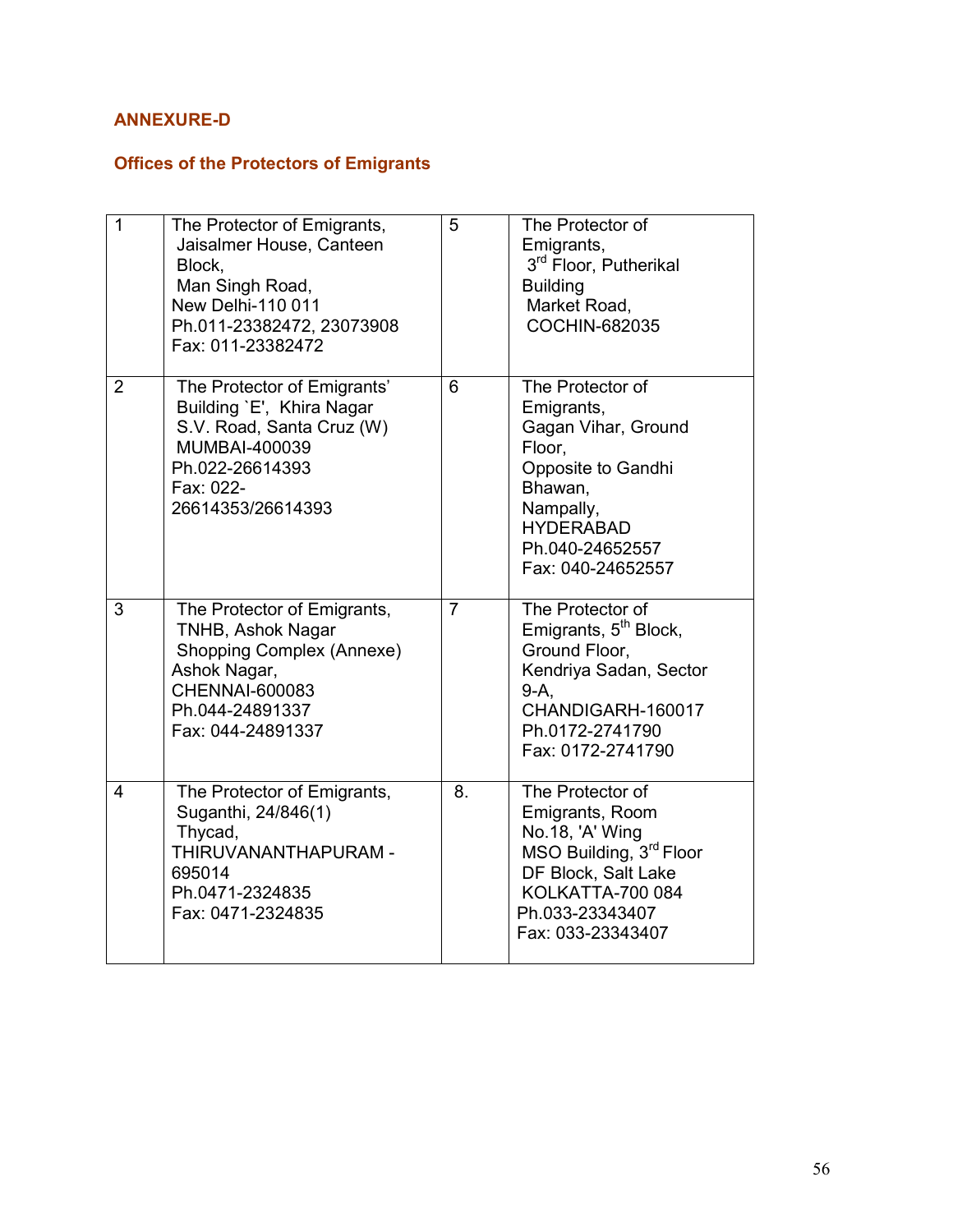## Annexure-E

#### LIST OF INDIAN WOMEN'S ORGANIZATIONS/ INDIAN COMMUNITY ASSOCIATIONS/ NGOS EMPANELLED WITH THE INDIAN MISSIONS ABROAD TO PROVIDE LEGAL/ FINANCIAL ASSISTANCE TO INDIAN WOMEN DESERTED BY THEIR OVERSEAS **SPOUSES**

| S.No. | <b>Indian</b><br><b>Mission</b>                       | WOMEN'S ASSOCIATIONS/<br><b>INDIAN</b><br><b>NGOS</b><br><b>EMPANELLED WITH THE INDIAN MISSIONS</b>                                                                                                                                                                                                 |
|-------|-------------------------------------------------------|-----------------------------------------------------------------------------------------------------------------------------------------------------------------------------------------------------------------------------------------------------------------------------------------------------|
| 1.    | Embassy of<br>India,<br>Washington<br>DC              | ASHA (Asian Women's Self-help<br>Association), Post Box 2084,<br>Rockville, MD 20847-2084                                                                                                                                                                                                           |
| 2.    | Consulate<br>General of<br>San<br>India,<br>Francisco | (i) MAITRI, 234, East Gish Road, Suite 200, San<br>Jose, CA 95112<br>(ii) NARIKA, Post Box NO. 14014, Berkeley, CA<br>94714<br>(iii) SevA Legal Aid, 37053 Cherry Street # 207,<br>Newark, CA 94560                                                                                                 |
| 3.    | Consulate<br>General<br>of India, New<br>York         | (i) SAKHI, New York<br>(ii) AWAKE, (Asian Women's Alliance for kinship<br>and equality)<br>(iii) MANAVI, New Jersey<br>(iv) SERVICE AND EDUCATION FOR WOMEN<br><b>AGAINST ABUSE (SEVA) Philadelphia</b><br>(v) INTERNATIONAL INSTITUTE OF BUFFALO<br>(vi) ASIAN WOMEN'S SAFETY NET                  |
| 4.    | Embassy of<br>India, Qatar                            | <b>Indian Community Benevolent</b><br>Fund (ICBF), Doha, Qatar                                                                                                                                                                                                                                      |
| 5.    | High<br>Commission of<br>India,<br>Canberra           | The Indian Welfare & Resources Centre (IWRC),<br>the Welfare wing of Federation of Indian<br>Association of Victoria, Melbourne                                                                                                                                                                     |
| 6     | High<br>Commission of<br>India, Ottawa                | (i) Indian Canada Association,<br>1301 Prestone Drive, Ottawa, ON K1E, 2Z2<br>(ii) Ottawa Community Immigrant Services<br>Organization, 959 Wellington Street West, Ottawa,<br>ON K1Y 2X5.<br>(iii) National Association of Canadians of Indian<br>Origin, 24 Saint-Paul East, Suite 201. Montreal, |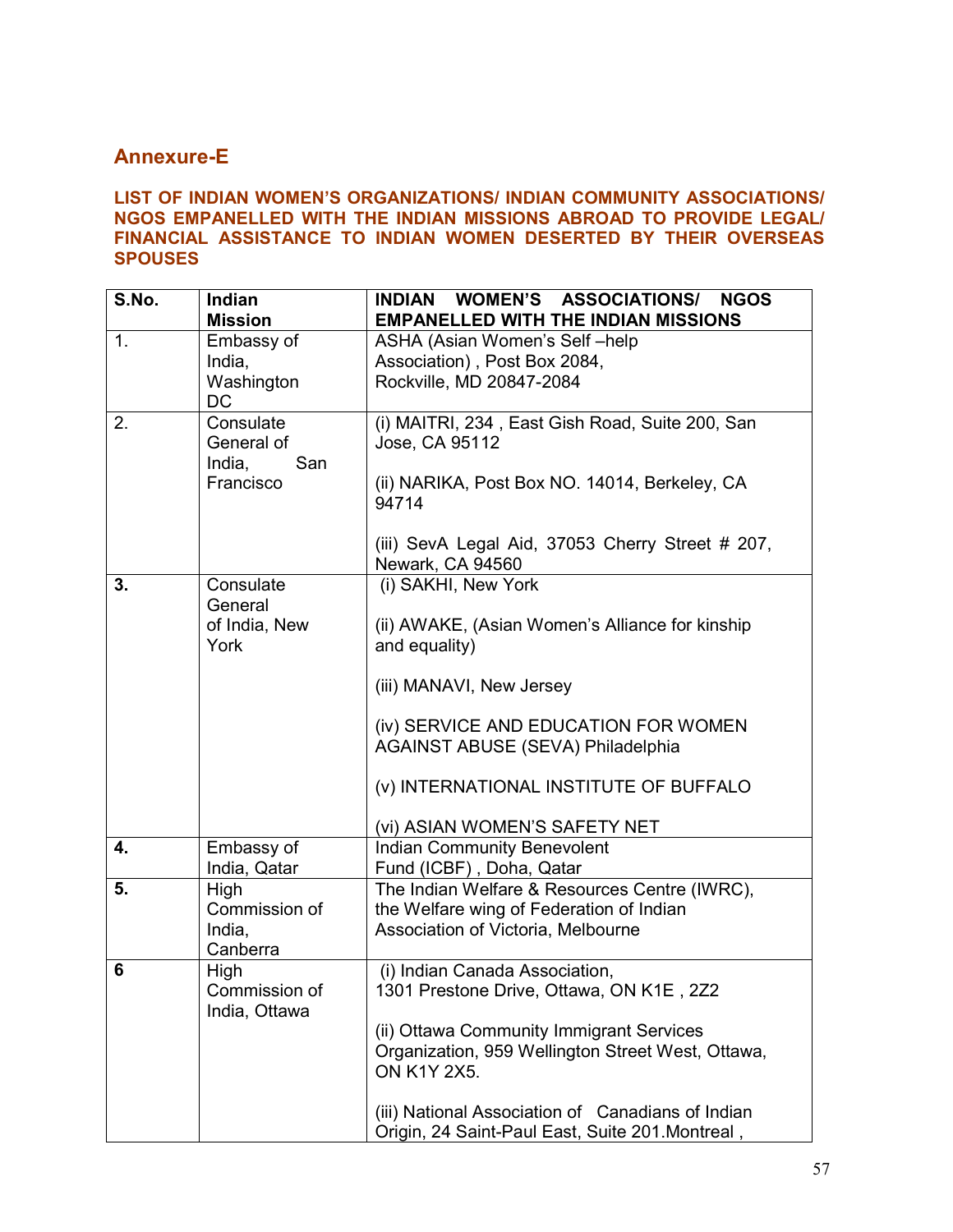|                       | QC H2Y 1G3.                                                                                            |
|-----------------------|--------------------------------------------------------------------------------------------------------|
|                       | (iv) AWIC Community & Social Services<br>3030 Don Mills Road, Peanut<br>Plaza, Norht York, ON M2J 3C1. |
| High<br>Commission of | Shakti Community Council Inc,<br>Auckland                                                              |
| India,<br>Wellington  |                                                                                                        |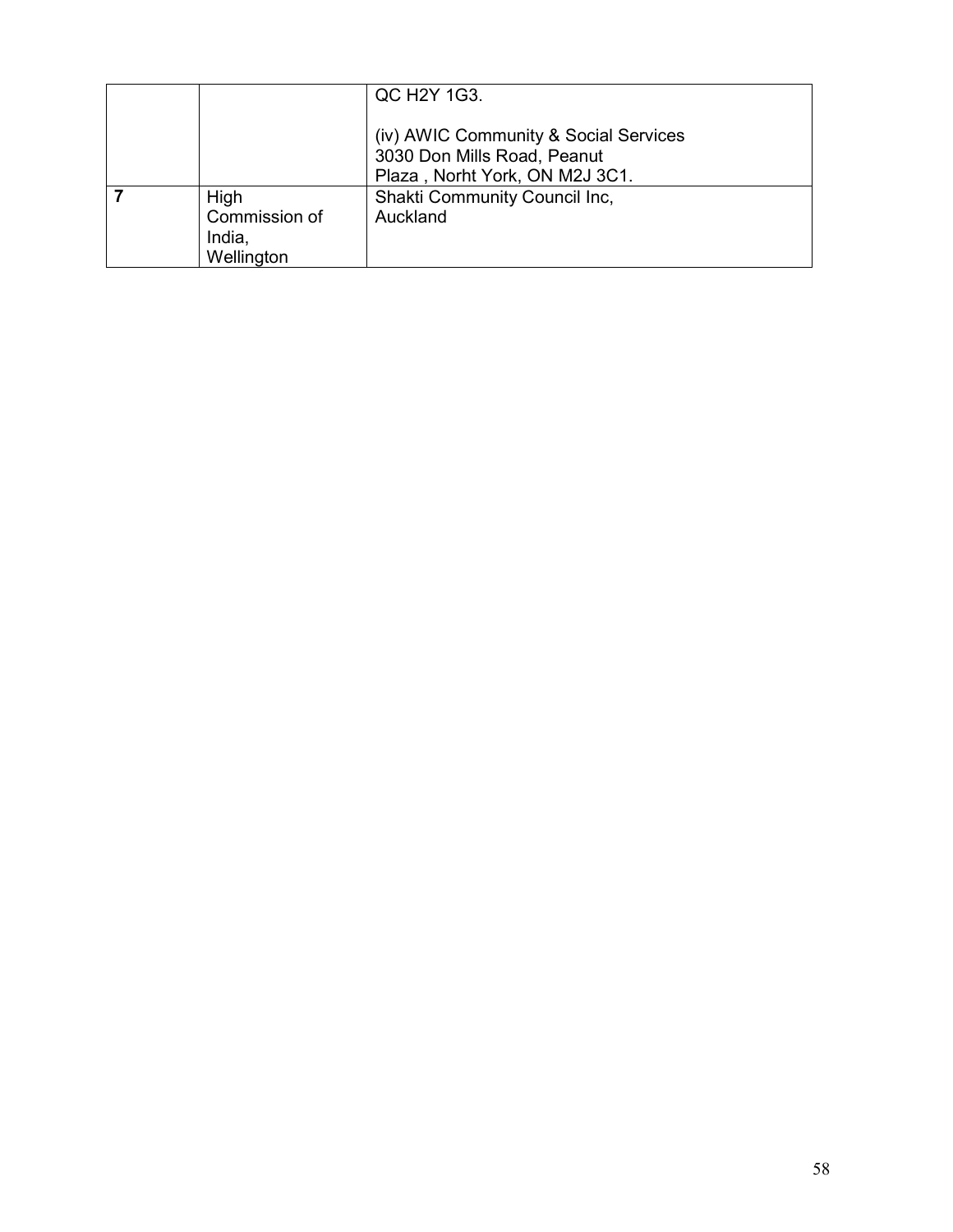## EMIGRATION FOR EMPLOYMENT DURING THE LAST FIVE YEARS

| Year                      | No. of workers (in<br>lakhs) |
|---------------------------|------------------------------|
| 2004                      | 4.75                         |
| 2005                      | 5.49                         |
| 2006                      | 6.77                         |
| 2007                      | 8.09                         |
| 2008                      | 8.49                         |
| 2009 (up to<br>31.3.2009) | 1.71                         |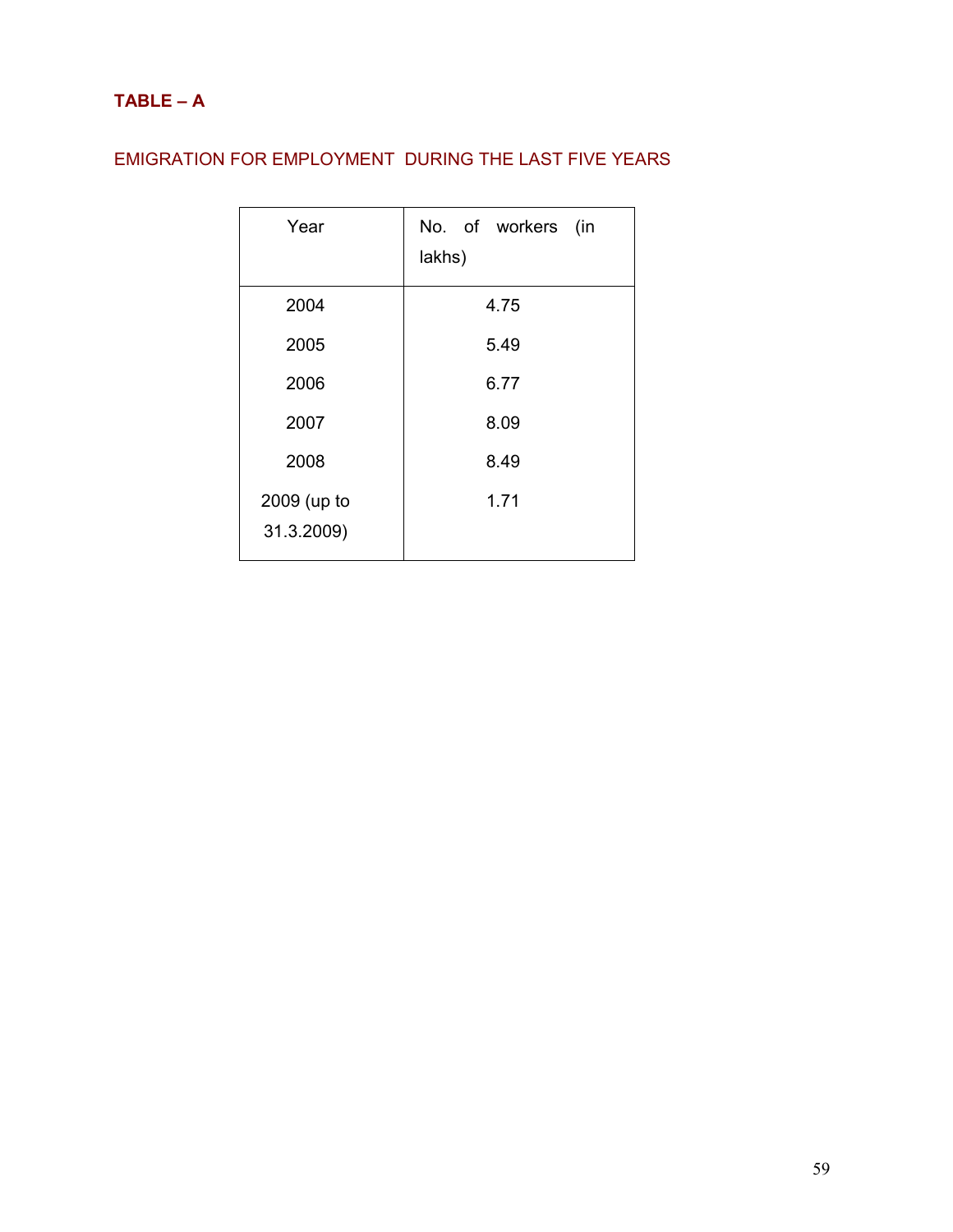# TABLE – B

## THE DISTRIBUTION OF ANNUAL LABOUR OUTFLOWS FROM INDIA BY DESTINATION FROM 2004-2008

| <b>SN</b>      | Country          | 2004      | 2005        | 2006             | 2007        | 2008        | 2009<br>(upto<br>31.3.2009 |
|----------------|------------------|-----------|-------------|------------------|-------------|-------------|----------------------------|
| 1              | U. A. E.         | 175262    | 194412      | 254774           | 312695      | 349827      | 35905                      |
| $\overline{2}$ | Saudi<br>Arabia  | 123522    | 99879       | 134059           | 195437      | 228406      | 80962                      |
| 3              | Malaysia         | 31464     | 71041       | 36500            | 30916       | 21123       | 4611                       |
| 4              | Qatar            | 16325     | 50222       | 76324            | 88483       | 82937       | 11953                      |
| 5              | Oman             | 33275     | 40931       | 67992            | 95462       | 89659       | 17175                      |
| 6              | Kuwait           | 52064     | 39124       | 47449            | 48467       | 35562       | 10982                      |
| $\overline{7}$ | <b>Bahrain</b>   | 22980     | 30060       | 37688            | 29966       | 31924       | 6806                       |
| 8              | <b>Maldives</b>  | 3233      | 3423        | 4671             | <b>ECNR</b> | <b>ECNR</b> | <b>ECNR</b>                |
| 9              | <b>Mauritius</b> | 3544      | 1965        | 1795             | <b>ECNR</b> | <b>ECNR</b> | <b>ECNR</b>                |
| 10             | Jordan           | 2576      | 1851        | 1485             | 1254        | 1377        | 242                        |
| 11             | Libya            |           |             |                  | 3223        | 5040        | 1265                       |
| 12             | Afghanistan      | 0         | 0           | 0                | $\pmb{0}$   | 405         | 172                        |
| 13             | <b>Brunei</b>    | $\pmb{0}$ | $\pmb{0}$   | $\mathbf 0$      | $\pmb{0}$   | 607         | $\mathbf 1$                |
| 14             | Indonesia        | $\pmb{0}$ | $\mathbf 0$ | $\boldsymbol{0}$ | $\pmb{0}$   | 33          | 4                          |
| 15             | Lebanon          | $\pmb{0}$ | $\pmb{0}$   | $\mathbf 0$      | $\pmb{0}$   | 75          | 101                        |
| 16             | Sudan            | $\pmb{0}$ | $\pmb{0}$   | $\pmb{0}$        | $\pmb{0}$   | 1045        | 132                        |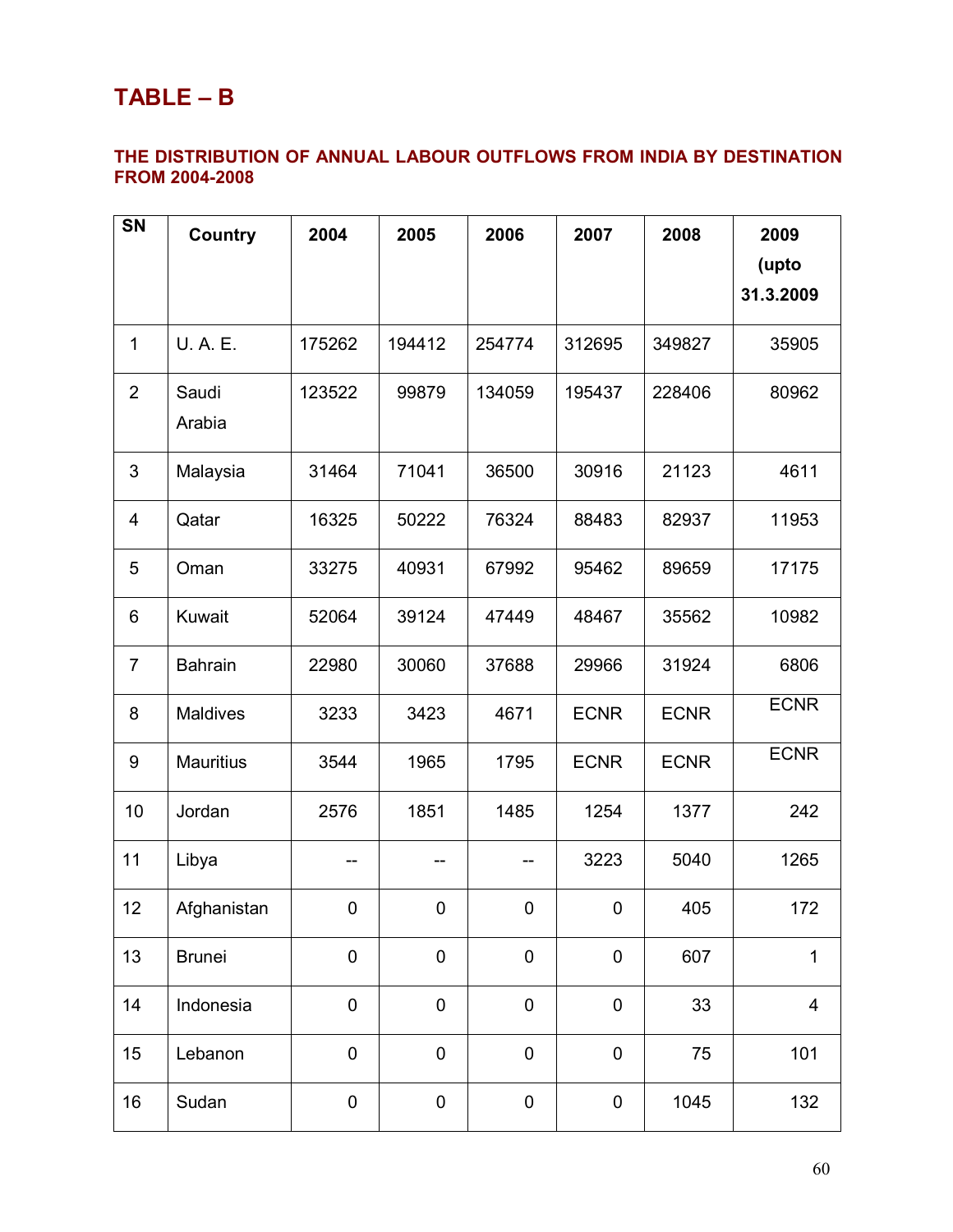| 17 | Syria         | 0      | 0      | 0      | 0      | 74     |        |
|----|---------------|--------|--------|--------|--------|--------|--------|
| 18 | Thailand      | 0      | 0      | 0      | 0      | 15     |        |
| 19 | Yemen         | 0      | 0      | 0      | 0      | 492    | 334    |
| 20 | <b>Others</b> | 10715  | 15945  | 14175  | 3550   | 0      |        |
|    | <b>TOTAL</b>  | 474960 | 548853 | 676912 | 809453 | 848601 | 170647 |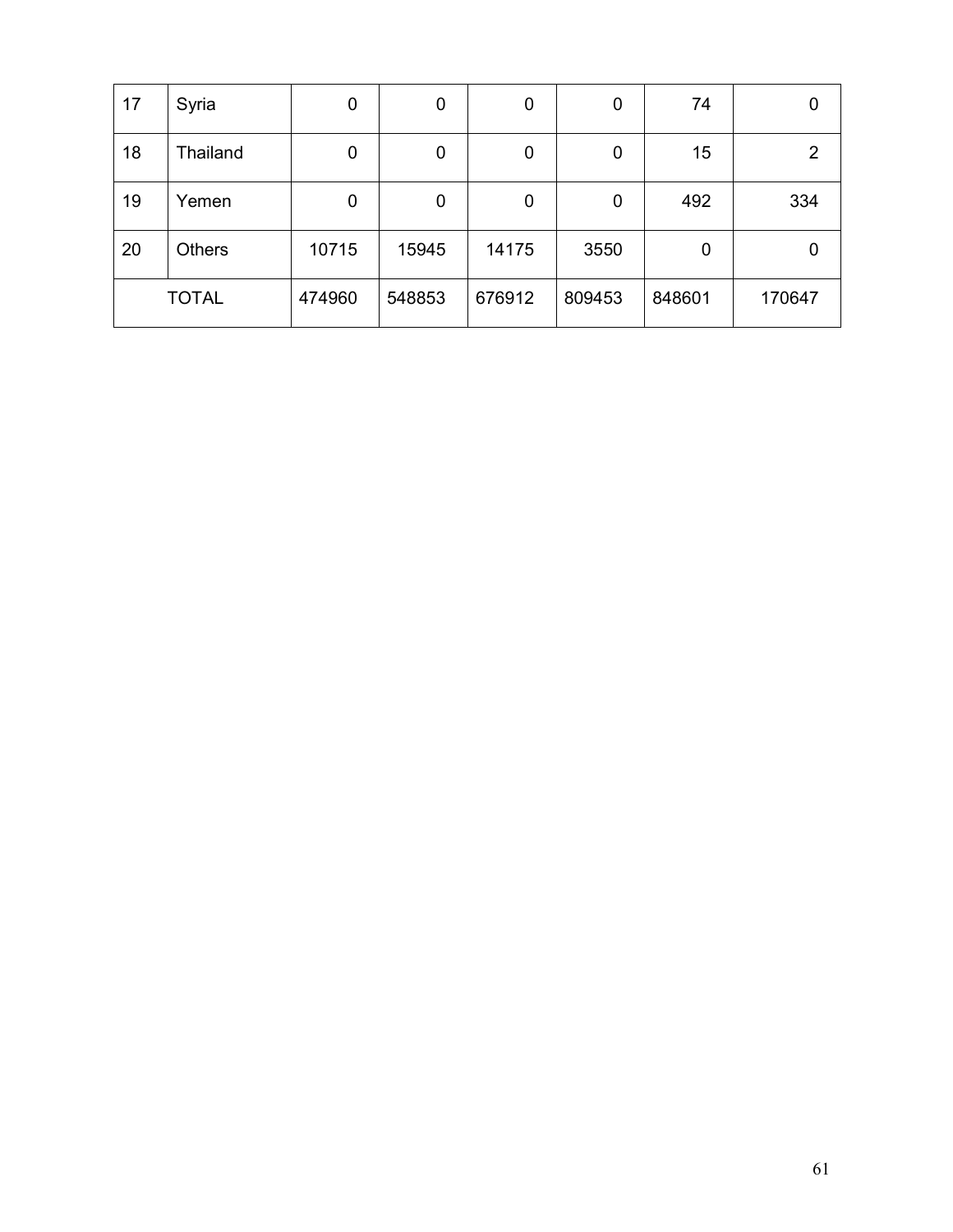#### TABLE – C

#### STATE-WISE FIGURES OF WORKERS GRANTED EMIGRATION CLEARANCE/ECNR ENDORSEMENT DURING THE YEARS 2004-2008

| SN  | <b>State</b>      | 2004     | 2005     | 2006           | 2007   | 2008   | 2009(upto  |
|-----|-------------------|----------|----------|----------------|--------|--------|------------|
|     |                   |          |          |                |        |        | $31 - 3 -$ |
|     |                   |          |          |                |        |        | 2009)      |
| 1.  | Kerala            | 63,512   | 1,25,075 | 1,20,083       | 150475 | 180703 | 35123      |
| 2.  | <b>Tamil Nadu</b> | 1,08,964 | 1,17,050 | 1,55,631       | 150842 | 128791 | 22748      |
| 3.  | Karnataka         | 19,237   | 75,384   | 24,362         | 27014  | 22413  | 5490       |
| 4.  | Gujarat           | 22,218   | 49,923   | 13,274         | 20066  | 15716  | 2886       |
| 5.  | Andhra            | 72,580   | 48,498   | 97,680         | 105044 | 97530  | 18969      |
|     | Pradesh           |          |          |                |        |        |            |
| 6.  | Maharashtra       | 28,670   | 29,289   | 15,356         | 21496  | 24786  | 5458       |
| 7.  | Punjab            | 25,302   | 24,088   | 39,311         | 53942  | 54469  | 7475       |
| 8.  | Uttar             | 27,428   | 22,558   | 66,131         | 91613  | 139254 | 34944      |
|     | Pradesh           |          |          |                |        |        |            |
| 9.  | Rajasthan         | 35,108   | 21,899   | 50,236         | 70896  | 64601  | 11320      |
| 10. | <b>Bihar</b>      | 21,812   | 9,366    | 36,493         | 51805  | 60642  | 13074      |
| 11. | Delhi             | 6,052    | 6,024    | 9098           | 5327   | 4512   | 707        |
| 12. | Madhya            | 8,888    | 5,312    | 7047           | 3616   | 2321   | 533        |
|     | Pradesh           |          |          |                |        |        |            |
| 13. | West Bengal       | 8,986    | 5,102    | 14,929         | 24817  | 26094  | 5548       |
| 14. | Haryana           | 1,267    | 2,313    | 193            | 1852   | 1779   | 338        |
| 15. | Goa               | 7,053    | 1,627    | 4,063          | 3102   | 2210   | 442        |
| 16. | Orissa            | 6,999    | 1,258    | 4,114          | 6696   | 8919   | 1795       |
| 17. | Jharkhand         | 919      | 974      | 1,427          | 3651   | 3561   | 932        |
| 18. | Chandigarh        | 2,405    | 807      | 6,616          | 9177   | 1768   | 196        |
| 19. | Himachal          | 1,506    | 762      | 1,180          | 1119   | 1345   | 204        |
|     | Pradesh           |          |          |                |        |        |            |
| 20. | Assam             | 2,695    | 669      | 1,075          | 1905   | 1517   | 492        |
| 21. | Jammu &           | 1,944    | 486      | 1,661          | 3276   | 3588   | 1524       |
|     | Kashmir           |          |          |                |        |        |            |
| 22. | Pondichery        | 560      | 222      | $\overline{2}$ | 45     | 397    | 107        |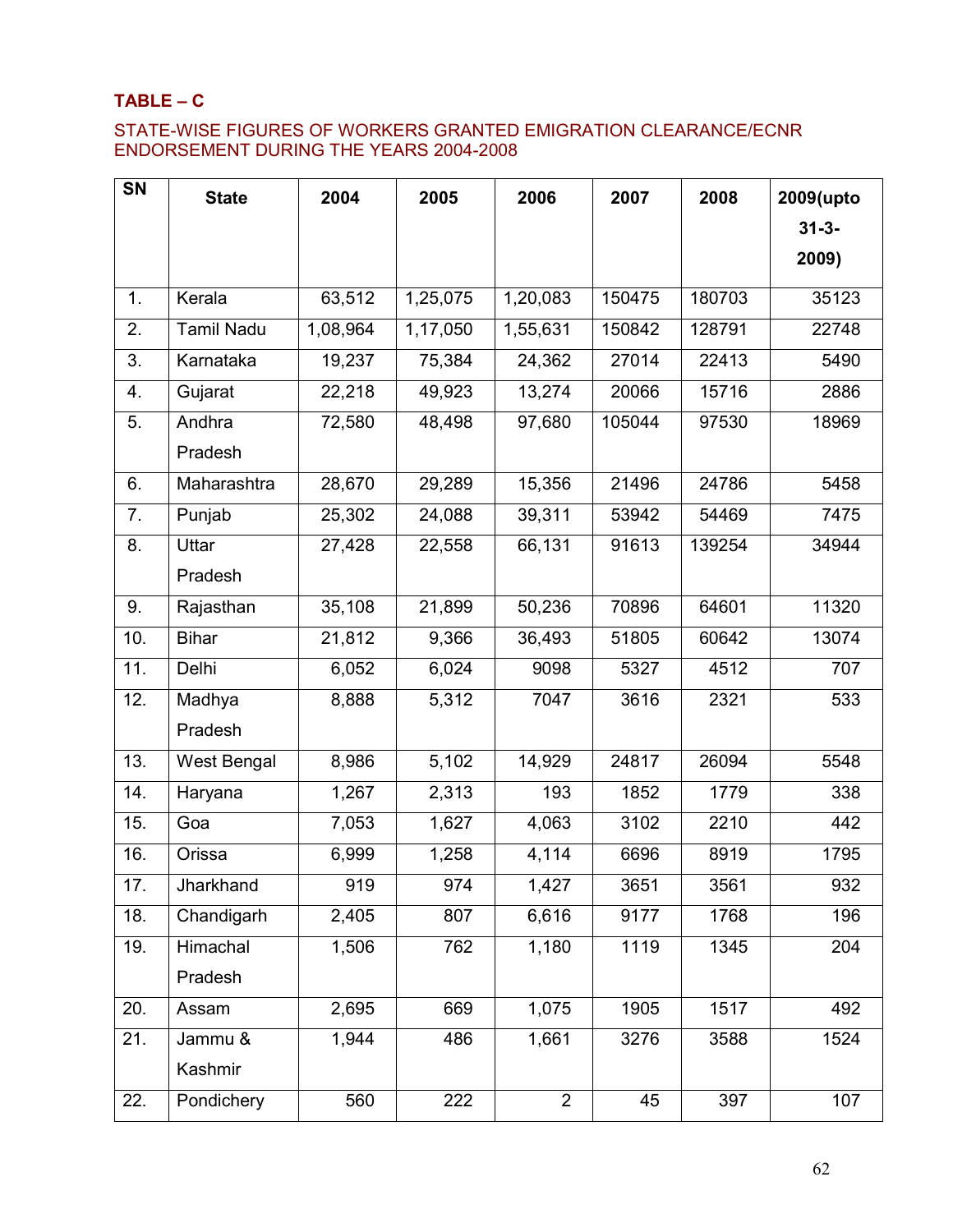| 23. | Uttarakhand   | 58             | 137            | 93             | 179            | 523            | 136                     |
|-----|---------------|----------------|----------------|----------------|----------------|----------------|-------------------------|
| 24. | Andaman &     | 29             | 5              | 190            | 87             | 89             | 26                      |
|     | Nicobar       |                |                |                |                |                |                         |
| 25. | Tripura       | $\overline{2}$ | 1              | 1              | 121            | 592            | 105                     |
| 26. | Chhattisgarh  | 580            | $\overline{0}$ | 4735           | 310            | 80             | 12                      |
| 27. | Arunachal     | 73             | $\mathbf 0$    | $\mathbf 0$    | 25             | 244            | 40                      |
|     | Pradesh       |                |                |                |                |                |                         |
| 28. | Nagaland      | 46             | $\overline{0}$ | $\overline{0}$ | $\overline{7}$ | 10             | 1                       |
| 29. | Mizoram       | 38             | $\mathbf 0$    | $\mathbf 0$    |                | 8              | 1                       |
| 30. | Manipur       | 29             | $\mathbf 0$    | $\mathbf 0$    | 1              | 30             | $\overline{7}$          |
| 31. | <b>Sikkim</b> | $\mathbf 0$    | $\mathbf 0$    | 10             | $\overline{2}$ | 18             | $\overline{2}$          |
| 32. | Meghalaya     | $\mathbf 0$    | $\mathbf 0$    | $\mathbf 0$    | $\overline{7}$ | 24             | $\overline{\mathbf{4}}$ |
| 33  | DNH/UT        | $\mathbf 0$    | $\mathbf 0$    | 11             | 12             | 17             | $\mathbf{1}$            |
| 34  | Port Blair    | $\overline{0}$ | $\mathbf 0$    | 1              | $\overline{2}$ | $\overline{0}$ | $\mathbf 0$             |
| 35  | D & Diu       | $\overline{0}$ | $\overline{0}$ | $\overline{0}$ | $\overline{0}$ | 27             | 3                       |
| 36  | Lakshdeep     | $\overline{0}$ | $\overline{0}$ | $\overline{0}$ | $\mathbf 0$    | 23             | $\overline{4}$          |
| 37  | <b>Others</b> | $\overline{0}$ | 24             | 1909           | 924            | 0              | $\mathbf 0$             |
|     | Total         | 4,74.960       | 5,48,853       | 676912         | 809453         | 848601         | 170647                  |

Source: Offices of the Protectors of Emigrants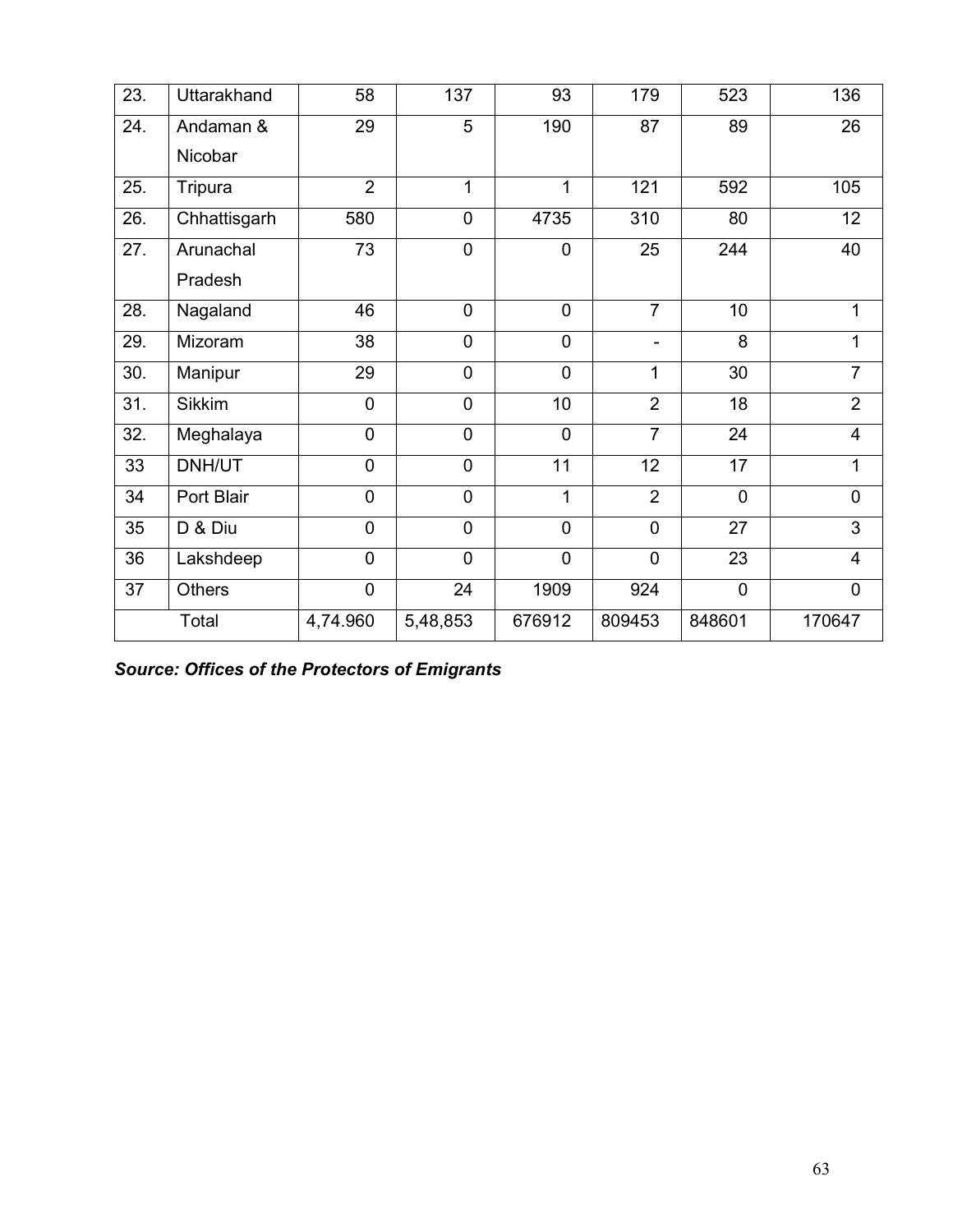## TABLE - D

## PRIVATE REMITTANCES FROM 2001-02 TO 2007-08

| <b>YEAR</b>                                         | In US \$ billion |
|-----------------------------------------------------|------------------|
| 2001-2002                                           | 15.8             |
| 2002-2003                                           | 17.2             |
| 2003-2004                                           | 22.2             |
| 2004-2005                                           | 21.1             |
| 2005-2006                                           | 25.0             |
| 2006-2007                                           | 30.8             |
| 2007-2008                                           | 43.5             |
| *Source: RBI Monthly<br><b>Bulletin-March, 2009</b> |                  |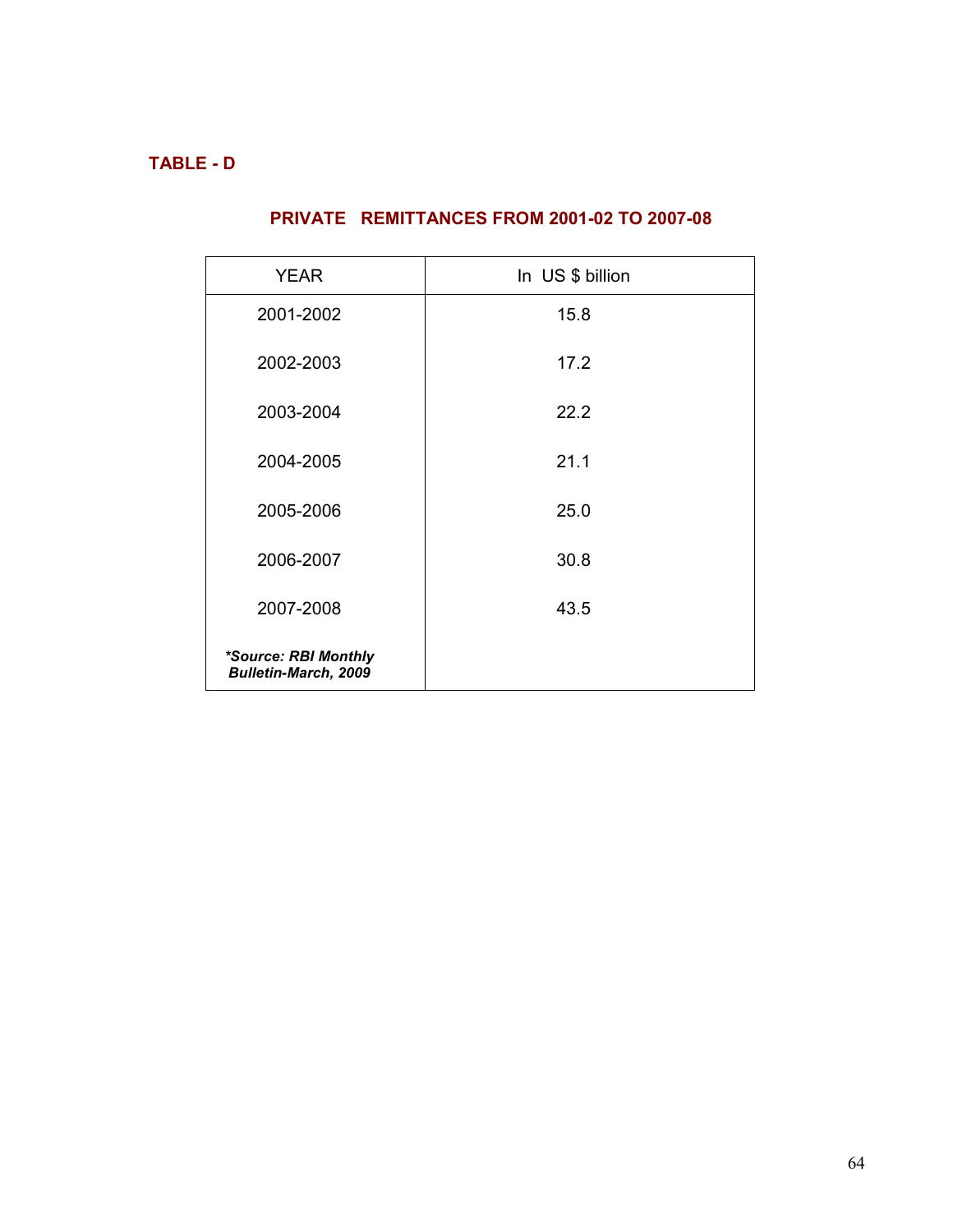## TABLE - E DETAILED BUDGET ALLOCATION & EXPENDITURE STATEMENT

| SI. No.                        | <b>Object Head</b>                                                                                                                                                          | <b>BE</b><br>2008-<br>09 | <b>RE 2008-</b><br>09 | <b>Actuals for</b><br>2008-09<br>(Provisional) |
|--------------------------------|-----------------------------------------------------------------------------------------------------------------------------------------------------------------------------|--------------------------|-----------------------|------------------------------------------------|
| 1                              | $\overline{2}$                                                                                                                                                              | 3                        | 4                     | 5                                              |
|                                | <b>Revenue Section</b>                                                                                                                                                      |                          |                       |                                                |
| 2052-                          | <b>Secretariat- General Services</b><br>(Major Head)                                                                                                                        |                          |                       |                                                |
| 0.090                          | Secretariat (Minor Head)                                                                                                                                                    |                          |                       |                                                |
| 34                             | Ministry of Overseas Indian<br>Affairs                                                                                                                                      |                          |                       |                                                |
| 34.01.01                       | Salaries                                                                                                                                                                    | 4.37                     | 5.78                  | 5.55                                           |
| 34.01.02                       | Wages                                                                                                                                                                       | 0.017                    | 0.0117                | 0.02                                           |
| 34.01.03                       | Overtime Allowance                                                                                                                                                          | 0.02                     | 0.018                 | 0.03                                           |
| 34.01.06                       | <b>Medical Treatment</b>                                                                                                                                                    | 0.17                     | 0.1017                | 0.06                                           |
| 34.01.11                       | <b>Domestic Travel Expenses</b>                                                                                                                                             | 0.49                     | 0.45                  | 0.42                                           |
| 34.01.12                       | Foreign Travel Expenses                                                                                                                                                     | 1.00                     | 0.90                  | 1.68                                           |
| 34.01.13                       | Office Expenses                                                                                                                                                             | 2.20                     | 1.98                  | 2.43                                           |
| 34.01.14                       | Rents, Rates, Taxes                                                                                                                                                         | 3.00                     | 3.0005                | 2.58                                           |
| 34.01.16                       | Publications                                                                                                                                                                | 0.25                     | 0.225                 | 0.04                                           |
| 34.01.17                       | <b>Banking Cash Transaction Tax</b>                                                                                                                                         | 0.003                    | 0                     | 0.00                                           |
| 34.01.26                       | <b>Advertising and Publicity</b>                                                                                                                                            | 1.40                     | 1.2553                | 1.25                                           |
| 34.01.27                       | Minor Works                                                                                                                                                                 | 0.20                     | 0.233                 | 0.94                                           |
| 34.01.28                       | <b>Professional Services</b>                                                                                                                                                | 1.08                     | 0.969                 | 0.65                                           |
| 99<br>34.99.13                 | Information Technology Office<br>Expenses                                                                                                                                   | 1.50                     | 1.58                  | 1.50                                           |
|                                | <b>Total Secretariat</b>                                                                                                                                                    | 15.70                    | 16.51                 | 17.15                                          |
| 00.800<br>07<br>07.00.20       | Other Expenditure (Minor<br>Head) Expenditure on Holding<br>Seminars & Studies<br><b>Other Administrative Expenses</b><br><b>Total-Other Expenditure</b>                    | 0.30                     | 0.27                  | 0.17                                           |
|                                | <b>Total -Secretariat General</b>                                                                                                                                           |                          |                       |                                                |
|                                | <b>Services</b>                                                                                                                                                             | 16.00                    | 16.78                 | 17.32                                          |
| 2061<br>0.14<br>01<br>01.00.20 | <b>External Affairs (Major Head)</b><br>International<br>Conferences/Meetings (Minor<br>Head) International<br>Conferences/Meetings Other<br><b>Administrative Expenses</b> | 1.0                      | 0.85                  | 0.74                                           |
| 0.106<br>01<br>01.00.20        | Entertainment Charges<br>(Minor Head) Entertainment of<br>Dignitaries<br>Other<br>Administrative Expenses                                                                   | 0.25                     | 0.22                  | 0.27                                           |
|                                | <b>Total - International</b><br><b>Conferences/Meetings</b>                                                                                                                 | 1.25                     | 1.07                  | 1.01                                           |
| 0.800<br>03                    | Other Expenditure (Minor<br>Head)<br>Other                                                                                                                                  |                          |                       |                                                |
| 03.03.50                       | Schemes<br>Other Charges                                                                                                                                                    | 31.75                    | 20.15                 | 20.18                                          |
| 15.00<br>15.00.50              | Celebration of Pravasi<br><b>Bharatiya Divas</b><br>Other<br>Charges                                                                                                        | 6.00                     | 6.00                  | 6.10                                           |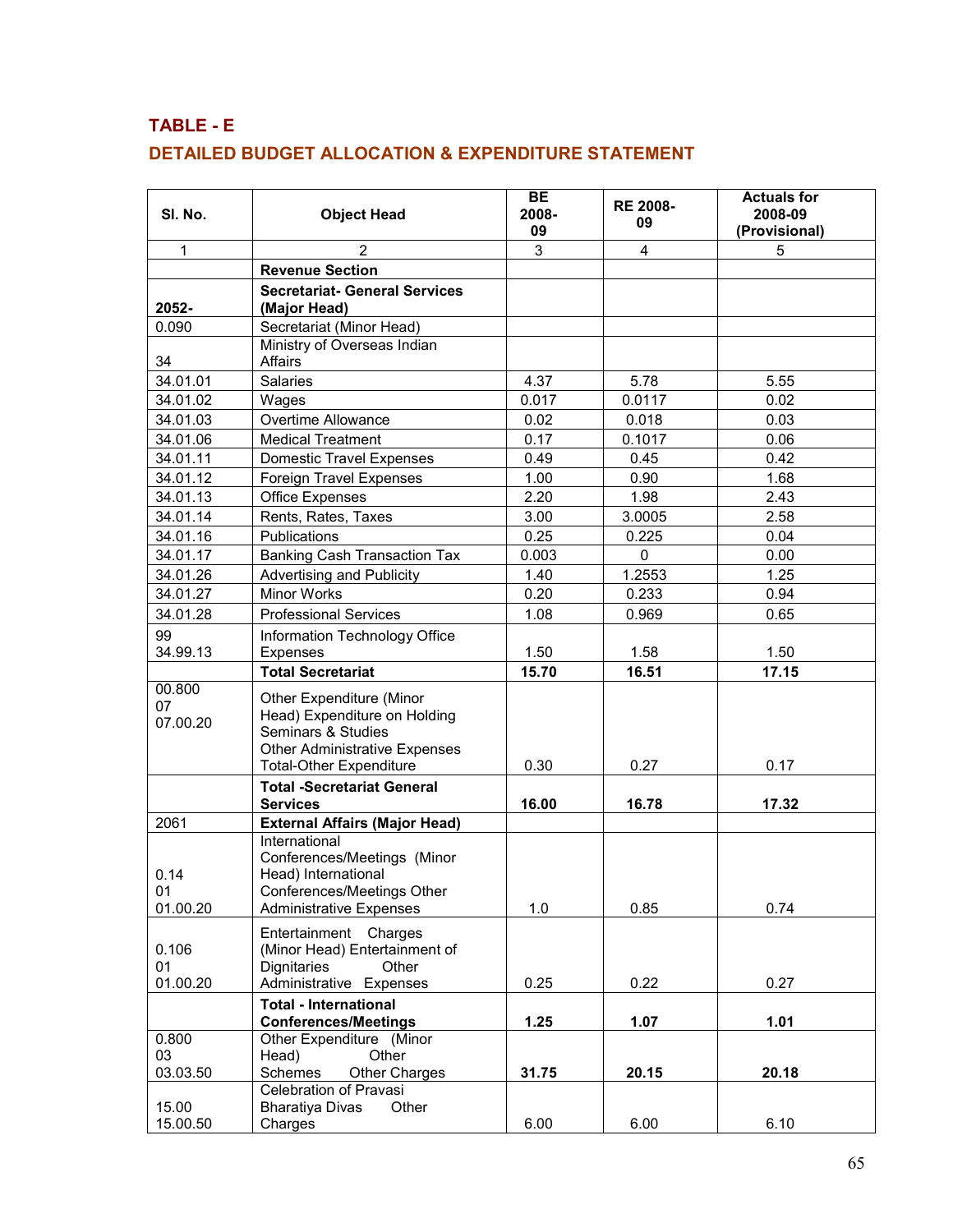|          | <b>Total-Other Expenditure</b>         | 37.75 | 26.15 | 26.28 |
|----------|----------------------------------------|-------|-------|-------|
|          | <b>Total External Affairs (Major</b>   |       |       |       |
|          | Head)                                  | 39.00 | 27.22 | 27.29 |
|          | <b>Total-Revenue</b><br><b>Section</b> | 55.00 | 44.00 | 44.61 |
|          | <b>Capital Outlay on Public</b>        |       |       |       |
|          | <b>Works: (Major Head)</b>             |       |       |       |
| 4059     | Other Buildings (Sub Major             |       |       |       |
| 60       | Construction<br>Head)                  |       |       |       |
| 60.051   | (Minor Head)                           |       |       |       |
| 23       | Pravasi Bharatiya Kendra               | 8.00  | 0.25  |       |
| 23.00.53 | Major Works                            |       |       | 0.01  |
| 24       | Construction/Purchase of               |       |       |       |
| 24.00.53 | Buildings for PGE/POEs                 | 2.00  | 0.75  | 0.38  |
|          | <b>Total Capital Outlay on Public</b>  |       |       |       |
|          | <b>Works</b>                           | 10.00 | 1.00  | 0.39  |
|          | <b>Total Capital Section</b>           | 10.00 | 1.00  | 0.39  |
|          | <b>Total-Grant No. 66</b>              | 65.00 | 45.00 | 45.00 |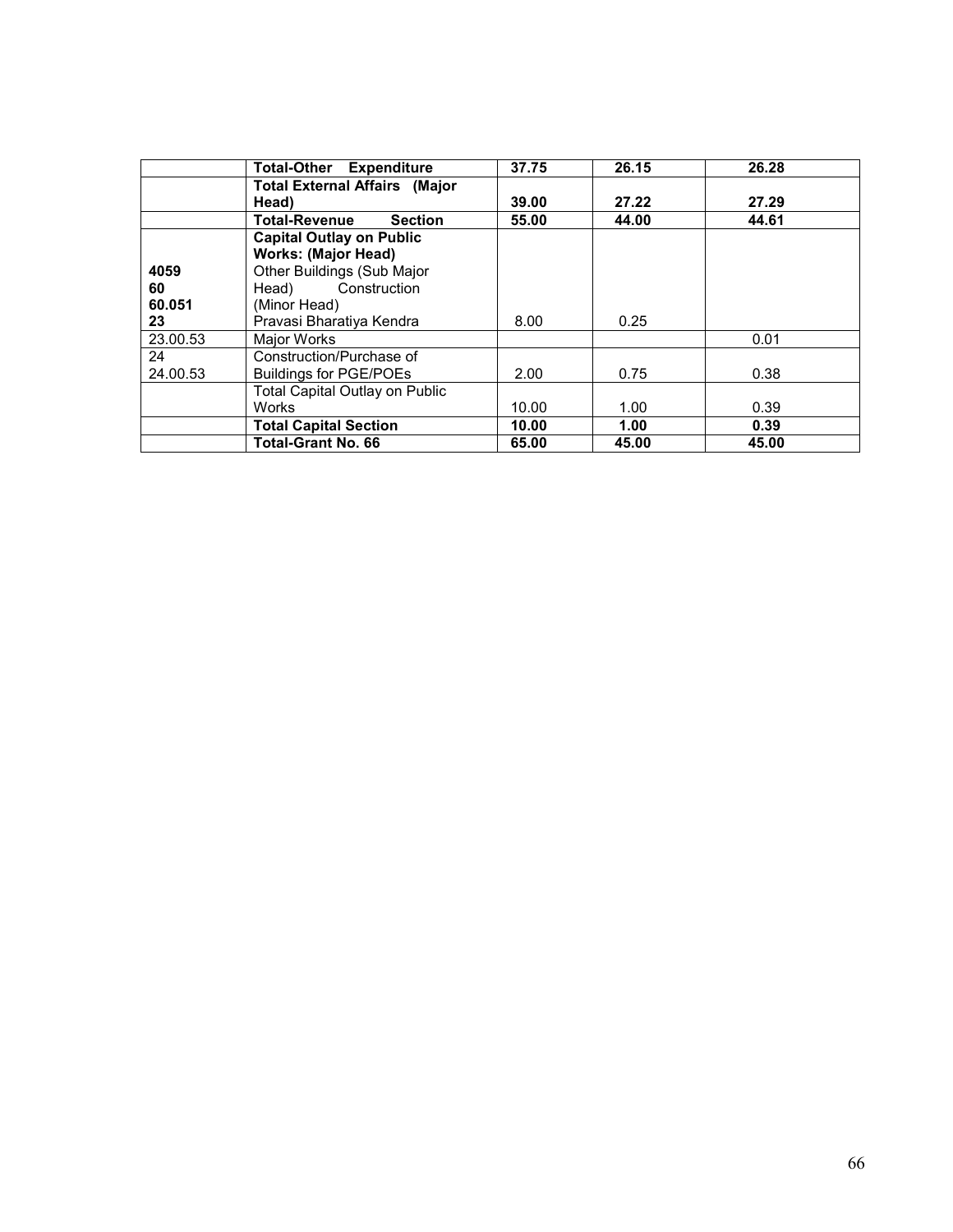## FIGURE-A



# Estimates and Expenditure

|  | (Rs. in Crores) |
|--|-----------------|
|  |                 |

|        | 2004-<br>05 | 2005-<br>06 | 2006-<br>07 | 2007-<br>08 | 2008-09       | 2009-<br>10 |
|--------|-------------|-------------|-------------|-------------|---------------|-------------|
| BE     |             | 35          | 38          | 50          | 65            | 80          |
| RE     | 10          | 19          | 26          | 40          | 45            |             |
| Actual | ь           | 17.4        | 22          | 35.4        | 45            |             |
|        |             |             |             |             | (provisional) |             |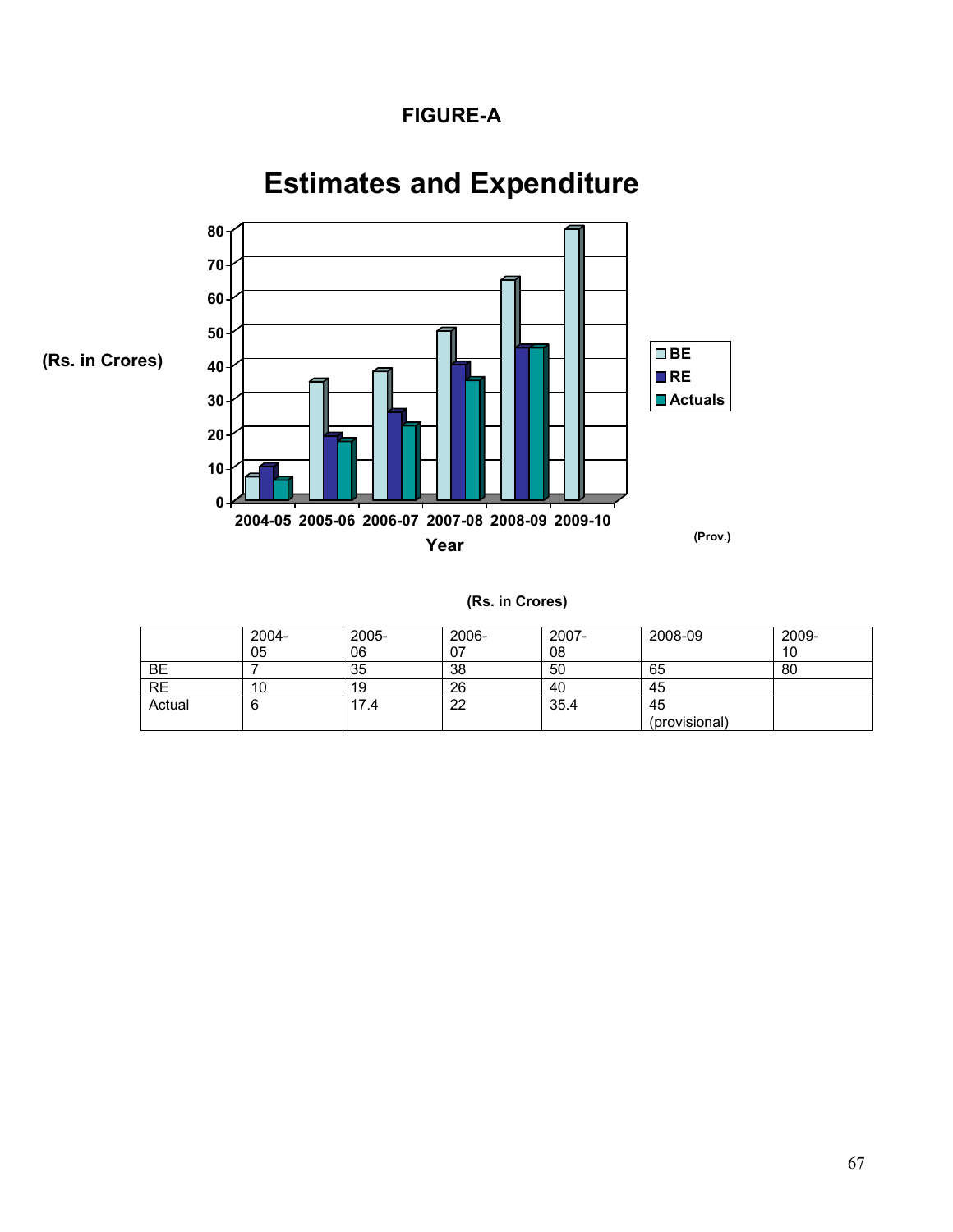## FIGURE-B



### Administrative Expenditure\* vis-à-vis Scheme Expenditure in the Year (2009-10 – Estimate)